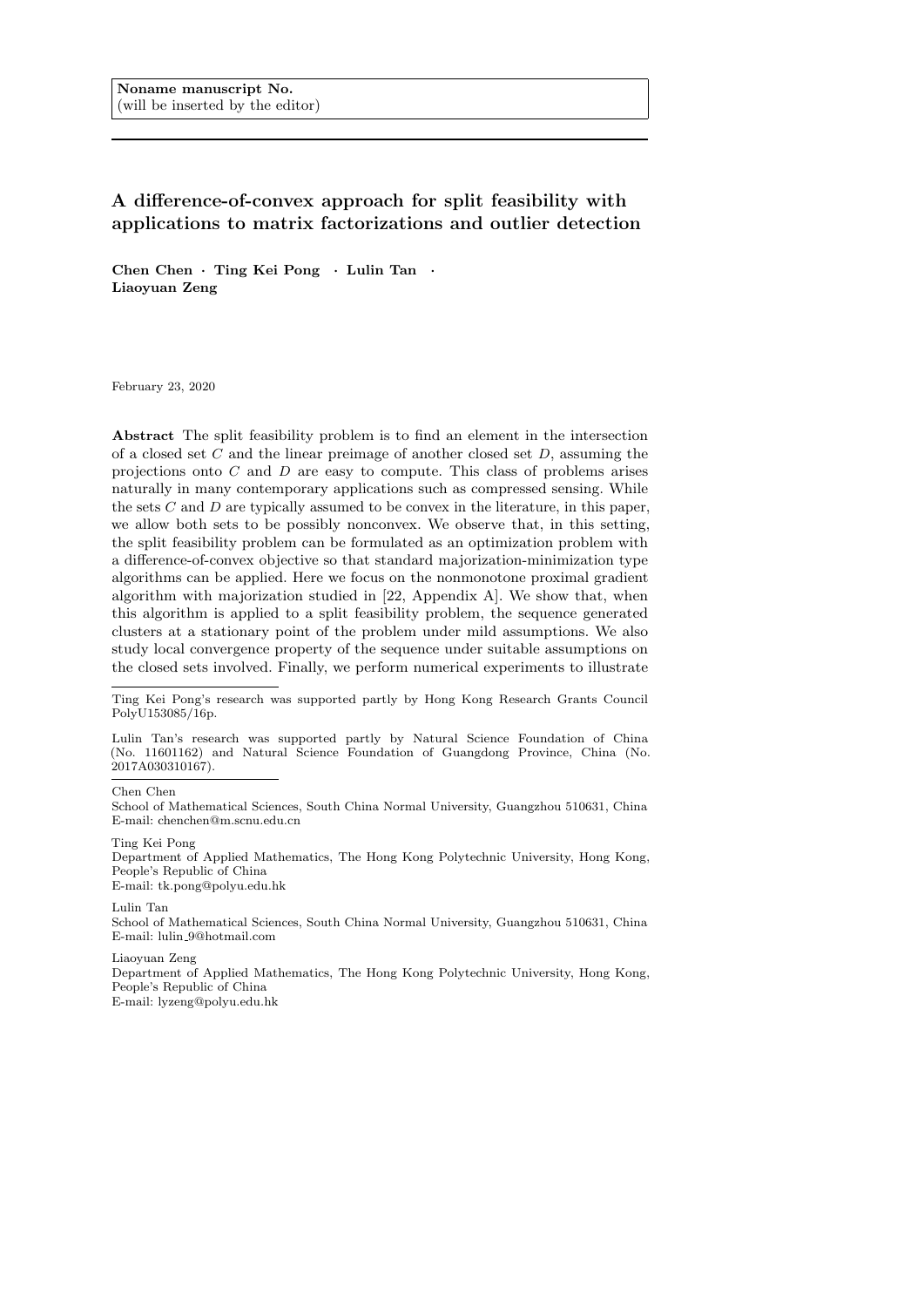the efficiency of our approach on solving split feasibility problems that arise in completely positive matrix factorization, (uniformly) sparse matrix factorization, and outlier detection.

#### 1 Introduction

The split feasibility problem aims at finding an element common to a closed set C and the linear preimage of another closed set  $D$ , under the assumption that the projections onto C and D can be computed efficiently. This latter assumption is satisfied by a large class of closed convex sets (to which the projection is unique) including some simple polyhedral sets, and many widely used nonconvex sets such as the set of s-sparse vectors (see, for example, [24, Proposition 3.1]), the simplex with additional cardinality constraints [18], the set of orthogonal matrices [1, Proposition 7] and the set of matrices of rank at most r [15], etc. The split feasibility problem was first introduced in [11], and has found various applications, such as compressed sensing, signal processing, image reconstruction and intensity modulated therapy; see, for example, [10, 12, 23, 33] and references therein.

Although the split feasibility problem can be seen as a special case of the classical feasibility problem that finds a point in the intersection of two closed sets, a direct application of algorithms for feasibility problems such as the alternating projection method and the Douglas-Rachford splitting method may not be desirable. This is because, in a split feasibility problem, we only assume that the projections onto  $C$  and  $D$  are easy to compute; in particular, it can be difficult to project onto the linear preimage of D, rendering a direct application of classical methods for feasibility problems inefficient. Specialized algorithms have thus been proposed for solving split feasibility problems, using only projections onto  $C$  and  $D$  as well as applications of the linear map and its adjoint. However, most existing work on split feasibility problems focuses on the convex settings, i.e., they assume C and D are also convex; see, for example [10–13, 23, 29, 31–35]. This does not cover contemporary applications that involve nonconvex constraints.

In this paper, we consider the split feasibility problem in a possibly nonconvex setting, i.e., we allow the sets  $C$  and  $D$  to be possibly nonconvex. We propose an algorithm for solving it and analyze its global and local convergence properties. The algorithm we propose can be viewed as a generalization of the classical CQ algorithm, which was proposed in [10] for convex split feasibility problems. Indeed, as we will discuss in more detail in Section 3, the split feasibility problem can be reformulated into a special possibly nonconvex optimization problem with a difference-of-convex objective function so that standard majorization-minimization type algorithms can be employed. Our main algorithm is an adaptation of the majorization-minimization type algorithm proposed in [22, Appendix A] to solve this special optimization problem. When  $C$  and  $D$  are both convex and a constant stepsize strategy is adopted, our proposed algorithm reduces to the classical CQ algorithm.

Since we are solving the split feasibility problem via solving a nonconvex optimization problem, one cannot expect to obtain a global minimizer in general. Instead, we define a new concept of stationary point for split feasibility problem in Definition 3 below and show that, under mild assumptions, any cluster point of the sequence generated by our algorithm is a stationary point of the split feasi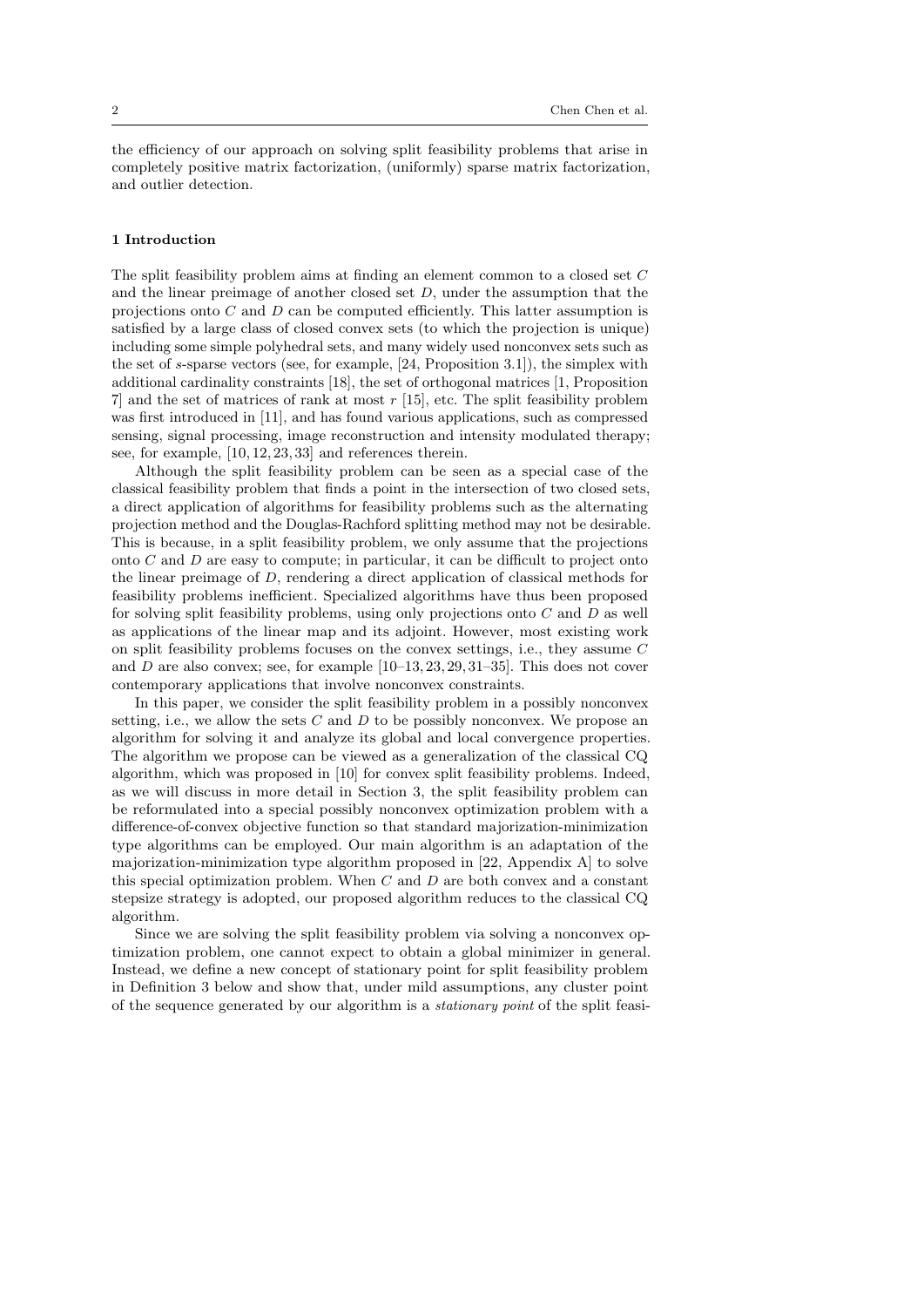bility problem. The whole sequence generated is further shown to be convergent under additional assumptions such as the Kurdyka-Lojasiewicz property  $[3-5]$ and Lipschitz differentiability at the limit point. Furthermore, we also analyze local convergence rate, based on the Kurdyka-Lojasiewicz exponent [3, 4, 20] and a generalization of the concept of linearly regular intersection: the concept of linearly regular intersection was proposed in [19] for studying local convergence rate of the alternating projection method for feasibility problems.

Finally, we perform numerical experiments to illustrate the efficiency of our method for solving split feasibility problems. Specifically, we perform numerical experiments on the completely positive matrix factorization problem, the (uniformly) sparse matrix factorization problem and an outlier detection problem. In particular, for the completely positive matrix factorization problem, we follow the approach in [17] to reformulate the completely positive matrix factorization problem into a nonconvex split feasibility problem. Our numerical results show that our method always outperforms [17, Algorithm 2] in terms of both CPU time and solution quality.

The rest of the paper is organized as follows. In Section 2, we introduce notation and some preliminary results. The mathematical formulation of the split feasibility problem and our main algorithm for solving it are described in Section 3. In Section 4, we study subsequential convergence of the sequence generated by our algorithm. The global (sequential) convergence and the local convergence rate of the sequence generated by our algorithm are studied in Section 5. Finally, in Sections 6, 7 and 8, we discuss how our algorithm can be applied to solving the completely positive matrix factorization problem, the (uniformly) sparse matrix factorization problem and an outlier detection problem, respectively, and perform numerical experiments to study the performance of our algorithm.

#### 2 Notation and preliminaries

In this paper, we let  $\mathbb{R}^n$  denote the *n*-dimensional Euclidean space. For a vector  $x \in \mathbb{R}^n$ , we denote its Euclidean norm,  $\ell_1$  norm and  $\ell_\infty$  norm by  $||x||$ ,  $||x||_1$  and  $||x||_{\infty}$  respectively. We also let  $B(x, r)$  denote the closed ball centered at x with radius r, i.e.,  $B(x,r) = \{u \in \mathbb{R}^n : ||u - x|| \le r\}.$ 

An extended real valued function  $f : \mathbb{R}^n \to (-\infty, \infty]$  is said to be proper if  $dom f := \{x \in \mathbb{R}^n : f(x) < \infty\} \neq \emptyset$ . Such a function is said to be closed if it is lower semicontinuous. For a proper closed function  $f$ , the regular subdifferential and the (limiting) subdifferential of f at an  $\bar{x} \in \text{dom} f$  are respectively defined as [30, Definition 8.3]

$$
\hat{\partial} f(\bar{x}) := \left\{ v \in \mathbb{R}^n : \liminf_{x \to \bar{x}, x \neq \bar{x}} \frac{f(x) - f(\bar{x}) - \langle v, x - \bar{x} \rangle}{\|x - \bar{x}\|} \geq 0 \right\},\
$$

and

$$
\partial f(\bar{x}) := \{ v \in \mathbb{R}^n : \exists x^t \stackrel{f}{\longrightarrow} \bar{x} \text{ and } v^t \to v \text{ with } v^t \in \hat{\partial} f(x^t) \text{ for each } t \},
$$

where  $x^t \stackrel{f}{\longrightarrow} \bar{x}$  means both  $f(x^t) \rightarrow f(\bar{x})$  and  $x^t \rightarrow \bar{x}$ . By convention, we also set  $\hat{\partial}f(x) = \partial f(x) = \emptyset$  if  $x \notin \text{dom}f$ . We let dom $\partial f$  denote the domain of subdifferential, which is defined as  $\text{dom}\partial f := \{x \in \mathbb{R}^n : \partial f(x) \neq \emptyset\}$ . It is known in [30, Exercise 8.8]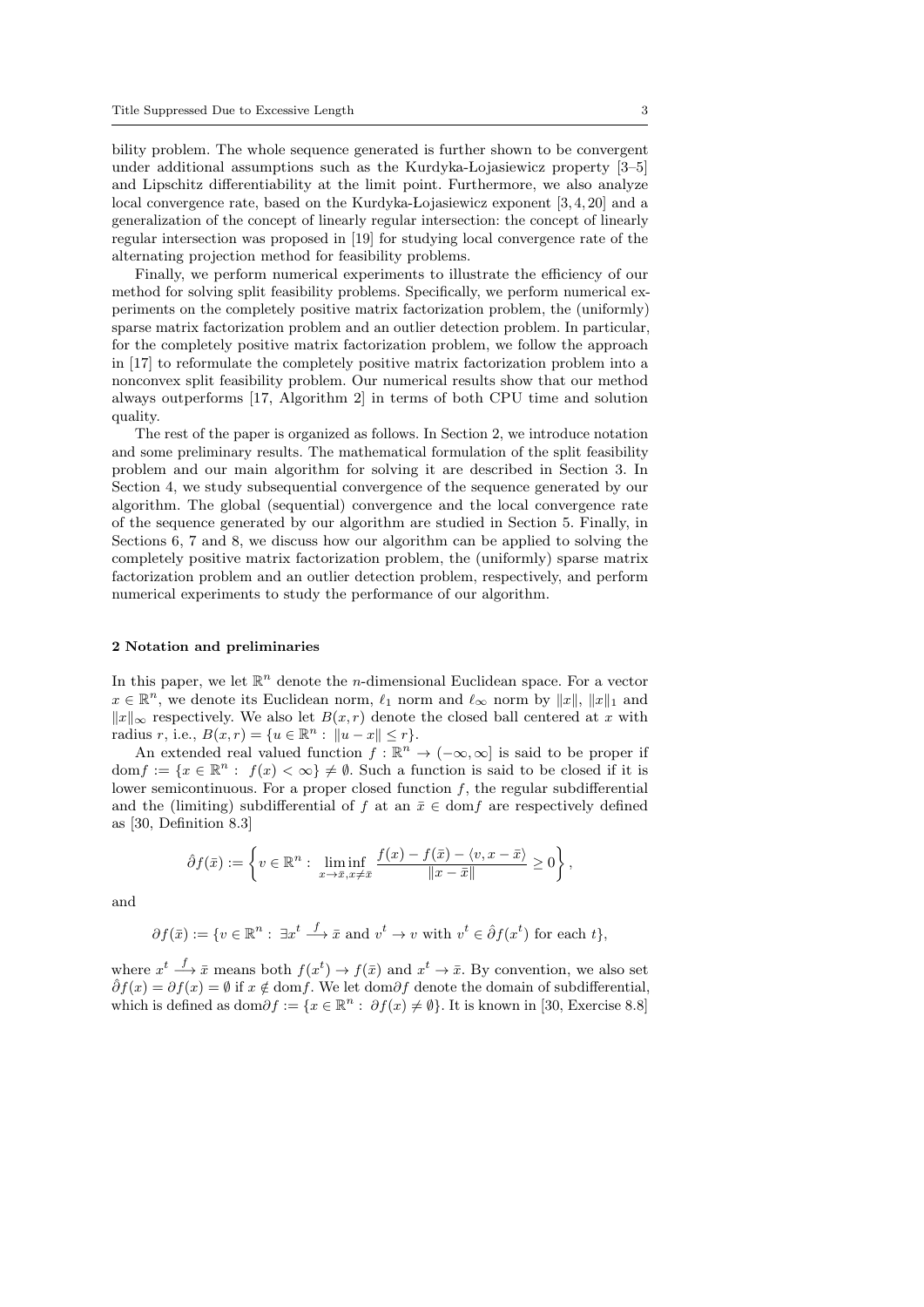that if f is continuously differentiable at  $x \in \mathbb{R}^n$ , then  $\partial f(x) = \{ \nabla f(x) \}$ . In addition, if f is proper convex, then  $\partial f$  coincides with the notion of subdifferential in convex analysis; see [30, Proposition 8.12].

For a nonempty closed set  $C \subseteq \mathbb{R}^n$ , we let  $C^{\infty}$  denote the horizon cone of C, which is defined in [30, Definition 3.3] as

$$
C^{\infty} := \{ x \in \mathbb{R}^n : \exists x^t \in C \text{ and } \beta_t \downarrow 0 \text{ with } \beta_t x^t \to x \}.
$$

It is known that C is compact if and only if  $C^{\infty} = \{0\}$ ; see [30, Theorem 3.5]. We also let  $\delta_C$  denote the indicator function of C, which is zero in C and equals infinity otherwise. The distance from x to C is denoted by  $d(x, C) := \inf_{u \in C} ||x - u||$ , and we use  $\text{Proj}_{C}(x)$  to denote the set of projections of x onto C, which is defined as

$$
\operatorname{Proj}_C(x) := \underset{y \in C}{\operatorname{Argmin}} \|y - x\|,
$$

where Argmin denotes the set of minimizers. The set of projections onto the nonempty closed set  $C$  is always nonempty, and reduces to a singleton set if  $C$ is in addition convex. The regular normal cone and the (limiting) normal cone of a nonempty closed set C at an  $x \in C$  are defined by  $\hat{N}_C(x) := \hat{\partial} \delta_C(x)$  and  $N_C(x) := \partial \delta_C(x)$  respectively. These notions of normal cones are closely related to projections. Indeed, if  $x \in Proj_C(y)$ , then we have from [30, Example 6.16] and [30, Proposition 6.5] that

$$
y - x \in \hat{N}_C(x) \subseteq N_C(x). \tag{1}
$$

Finally, following [30, Definition 6.4] and [30, Definition 7.25], we say that a nonempty closed set C is (Clarke) regular at an  $x \in C$  if  $N_C(x) = \hat{N}_C(x)$ , and a proper closed function f is regular at an  $x \in \text{dom } f$  if its epigraph epi  $f := \{(x, t) \in$  $\mathbb{R}^n \times \mathbb{R}$ :  $f(x) \leq t$  is regular at  $(x, f(x))$ .

We next recall the Kurdyka-Lojasiewicz (KL) property [4]. This property has been used extensively in recent years for analyzing the rate of convergence of various first-order methods, especially in a nonconvex setting; see, for example, [3–5].

Definition 1 (KL property) We say that a proper closed function f satisfies the KL property at  $\bar{x} \in \text{dom}\partial f$  if there exist a neighborhood U of  $\bar{x}, s \in (0, \infty]$  and a continuous concave function  $\psi : [0, s) \to \mathbb{R}_+$  with  $\psi(0) = 0$  such that:

- (i)  $\psi$  is continuously differentiable on  $(0, s)$  with  $\psi' > 0$ ;
- (ii) for all  $x \in U$  with  $f(\bar{x}) < f(x) < f(\bar{x}) + s$ , one has

$$
\psi'(f(x) - f(\bar{x}))d(0, \partial f(x)) \ge 1.
$$

A proper closed function f satisfying the KL property at all points in dom $\partial f$  is called a KL function.

Functions satisfying the KL property arise naturally in many applications. In particular, it is known that any proper closed semialgebraic function is a KL function; see [4, 8] for more examples. Moreover, for proper closed semialgebraic functions, the  $\psi$  in Definition 1 can actually be chosen as  $\psi(a) = ca^{1-\theta}$  for some  $c > 0$  and  $\theta \in [0, 1)$ ; see [4, Section 4.3] and references therein. This exponent  $\theta$  is important in estimating the rate of convergence of sequences generated by various first-order methods; see, for example, [3, 4, 20].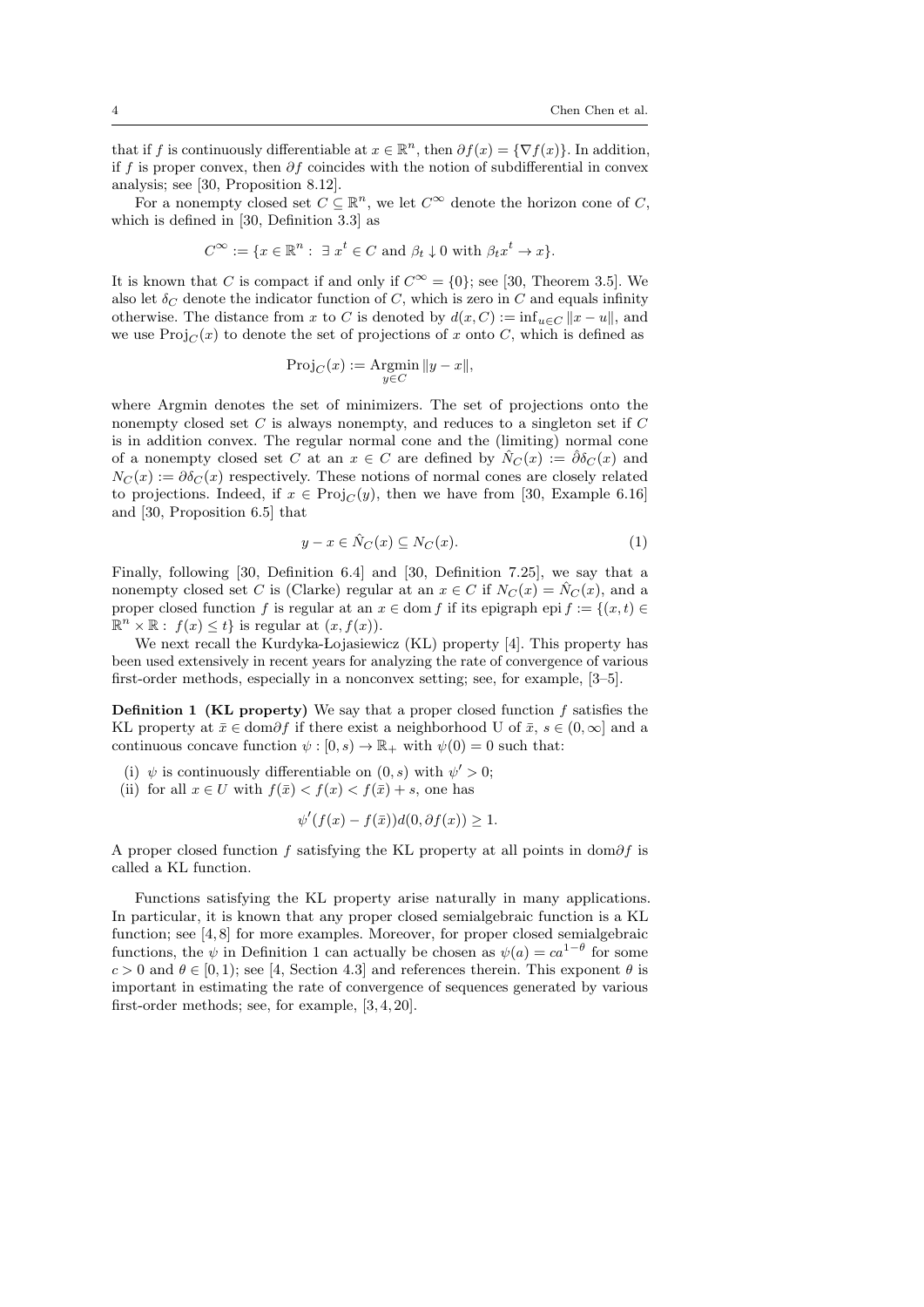**Definition 2 (KL exponent)** Let  $\theta \in [0, 1)$  and f be a proper closed function. We say that f satisfies the KL property at  $\bar{x} \in \text{dom}\partial f$  with exponent  $\theta$  if there exist  $c, \epsilon > 0$  and  $s \in (0, +\infty]$  such that

$$
d(0, \partial f(x)) \ge c(f(x) - f(\bar{x}))^{\theta}
$$

whenever  $||x - \bar{x}|| \leq \epsilon$  and  $0 < f(x) - f(\bar{x}) < s$ . If f satisfies the KL property with exponent  $\theta$  at every  $x \in \text{dom}\partial f$ , then we say that f is a KL function with exponent θ.

#### 3 Problem statement and difference-of-convex reformulation

In this section, we give the formal mathematical definition of the split feasibility problem and describe the basic ideas leading to our solution strategy. Precisely, the split feasibility problem [11] is stated as follows: Given a matrix  $A \in \mathbb{R}^{m \times n}$ , and two nonempty closed sets  $C \subseteq \mathbb{R}^n$  and  $D \subseteq \mathbb{R}^m$ ,

Find 
$$
x \in \mathbb{R}^n
$$
 s.t.  $Ax \in D$  and  $x \in C$ ;  $(2)$ 

here, we assume that an element of  $\text{Proj}_{C}(x)$  and  $\text{Proj}_{D}(x)$  can be computed efficiently for any given  $x$ . The above problem arises in various contemporary applications. For instance, the noiseless compressed sensing problem was modeled as an instance of  $(2)$  in [23, Section 6], where D is the singleton set containing the noiseless measurement and C is the  $\ell_1$  norm ball of suitable radius; notice that  $\text{Proj}_{C}(x)$  and  $\text{Proj}_{D}(x)$  can be computed efficiently for this choice of C and D.

We would like to point out that (2) can also be viewed as a special case of the classical feasibility problem, where one attempts to find a point in the intersection of two closed sets: in this case,  $A^{-1}D$  and C. However, classical algorithms for such a feasibility problem typically involve  $Proj_{A^{-1}D}(x)$ , which can be hard to compute even though  $\text{Proj}_D(x)$  can be computed efficiently. Thus, specialized algorithms have been designed for solving (2), making use of only projections onto  $C$  and  $D$  as well as multiplications by the matrix  $A$  and its transpose. Almost all algorithms proposed for solving  $(2)$  were for the *convex setting*, i.e., when C and D are both in addition convex. One classical algorithm is the so-called CQ algorithm proposed in [10, Algorithm 1.1], which takes the following form: given  $x^0 \in \mathbb{R}^n$  and  $\gamma \in (0, \frac{2}{\lambda_{\max}(A^T A)})$ , update

$$
x^{t+1} = \text{Proj}_C \left( x^t - \gamma A^T [Ax^t - \text{Proj}_D(Ax^t)] \right). \tag{3}
$$

After the proposal of the CQ algorithm, many other algorithms for solving the split feasibility problem (2) in the convex setting have been proposed; we refer the interested readers to [29, 34, 35] for more detail.

In this paper, we consider the split feasibility problem (2) in a possibly nonconvex setting, i.e., we allow the sets  $C$  and  $D$  to be possibly nonconvex. Our approach is based on a (standard) reformulation of (2) into the following optimization problem:

$$
\min_{x} F(x) := \frac{1}{2} d^{2} (Ax, D) + \delta_{C} (x).
$$
\n(4)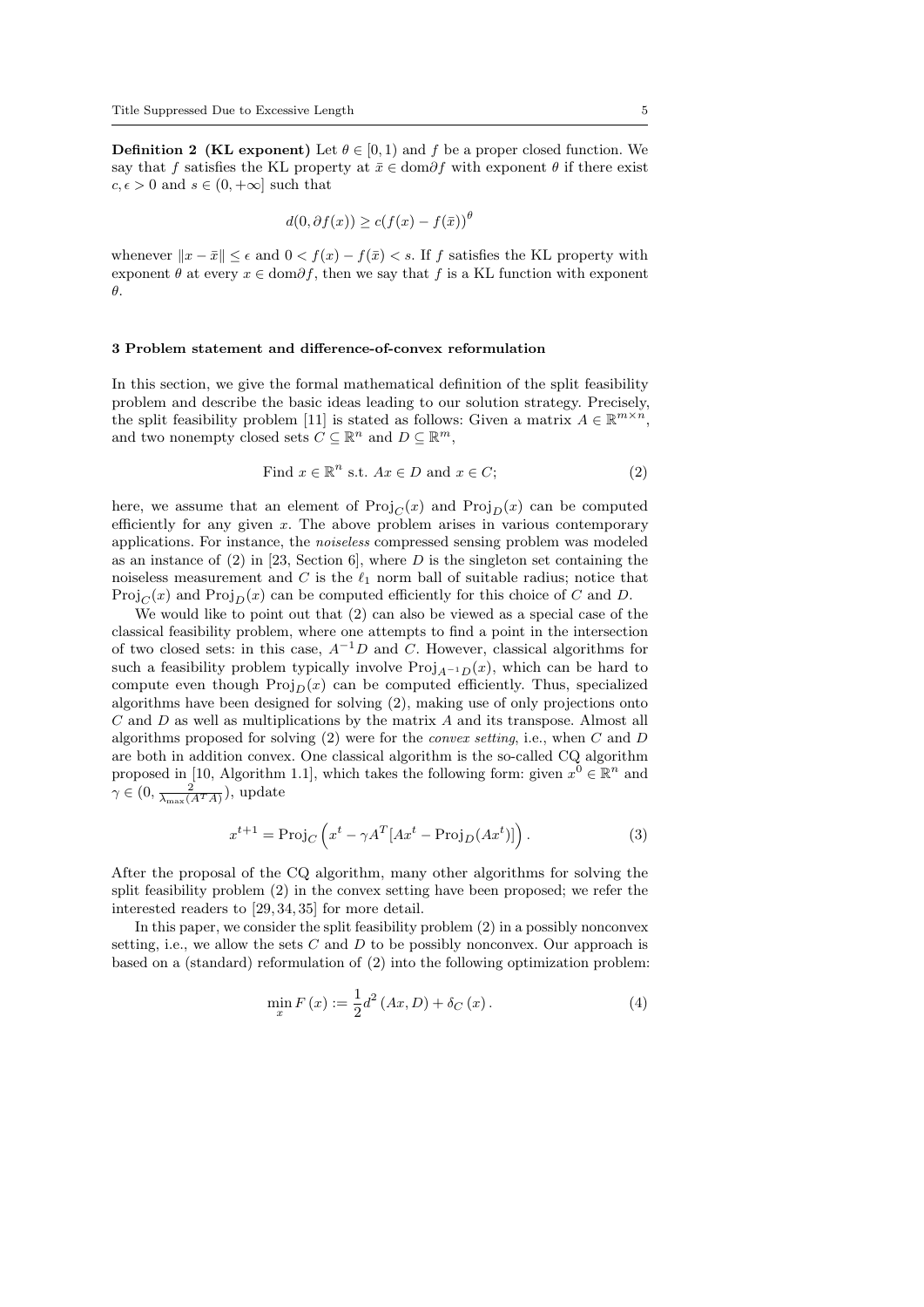Indeed, it is easy to see that (2) is solved if and only if (4) has an optimal solution with the optimal value being zero. Thus, in order to solve  $(2)$ , it suffices to solve  $(4).$ 

In the case when  $C$  and  $D$  are both convex, problem  $(4)$  is a convex optimization problem and the function  $x \mapsto \frac{1}{2}d^2(Ax, D)$  is smooth with Lipschitz gradient whose modulus is  $\lambda_{\max}(A^T A)$ . Thus, one can apply first-order methods such as the proximal gradient algorithm and its variant for solving (4) efficiently; in particular, in each iteration of these algorithms, one only needs to compute the projections onto D (for evaluating the gradient of  $\frac{1}{2}d^2(A \cdot, D)$ ) and C as well as multiplications by A and  $A<sup>T</sup>$ , which can be done efficiently. Notice that the classical CQ algorithm (3) is just an application of the standard proximal gradient algorithm to (4) in the convex setting; see, for example, the introduction of [23].

However, in the general case when  $C$  and  $D$  can be both nonconvex, the squared distance function in problem (4) is nonsmooth in general, and the proximal gradient algorithm cannot be applied. Fortunately, it is known that the squared distance function can be written as the difference of two convex functions [2]: specifically, for any  $u \in \mathbb{R}^m$ , we have

$$
\frac{1}{2}d^{2}(u, D) = \frac{1}{2}||u||^{2} - \sup_{y \in D} \left\{ \langle u, y \rangle - \frac{1}{2}||y||^{2} \right\}.
$$

Now, notice that the function  $u \mapsto \sup_{y \in D} {\{\langle u, y \rangle - \frac{1}{2} ||y||^2\}}$ , as the supremum of affine functions and being finite valued, is convex continuous. Thus, we can write  $F$  in (4) as

$$
F(x) = \underbrace{\frac{1}{2} ||Ax||^2}_{h(x)} + \underbrace{\delta_C(x)}_{P(x)} - \underbrace{\sup_{y \in D} \left\{ \langle Ax, y \rangle - \frac{1}{2} ||y||^2 \right\}}_{g(x)},
$$
(5)

where  $h$  is quadratic,  $P$  is proper closed and  $g$  is convex continuous. Moreover, under a mild additional assumption, we can show in the next proposition that for any  $x^0 \in C$ , the set  $\{x : F(x) \le F(x^0)\}\$ is bounded.

**Lemma 1** Consider the split feasibility problem (2) with  $C^{\infty} \cap A^{-1}D^{\infty} = \{0\}$ . Then for any  $x^0 \in C$ , the set  $\{x : F(x) \leq F(x^0)\}\$ is bounded, where F is defined in (4).

*Proof* Suppose to the contrary that the set  $\{x : F(x) \leq F(x^0)\}\$ is unbounded. Then there exists a sequence  $\{x^t\}$  such that  $F(x^t) \leq F(x^0)$  for all t and  $\lim_{t\to\infty} ||x^t|| =$ +∞. By passing to a subsequence if necessary, we may assume without loss of generality that  $||x^t|| \neq 0$  for all t and that  $\frac{x^t}{||x^t||} \to y^*$  for some  $y^*$ . Then it holds that  $||y^*|| = 1$  and we also have  $y^* \in C^\infty$  from the definition of the horizon cone. Next, for each  $t$ , we have

$$
\frac{1}{2}d^{2}(Ax^{t}, D) = F(x^{t}) \le F(x^{0}) = \frac{1}{2}d^{2}(Ax^{0}, D).
$$

Hence there exists  $\{d^t\} \subseteq D$  such that for each t,

$$
||Ax^t - d^t|| \le d(Ax^0, D).
$$

Since  $||x^t|| \neq 0$  for all t, dividing both sides of the above inequality by  $||x^t||$ , we have for all  $t$  that

.

$$
\left\| \frac{Ax^t}{\|x^t\|} - \frac{d^t}{\|x^t\|} \right\| \le \frac{d(Ax^0, D)}{\|x^t\|}
$$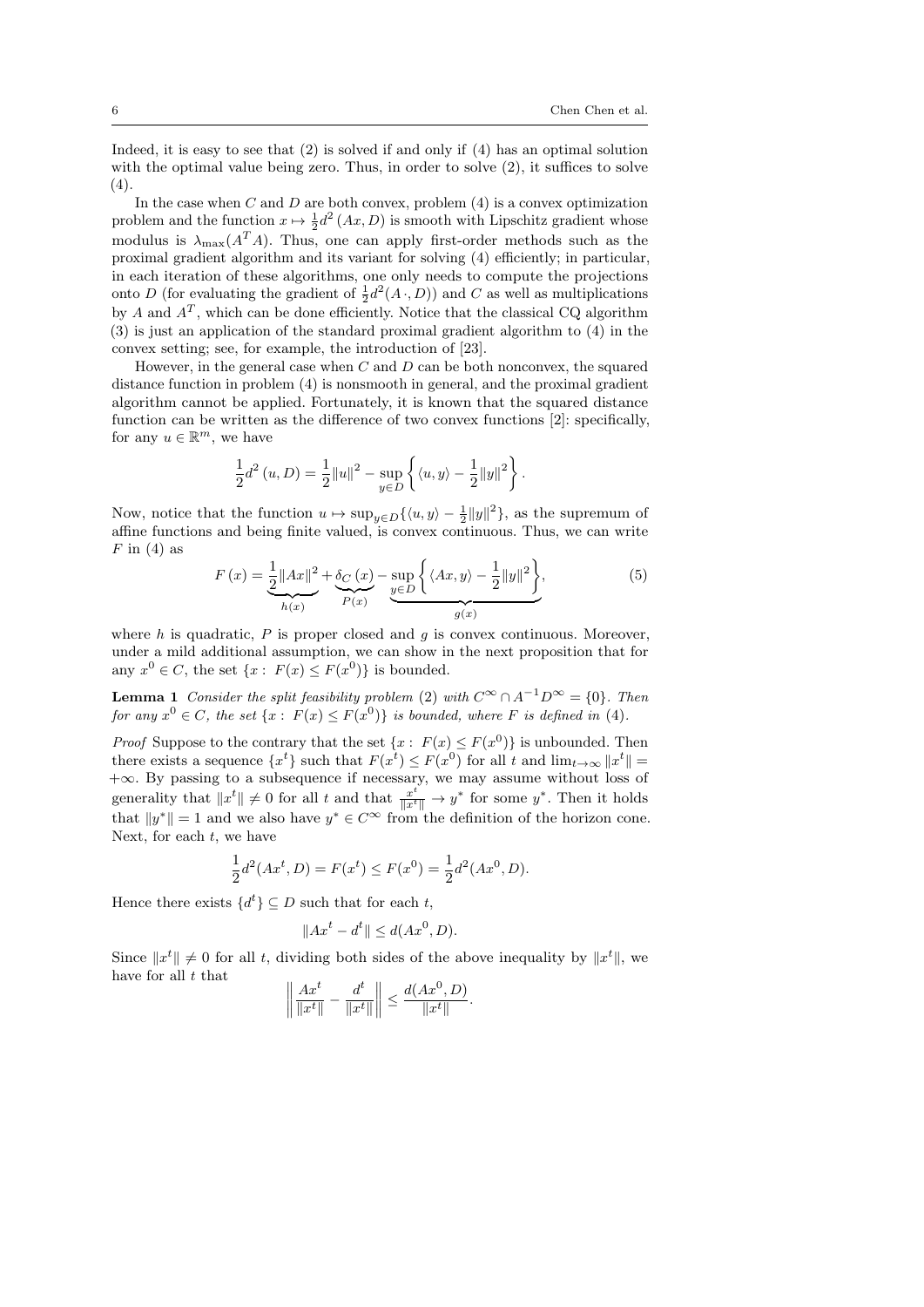Passing to the limit as  $t \to \infty$  in the above inequality and noting that  $\frac{x^t}{\|x^t\|} \to y^*$ , we deduce further that  $\frac{d^t}{\|x^t\|} \to Ay^*$ . Thus, we have  $Ay^* \in D^{\infty}$ , i.e.,  $y^* \in A^{-1}D^{\infty}$ , according to the definition of the horizon cone. Since it also holds that  $y^* \in C^{\infty}$ and  $||y^*|| = 1$ , we have arrived at a contradiction. This completes the proof.  $\square$ 

Remark 1 The condition  $C^{\infty} \cap A^{-1}D^{\infty} = \{0\}$  used in Lemma 1 holds in the following cases.

- (i) The set C is compact: in this case, we can deduce from  $[6,$  Proposition 2.1.2] that  $C^{\infty} = \{0\}$  and hence  $C^{\infty} \cap A^{-1}D^{\infty} = \{0\}.$
- (ii) The sets C, D are closed convex with  $C \cap A^{-1}D$  being nonempty and bounded: in this case, we have

$$
C^{\infty} \cap A^{-1}D^{\infty} = C^{\infty} \cap (A^{-1}D)^{\infty} = (C \cap A^{-1}D)^{\infty} = \{0\},\
$$

where the first equality follows from [6, Proposition 2.1.11] and the fact that  $A^{-1}D \neq \emptyset$ , the second equality follows from [6, Proposition 2.1.9] and the fact that  $C \cap A^{-1}D \neq \emptyset$ , and the last equality follows from [6, Proposition 2.1.2].

Consequently, thanks to Lemma 1, under the additional assumption that  $C^{\infty} \cap A^{-1}D^{\infty} = \{0\}$ , the function  $F = h + P - g$  given in (5) satisfies all the assumptions necessary for applying the so-called  $NPG<sub>major</sub>$  in [22, Appendix A]. In addition, since

$$
A^T \text{Proj}_D(Ax) \subseteq \partial g(x),\tag{6}
$$

one can choose in Step 1a) of the NPG<sub>major</sub> any  $\eta^t \in \text{Proj}_D(Ax^t)$  so that  $\zeta^t :=$  $A^T \eta^t \in \partial g(x^t)$ . Moreover, using the definition of h and P in (5), the subproblem of NPGmajor in [22, Eq (45)] becomes

$$
u \in \text{Proj}_C\left(x^t - \frac{A^T(Ax^t - \eta^t)}{L_t}\right).
$$

Having these in mind, we are now ready to present our algorithm  $\mathsf{SpFeas}_{\mathrm{DC}_k}$  as Algorithm 1 below for solving  $(2)$ , which is basically an application of the NPG<sub>major</sub> in [22, Appendix A] to  $(4)$ .

# Algorithm 1 SpFeas $_{\text{DC}_k}$  for (2)

**Step 0.** Choose  $x^0 \in C$ ,  $L_{\text{max}} \ge L_{\text{min}} > 0$ ,  $\tau > 1$ ,  $c > 0$  and an integer  $M \ge 0$ . Set  $t = 0$ . **Step 1.** Choose any  $L_t^0 \in [L_{\min}, L_{\max}]$  and set  $L_t = L_t^0$ . **1a**) Pick any  $\eta^t \in \text{Proj}_D(Ax^t)$  and find

$$
u \in \text{Proj}_C\left(x^t - \frac{A^T(Ax^t - \eta^t)}{L_t}\right).
$$

 $1<sub>b</sub>$ ) If

$$
d^{2}(Au, D) \le \max_{[t-M]_{+} \le i \le t} d^{2}(Ax^{i}, D) - c||u - x^{t}||^{2}
$$
\n(7)

is satisfied, go to Step 2).

1c) Set  $L_t \leftarrow \tau L_t$  and go to Step 1a).

**Step 2.** If a termination criterion is not met, set  $\bar{L}_t = L_t$ ,  $x^{t+1} = u, t = t + 1$ . Go to **Step** 1.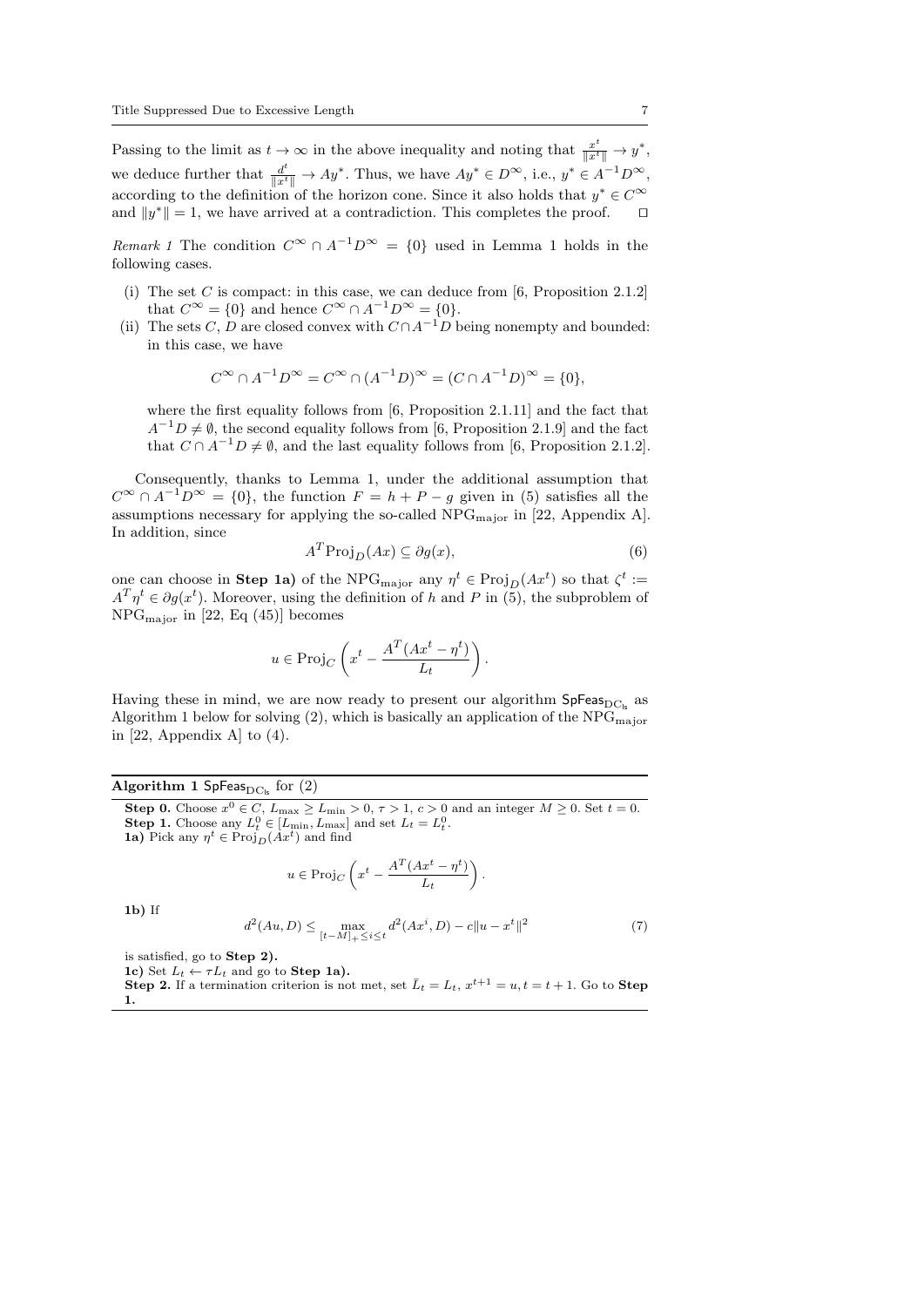Notice that each iteration of  $SpFeas_{DC|c}$  only involves projections onto C and  $D$  as well as multiplications by the matrix  $A$  and its transpose, which can be performed efficiently. Moreover, when  $C^{\infty} \cap A^{-1}D^{\infty} = \{0\}$ , it can be shown as in [22, Proposition 1] that the linesearch criterion in Step 1b) must be satisfied after finitely many inner iterations (independent of  $t$ ), and as in [22, Proposition 2] that successive changes of the sequence  $\{x^t\}$  go to zero. In summary, we have the following convergence result as an immediate corollary of [22, Proposition 1] and [22, Proposition 2].

**Lemma 2** Consider the split feasibility problem (2) with  $C^{\infty} \cap A^{-1}D^{\infty} = \{0\}$  and let  $\{x^t\}$  and  $\{\bar{L}_t\}$  be generated by  $\text{SpFeas}_{DC_{ls}}$ . Then it holds that  $\sup_t \bar{L}_t < \infty$  and  $\lim_{t \to \infty} ||x^{t+1} - x^t|| = 0.$ 

Using Lemma 2, it is routine to show that, when  $C^{\infty} \cap A^{-1}D^{\infty} = \{0\}$ , any accumulation point  $\bar{x}$  of  $\{x^t\}$  generated by  $\mathsf{SpFeas}_{\mathrm{DC}_{\mathrm{ls}}}$  satisfies

$$
0 \in \partial h(\bar{x}) + \partial P(\bar{x}) - \partial g(\bar{x}), \tag{8}
$$

where h, P and q are given in (5). However, in view of the structure of q, it is not trivial to completely characterize the set  $\partial g$  so as to relate (8) to the original split feasibility problem (2). In the next section, we will look at another characterization of the set of accumulation points of  $\{x^t\}$  that is more closely tied with (2).

### 4 Subsequential convergence of  $SpFeas_{DCL}$

In this section, we characterize the set of accumulation points of the sequence  $\{x^t\}$ generated by  $\mathsf{SpFeas}_{DC_{ls}}$  under the assumption  $C^{\infty} \cap A^{-1}D^{\infty} = \{0\}$ . We start with the following proposition, which concerns the subdifferential of  $F$  in (4).

Proposition 1 Consider the split feasibility problem (2) and let F be defined in (4). Then for every  $x \in C$ , we have

$$
\partial F(x) \subseteq A^T A x - A^T \text{Proj}_D(Ax) + N_C(x). \tag{9}
$$

If in addition C is regular at some  $\bar{x} \in C$  and the function  $y \mapsto d_D(y)$  is regular at  $A\bar{x} \in \mathbb{R}^m$ , then we have

$$
\partial F(\bar{x}) = A^T A \bar{x} - A^T \text{Proj}_D(A\bar{x}) + N_C(\bar{x}).
$$

Remark 2 In view of [30, Example 8.53] and [30, Corollary 8.11], we see that the function  $y \mapsto d_D(y)$  is regular at  $A\bar{x}$  under one of the following conditions:

- (i)  $A\bar{x} \notin D$  and  $\text{Proj}_D(A\bar{x})$  is a singleton set;
- (ii)  $A\bar{x} \in D$  and D is regular at  $A\bar{x}$ .

*Proof* Notice from [30, Example 8.53] and [25, Theorem 1.110(ii)] that for any  $y \in \mathbb{R}^m$ , we have

$$
\partial \left(\frac{1}{2}d^2(\cdot,D)\right)(y) = d(y,D)\partial (d(\cdot,D))(y) = y - \text{Proj}_D(y). \tag{10}
$$

This together with [30, Corollary 10.9] and [30, Theorem 10.6] gives (9).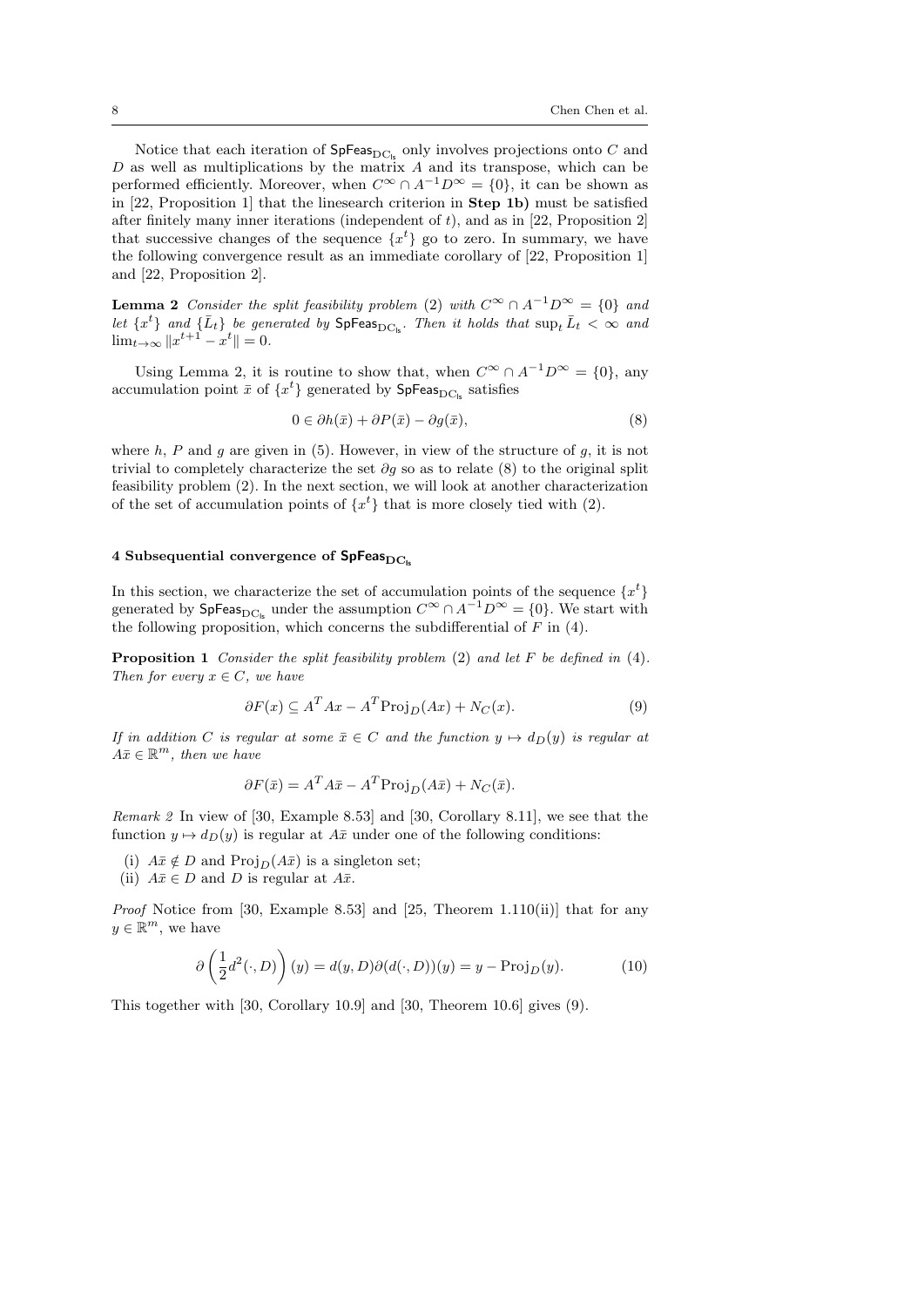Now, assume in addition that C is regular at some  $\bar{x} \in C$  and  $y \mapsto d_D(y)$  is regular at  $A\bar{x} \in \mathbb{R}^m$ . Then at  $\bar{y} := A\bar{x}$ , we have

$$
\partial \left(\frac{1}{2}d^2(\cdot,D)\right)(\bar{y}) \stackrel{\text{(a)}}{=} d(\bar{y},D)\partial (d(\cdot,D))(\bar{y})
$$
  

$$
\stackrel{\text{(b)}}{=} d(\bar{y},D)\hat{\partial} (d(\cdot,D))(\bar{y}) \stackrel{\text{(c)}}{=} \hat{\partial} \left(\frac{1}{2}d^2(\cdot,D)\right)(\bar{y}) \subseteq \partial \left(\frac{1}{2}d^2(\cdot,D)\right)(\bar{y})
$$

where (a) follows from [25, Theorem 1.110 (ii)], (b) follows from the assumption that  $y \mapsto d_D(y)$  is regular at  $\bar{y}$  and [30, Corollary 8.11] and (c) can be verified directly from the definition. Thus,

$$
\partial \left( \frac{1}{2} d^2(\cdot, D) \right) (\bar{y}) = \hat{\partial} \left( \frac{1}{2} d^2(\cdot, D) \right) (\bar{y}).
$$

This together with [30, Corollary 8.11] implies that the function  $y \mapsto \frac{1}{2}d^2(y, D)$  is regular at  $\bar{y}$ . Using this together with [30, Theorem 10.6], we deduce further that the function  $x \mapsto \frac{1}{2}d^2(Ax, D)$  is regular at  $\bar{x}$  and

$$
\partial \left( \frac{1}{2} d^2 (A \cdot, D) \right) (\bar{x}) = A^T \partial \left( \frac{1}{2} d^2 (\cdot, D) \right) (A \bar{x}) = A^T (A \bar{x} - \text{Proj}_D(A \bar{x})),
$$

where the last equality follows from (10). Finally, since C is regular at  $\bar{x}$ , we have from [30, Example 7.28] that  $\delta_C$  is regular at  $\bar{x}$ . The desired conclusion now follows from [30, Corollary 10.9].  $\Box$ 

Notice that if  $x^*$  solves (2), then it also solves (4). According to [30, Theorem 10.1, we must then have  $0 \in \partial F(x^*)$ . Motivated by this observation and Proposition 1, we make the following definition.

**Definition 3** (Stationary points of (2)) For the split feasibility problem (2), we say that  $x^*$  is a stationary point of this problem if

$$
0 \in A^T A x^* - A^T \text{Proj}_D(Ax^*) + N_C(x^*).
$$

Based on [30, Theorem 10.1] and Proposition 1, we see that if  $x^*$  solves (2) (and hence (4)), then it is a stationary point of (2). Moreover, if C is regular at  $x^* \in C$ and  $y \mapsto d_D(y)$  is regular at  $Ax^* \in \mathbb{R}^m$ , then  $x^*$  being stationary for problem (2) is the same as  $x^*$  being a stationary point of the function F defined in (4), in the sense that  $0 \in \partial F(x^*)$ . Finally, in view of (6), we deduce that if  $x^*$  is a stationary point of (2) in the sense of Definition 3, then it satisfies (8) in place of  $\bar{x}$ . This shows that the notion of stationarity of (2) defined in Definition 3 is at least as strong as the condition (8).

We next show that the sequence generated by  $\mathsf{SpFeas}_{\mathrm{DC}_{\mathrm{ls}}}$  clusters at a stationary point of (2).

Theorem 1 (Subsequential convergence of  $SpFeas_{DC_{ls}}$ ) Consider the split feasibility problem (2) with  $C^{\infty} \cap A^{-1}D^{\infty} = \{0\}$  and let  $\{x^{t}\}\$ be the sequence generated by  $SpFeas_{DCL}$ . Then the following statements hold:

- (i) The sequence  $\{x^t\}$  is bounded.
- (ii) Any accumulation point of  $\{x^t\}$  is a stationary point of (2).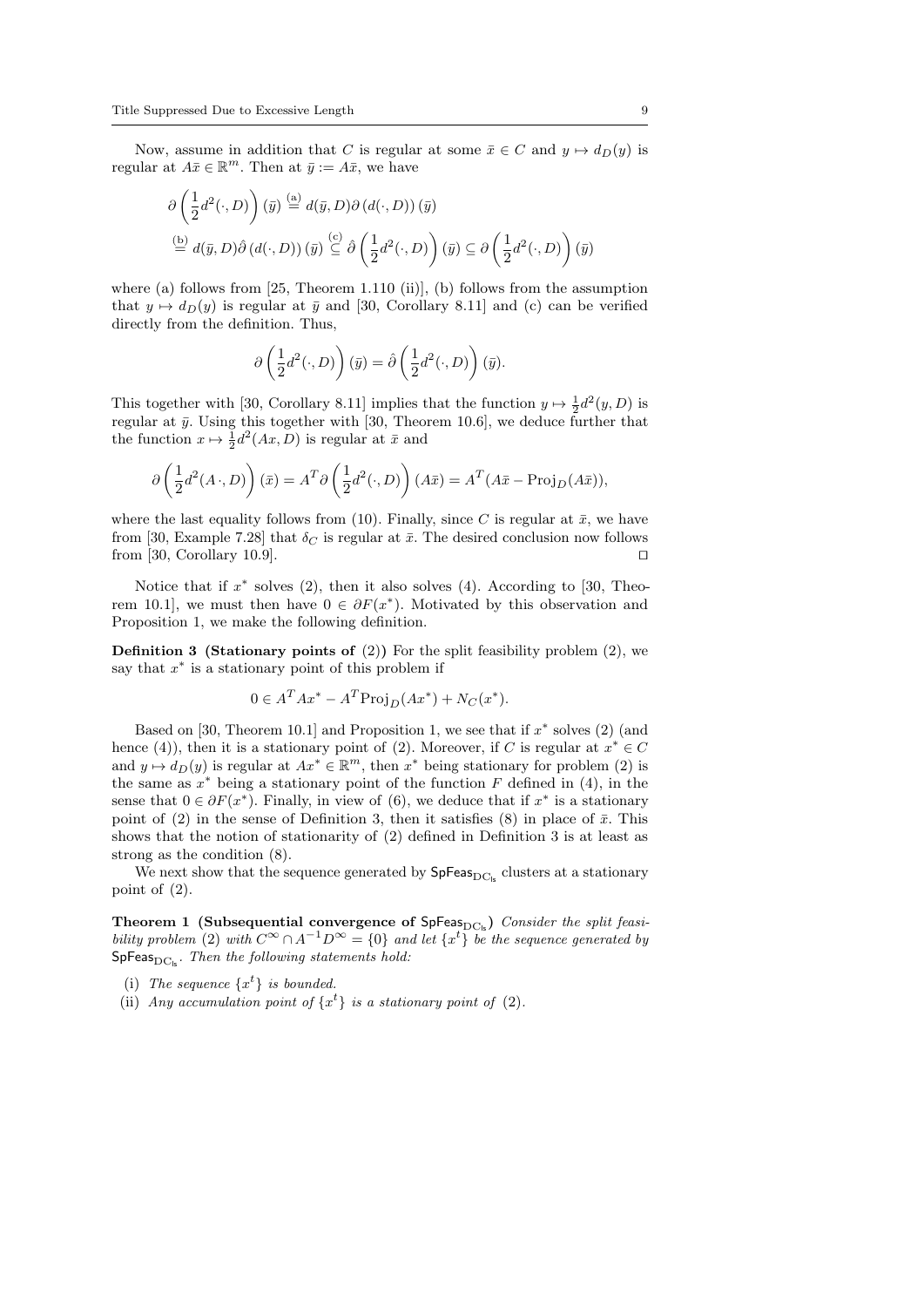*Proof* The boundedness of  $\{x^t\}$  follows from Lemma 1 and (7).

Next, let  $x^*$  be an accumulation point of  $\{x^t\}$ , which exists because the sequence is bounded. Then there exists a convergent subsequence  $\{x^{t_j}\}$  such that  $\lim_{j\to\infty} x^{t_j} = x^*$ . Clearly,  $x^* \in C$  because C is closed. Now, using (1) and the definition of  $x^{t+1}$  as a projection of  $x^t - \bar{L}_t^{-1}[A^T(Ax^t - \eta^t)]$  onto C, we have for each j that

$$
0 \in \bar{L}_{t_j}(x^{t_j+1} - x^{t_j}) + A^T A x^{t_j} - A^T \eta^{t_j} + N_C(x^{t_j+1});
$$
\n(11)

moreover,  $\{\bar{L}_{t_i}\}\$ is bounded thanks to Lemma 2.

On the other hand, notice from the definition of  $\eta^{t_j}$  as projection that  $F(x^{t_j}) =$  $\frac{1}{2}||Ax^{t_j} - \eta^{t_j}||^2$  for all j, where F is defined in (4). Since  $F(x^{t_j}) \leq F(x^0)$  for all j according to (7) and the sequence  $\{x^t\}$  is bounded according to (i), we deduce further that  $\{\eta^{t_j}\}\$ is bounded. By passing to a further subsequence if necessary, we may assume without loss of generality that  $\eta^{t_j} \to \eta^*$  for some  $\eta^*$ . Since  $\eta^{t_j} \in \text{Proj}_D(Ax^{t_j})$  and D is closed, we have  $\eta^* \in D$ . Also, we have

$$
\frac{1}{2}d^2(Ax^*, D) = \lim_{j \to \infty} \frac{1}{2}d^2(Ax^{t_j}, D) = \lim_{j \to \infty} \frac{1}{2} ||Ax^{t_j} - \eta^{t_j}||^2 = \frac{1}{2} ||Ax^* - \eta^*||^2.
$$

This shows that  $\eta^* \in \text{Proj}_D(Ax^*)$ . Now, passing to the limit as  $j \to \infty$  in (11) and invoking Lemma 2 and the closedness of  $x \implies N_C(x)$  at  $x^* \in C$ , we obtain

$$
0 \in A^T A x^* - A^T \eta^* + N_C(x^*),
$$

showing that  $x^*$  is a stationary point of (2). This completes the proof.

The algorithm  $\mathsf{SpFeas}_{\mathrm{DC}_k}$  involves a linesearch subroutine in each iteration. We next discuss a variant that does not require any linesearch procedure, which is presented in Algorithm 2 below as  $SpFeas_{DC}$ , where

$$
r_C := \begin{cases} 2 & \text{if } C \text{ is convex,} \\ 1 & \text{otherwise.} \end{cases}
$$
 (12)

We will argue that  $SpFeas_{DC}$  is a special instance of  $SpFeas_{DC|c}$ .

| Algorithm 2 SpFeas $_{\rm DC}$ for (2).                                                     |  |
|---------------------------------------------------------------------------------------------|--|
| <b>Step 0.</b> Choose $x^0 \in C$ and $L > \frac{\lambda_{\max}(A^T A)}{r_C}$ .             |  |
| <b>Step 1.</b> For each $t = 0, 1, 2, $ , pick any $\eta^t \in \text{Proj}_D(Ax^t)$ and set |  |
| $x^{t+1} \in \text{Proj}_C\left(x^t - \frac{A^T(Ax^t - \eta^t)}{L}\right).$                 |  |
| <b>Step 2.</b> If a termination criterion is not met, go to <b>Step 1</b> .                 |  |

To this end, we first prove the following proposition.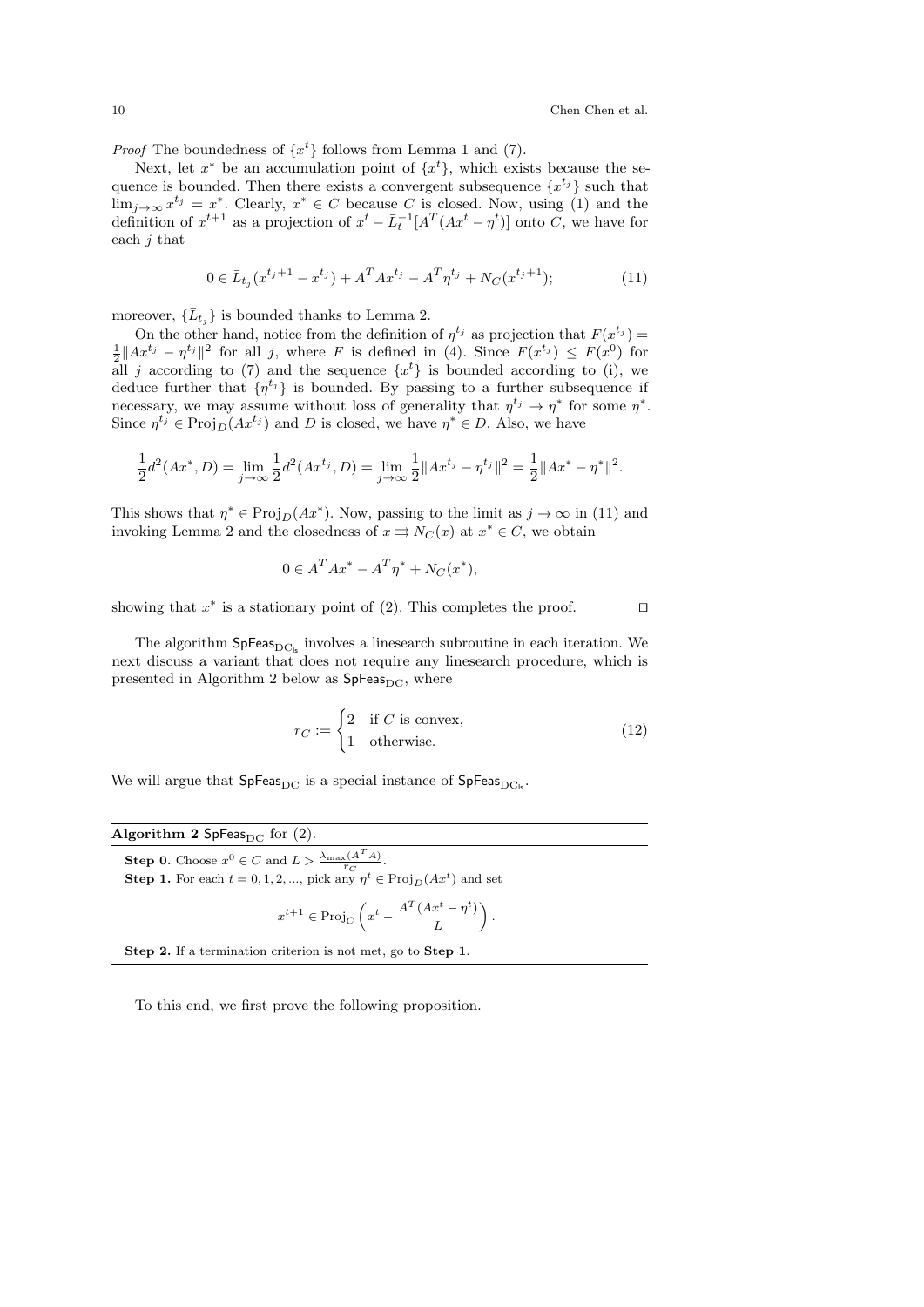**Proposition 2** Consider the split feasibility problem  $(2)$  and let F be defined as in (4). Let  $L > 0$ ,  $x \in C$ ,  $\eta \in \text{Proj}_D(Ax)$  and set

$$
u \in \text{Proj}_C\left(x - \frac{A^T(Ax - \eta)}{L}\right). \tag{13}
$$

Then

$$
F(u) \le F(x) - \frac{r_C L - \lambda_{\max}(A^T A)}{2} ||u - x||^2,
$$
\n(14)

where  $r_C$  is defined as in (12).

*Proof* Using the decomposition of F in (5), we have for any  $u \in C$  that

$$
F(u) = h(u) + P(u) - g(u) = \frac{1}{2} ||Au||^2 + \delta_C(u) - g(u)
$$
  
\n
$$
\leq \frac{1}{2} ||Ax||^2 + (Ax)^T (Au - Ax) + \frac{\lambda_{\max}(A^T A)}{2} ||u - x||^2 - \eta^T (Au - Ax) - g(x)
$$
  
\n
$$
= F(x) + (Ax - \eta)^T (Au - Ax) + \frac{\lambda_{\max}(A^T A)}{2} ||u - x||^2,
$$
\n(15)

where the inequality holds because of the Taylor's inequality applied to  $w \mapsto \frac{1}{2} ||Aw||^2$ and the fact that  $A^T \eta \in \partial g(x)$  (see (6)).

Now, suppose that C is not convex. Then we see from  $(13)$  that

$$
\left\| u - x + \frac{A^T (Ax - \eta)}{L} \right\|^2 \le \left\| \frac{A^T (Ax - \eta)}{L} \right\|^2,
$$

because  $x \in C$ . Thus,  $\frac{L}{2} ||u-x||^2 + (u-x)^T A^T (Ax - \eta) \leq 0$ . This together with (15) shows that (14) holds (with  $r_C = 1$ ) when C is nonconvex.

On the other hand, if C is convex, then the function  $\rho(y) := (A^T A x - A^T \eta)^T (y ||x\rangle + \frac{L}{2} ||y-x||^2 + \delta_C(y)$  is a strongly convex function with modulus L. Moreover, we see from (13) that u is the unique minimizer of  $\rho$ . Thus, we have  $\rho(x) - \rho(u) \ge \frac{L}{2} ||x - u||^2$ , which gives

$$
L||u - x||2 + (u - x)T AT (Ax - \eta) \le 0.
$$

This together with (15) shows that (14) holds (with  $r<sub>C</sub> = 2$ ) when C is convex. This completes the proof.  $\Box$ 

We can now argue that  $SpFeas_{DC}$  is a special instance of  $SpFeas_{DC_k}$ . To this end, pick an  $x^0 \in C$  and suppose that an  $L > \frac{\lambda_{\max}(A^T A)}{r_G}$  $\frac{c(A-A)}{rc}$  is chosen. Let  $c > 0$  be such that

$$
L = \frac{c + \lambda_{\text{max}}(A^T A)}{r_C} > 0.
$$
\n
$$
(16)
$$

If we use this c in  $\mathsf{SpFeas}_{\mathrm{DC}_k}$ , set  $L_{\mathrm{max}} = L_{\mathrm{min}} = L$  and fix any nonnegative integer M and any  $\tau > 1$ , then, according to Proposition 2, the linesearch condition in (7) is always satisfied with  $L_t = L_t^0 = L$ . Hence, SpFeas<sub>DC</sub> initialized at  $x^0 \in C$  with the chosen  $L > \frac{\lambda_{\max}(A^T A)}{r_G}$  $\frac{C(A-A)}{TC}$  generates the same sequence as SpFeas<sub>DC<sub>ls</sub></sub> initialized at  $x^0 \in C$  with c chosen as in (16) and  $L_{\text{max}} = L_{\text{min}} = L$ . We thus have the following immediate corollary concerning the convergence of  $SpFeas_{DC}$ .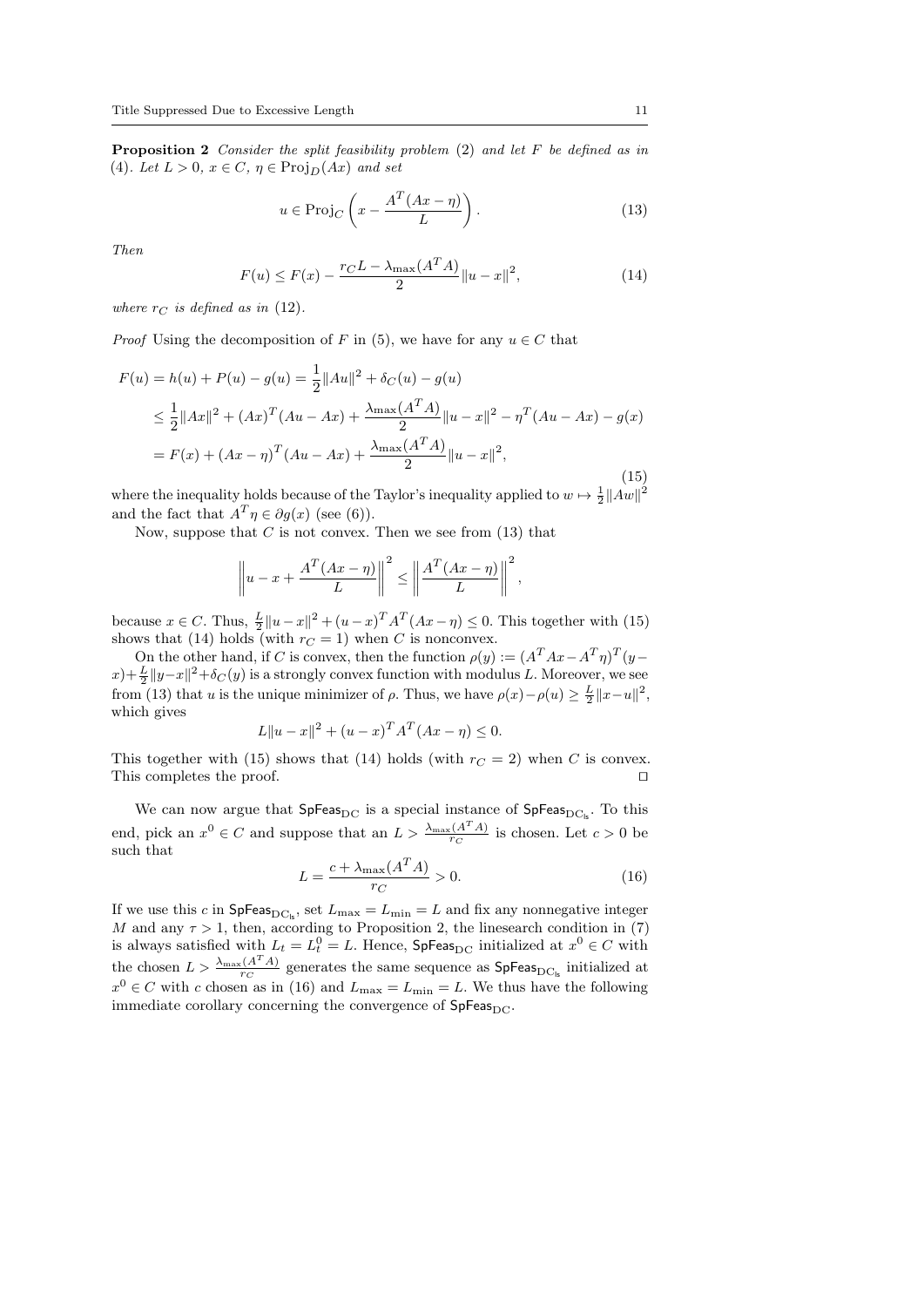Corollary 1 (Subsequential convergence of  $SpFeas_{DC}$ ) Consider the split feasibility problem (2) with  $C^{\infty} \cap A^{-1}D^{\infty} = \{0\}$  and let  $\{x^{t}\}\$  be the sequence generated by  $SpFeas_{DC}$ . Then the following statements hold:

- (i) The sequence  $\{x^t\}$  is bounded.
- (ii) Any accumulation point of  $\{x^t\}$  is a stationary point of (2).

On passing, we note that  $SpFeas_{DC}$  reduces to the classical CQ algorithm (3) when C and D are both convex.<sup>1</sup> Thus, our algorithm  $\mathsf{SpFeas}_{\mathrm{DC}_\mathsf{ls}}$  is a generalization of the classical CQ algorithm for solving (2) in the general nonconvex setting.

#### 5 Sequential convergence based on KL property

#### 5.1 Global convergence

In this section, we establish the convergence of the whole sequence generated by SpFeas<sub>DCls</sub> with  $M = 0$  under the KL property and some mild assumptions. The KL property has been used extensively in recent years for establishing global convergence of the sequence generated by various first-order methods; see, for example, [3–5]. Our proof for the next theorem follows closely the arguments in [5] and is routine. We include its proof in the appendix for the ease of readers.

Theorem 2 (Global convergence of SpFeas<sub>DC<sub>k</sub></sub> with  $M = 0$ ) Consider the split feasibility problem (2) with  $C^{\infty} \cap A^{-1}D^{\infty} = \{0\}$  and let the function F in (4) be a KL function. Let  $\{x^t\}$  be the sequence generated by  $\text{SpFeas}_{\text{DC}_\text{ls}}$  with  $M = 0$ . Then the sequence  $\{x^t\}$  is bounded. Let  $x^*$  be an accumulation point of  $\{x^t\}$  and suppose that the function  $y \mapsto \frac{1}{2}d^2(y, D)$  is continuously differentiable at  $Ax^*$  with locally Lipschitz gradient. Then the whole sequence  $\{x^t\}$  is convergent.

Theorem 2 requires the function  $F$  in (4) to have the KL property. This particular condition is not very restrictive. Indeed, according to [4, Section 4.3], the function  $F$  satisfies the KL property when  $C$  and  $D$  are both in addition semialgebraic. On the other hand, since D is possibly nonconvex, the function  $y \mapsto \frac{1}{2}d^2(y,D)$ may not be differentiable in general at  $Ax^*$ , where  $x^*$  is an accumulation point of  $\{x^t\}$ , as required by Theorem 2. In the next two propositions, we give simple sufficient conditions for  $y \mapsto \frac{1}{2}d^2(y, D)$  to be continuously differentiable at  $Ax^*$ with locally Lipschitz gradient. The first proposition concerns prox-regularity and is an immediate consequence of [19, Proposition 8.1]. Recall from [28, Theorem 1.3] that a closed set  $\Omega$  is said to be prox-regular at an  $\bar{x} \in \Omega$  if there exists  $\epsilon > 0$ such that  $\text{Proj}_{\Omega}(x)$  is single-valued for every  $x \in B(\bar{x}, \epsilon)$ .

**Proposition 3** Consider the split feasibility problem (2). If  $x^* \in C \cap A^{-1}D$  and D is prox-regular at  $Ax^*$ , then  $y \mapsto \frac{1}{2}d^2(y,D)$  is continuously differentiable at  $Ax^*$  with locally Lipschitz gradient.

*Proof* The desired result follows directly from [19, Proposition 8.1].  $\Box$ 

<sup>&</sup>lt;sup>1</sup> This is because in this case, we have  $r_C = 2$  and hence  $SpFeas_{DC}$  corresponds to (3) with  $\gamma = \frac{1}{L}$ .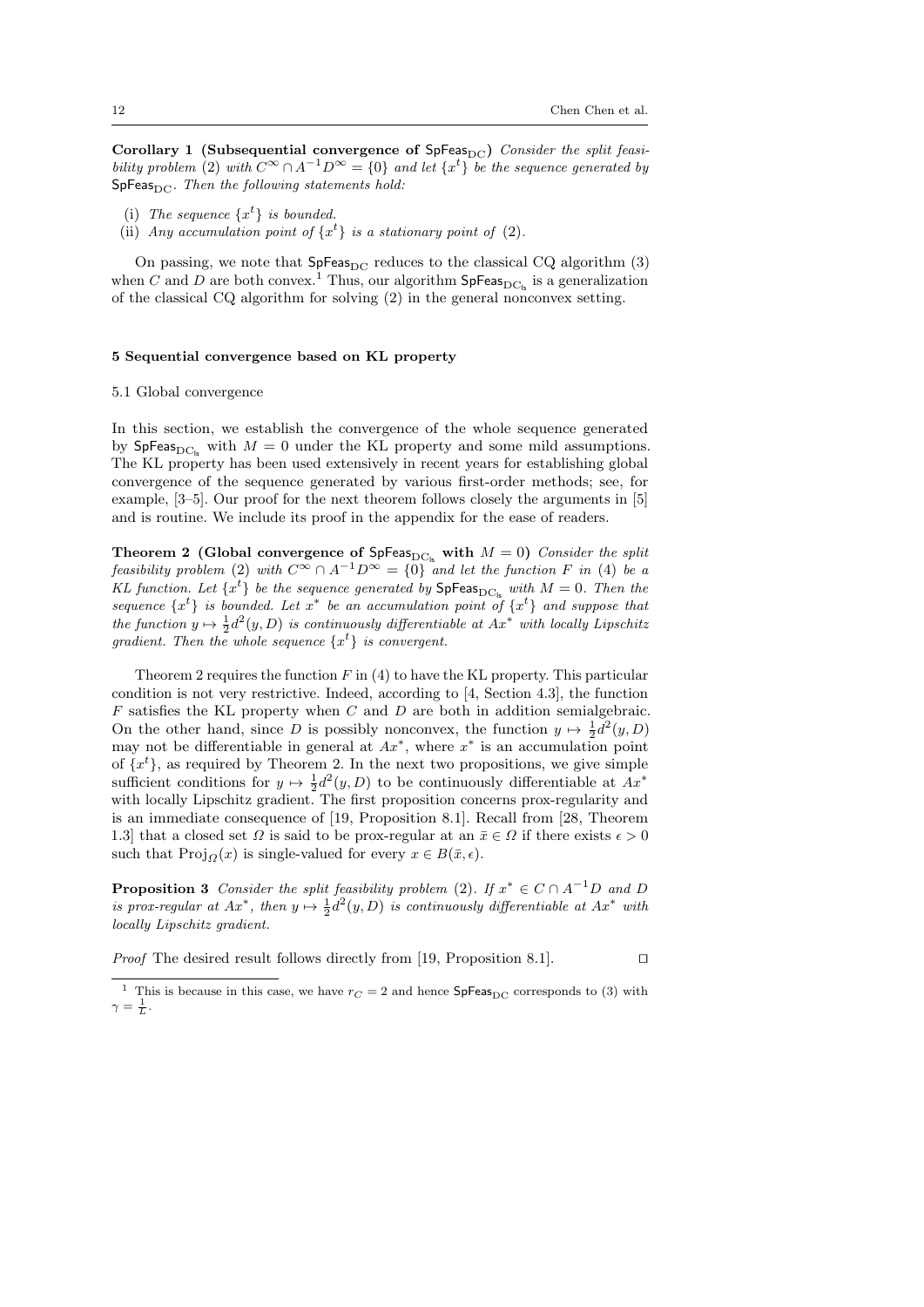**Proposition 4** Consider the split feasibility problem (2) and suppose that  $D = \bigcup_{i=1}^{m} D_i$ , where each  $D_i$ ,  $i = 1, ..., m$ , is closed and convex. If  $I(Ax^*) := \{i : d(Ax^*, D) =$  $d(Ax^*, D_i)$  is a singleton set, then  $y \mapsto \frac{1}{2}d^2(y, D)$  is continuously differentiable at  $Ax^*$  with locally Lipschitz gradient.

Proof It is easy to see that  $\frac{1}{2}d^2(y,D) = \min_{1 \leq i \leq m} \frac{1}{2}d^2(y,D_i)$  for all  $y \in \mathbb{R}^m$ . Moreover, for each *i*, the function  $y \mapsto \frac{1}{2}d^2(y, D_i)$  is continuously differentiable with Lipschitz gradient because  $D_i$  is closed and convex. Write  $y^* = Ax^*$  for notational simplicity and note that  $I(y^*) = \{i_0\}$  for some  $i_0 \in \{1, ..., m\}$  by assumption.

From the definition of  $I(y^*)$  we have  $\min_{i \notin I(y^*)} \frac{1}{2} d^2(y^*, D_i) > \frac{1}{2} d^2(y^*, D)$ . By continuity, it then holds that for all y sufficiently close to  $y^*$ , we have

$$
\min_{i \notin I(y^*)} \frac{1}{2} d^2(y, D_i) > \frac{1}{2} d^2(y, D).
$$

Hence  $I(y) = \{i_0\}$  for all y sufficiently close to y<sup>\*</sup>. Thus, it holds that  $\frac{1}{2}d^2(y,D) =$  $\frac{1}{2}d^2(y, D_{i_0})$  locally around  $y^*$ . Consequently, the function  $y \mapsto \frac{1}{2}d^2(y, D)$  is continuously differentiable at  $y^*$  with locally Lipschitz gradient. This completes the  $\Box$  proof.

# 5.2 Local convergence behavior

In this section, we study the local convergence rate of the sequence  $\{x^t\}$  generated by SpFeas<sub>DCls</sub> with  $M = 0$ . Local convergence rates of various first-order methods have been widely studied recently and they are usually analyzed based on the so-called KL exponent of a certain potential function; see, for example, [3, 4, 20]. Here, our analysis uses the  $F$  in (4) as the potential function and makes use of the assumption that F is a KL function with exponent  $\theta \in [0, 1)$ . We first show in the proposition below that this latter assumption holds when C and D are subanalytic sets (see [8, Definition 2.1 (ii)] for the definition of subanalytic sets).

**Proposition 5** Consider the split feasibility problem  $(2)$  and let F be defined in  $(4)$ . If C and D are subanalytic sets, then F is a KL function with exponent  $\theta \in [0,1)$ .

*Proof* First of all, since  $D$  is subanalytic, we see from p3 and p5 of [16, page 597] that the squared distance function  $x \mapsto \frac{1}{2}d^2(Ax, D)$  is a subanalytic function, which means that its graph, given by  $\{(x, \frac{1}{2}d^2(Ax, D)) : x \in \mathbb{R}^n\}$ , is a subanalytic set. Next, notice that the graph of  $F$  in  $(4)$  is given by

 $\{(x, \frac{1}{2}d^2(Ax, D)) : x \in C\} = \{(x, \frac{1}{2}d^2(Ax, D)) : x \in \mathbb{R}^n\} \cap (C \times \mathbb{R}).$ 

In addition, the set  $C\times\mathbb{R}$  is subanalytic as C is subanalytic, thanks to p2 of [16, page 597]. In view of these, we deduce from p1 of [16, page 597] that the graph of F is also subanalytic, which means that  $F$  is a subanalytic function. Now, since dom  $F$ is closed and F is continuous relative to dom F, using  $[8,$  Theorem 3.1], we conclude that F is a KL function with exponent  $\theta \in [0, 1)$ . This completes the proof.

We now state in the following theorem our local convergence result for  $SpFeas_{DC}$ with  $M = 0$  based on the KL exponent  $\theta$  of the F in (4). The proof is standard and follows a similar line of arguments as in [3, Theorem 2], is thus omitted for brevity.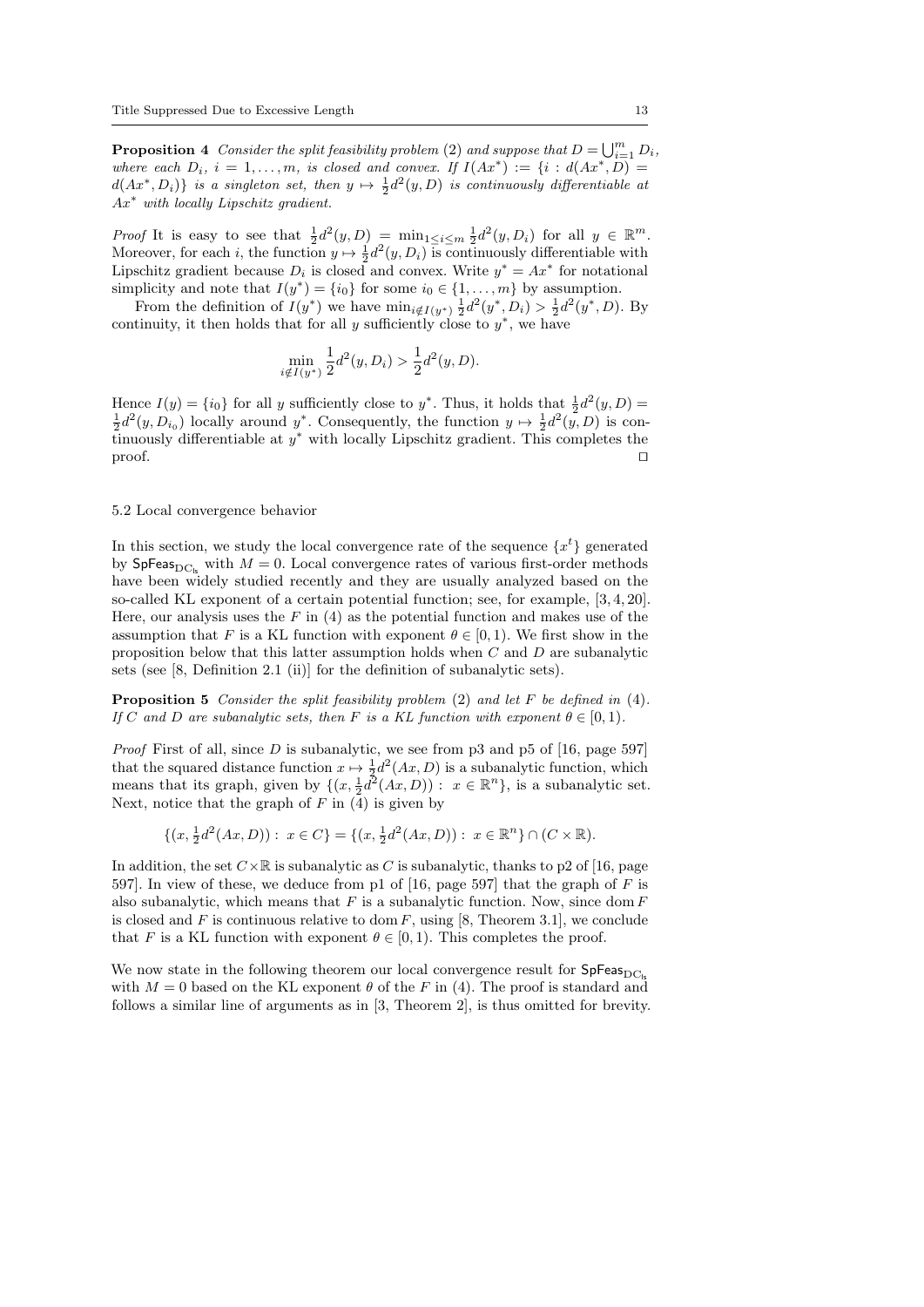Theorem 3 (Local convergence rate) Consider the split feasibility problem (2) with  $C^{\infty} \cap A^{-1}D^{\infty} = \{0\}$  and let the function F in (4) be a KL function with exponent  $\theta \in [0,1)$ . Let  $\{x^t\}$  be the sequence generated by  $\text{SpFeas}_{\text{DC}_\text{ls}}$  with  $M = 0$  and let  $x^*$ be its accumulation point. If  $y \mapsto \frac{1}{2}d^2(y,D)$  is continuously differentiable at  $Ax^*$  with locally Lipschitz gradient, then the following statements hold:

- (i) If  $\theta = 0$ , then there exists  $\bar{t} \geq 0$  such that  $x^t = x^*$  whenever  $t \geq \bar{t}$ ;
- (ii) If  $\theta \in (0, \frac{1}{2}]$ , then there exist  $\bar{t} \geq 0, \bar{d} > 0$  and  $\sigma \in (0, 1)$  such that  $||x^t x^*|| \leq \bar{d}\sigma^t$ for all  $t \geq \overline{t}$ ;
- (iii) If  $\theta \in (\frac{1}{2}, 1)$ , then there exist  $\bar{t} \geq 0$  and  $\bar{d} > 0$  such that  $||x^t x^*|| \leq d\bar{t}^{-\frac{1-\theta}{2\theta-1}}$  for all  $t \geq \overline{t}$ .

From Theorem 3, we know that if the function  $F$  in (4) satisfies the KL property with exponent  $\frac{1}{2}$  and a certain differentiability assumption holds at an accumulation point of  $\{x^t\}$ , then the sequence  $\{x^t\}$  generated is locally linearly convergent. We next give sufficient conditions on  $C$  and  $D$  in  $(2)$  so that the  $F$  in  $(4)$  satisfies the KL property with exponent  $\frac{1}{2}$ . Our first result concerns polyhedrality.

**Theorem 4** Consider the split feasibility problem  $(2)$  and let F be defined in  $(4)$ . If C and D are both unions of polyhedral sets, then F is a KL function with exponent  $\frac{1}{2}$ .

*Proof* Let  $D = \bigcup_{i=1}^k D_i$  and  $C = \bigcup_{j=1}^{\ell} C_j$ , where  $D_1, \ldots, D_k$  and  $C_1, \ldots, C_{\ell}$  are all polyhedral sets. Then one can see that

$$
F(x) = \min_{\substack{1 \le i \le k \\ 1 \le j \le \ell}} \frac{1}{2} d^2(Ax, D_i) + \delta_{C_j}(x).
$$
\n(17)

Since  $D_i$  and  $C_j$  are polyhedral for each i and j, we conclude from [30, Exercise 10.22] and [30, Example 12.31] that  $F_{i,j}$  is piecewise linear-quadratic for each i and j. Using the definition of piecewise linear-quadratic function, we can further rewrite  $F_{i,j}$  as follows:

$$
F_{i,j}(x) = \min_{1 \le \nu \le l_{i,j}} \left\{ \frac{1}{2} x^T G_{i,j,\nu} x + \alpha_{i,j,\nu}^T x + \beta_{i,j,\nu} + \delta_{P_{i,j,\nu}}(x) \right\},\tag{18}
$$

where  $G_{i,j,\nu} \in \mathbb{R}^{n \times n}$  is symmetric,  $\alpha_{i,j,\nu} \in \mathbb{R}^n$ ,  $\beta_{i,j,\nu} \in \mathbb{R}$ , and  $P_{i,j,\nu}$  is polyhedral for each  $\nu \in \{1, \ldots, l_{ij}\}$ . The desired conclusion now follows from (17), (18) and [20, Corollary 5.2. This completes the proof.  $\square$ 

Our next result concerns a certain kind of regularity condition, defined as follows.

Definition 4 (Linearly regular intersection with respect to A) Consider the split feasibility problem (2). We say that the pair of sets  $\{C, A^{-1}D\}$  has a linearly regular intersection with respect to A at a point  $x^* \in C \cap A^{-1}D$  if the following implication holds:

$$
ATw^* + v^* = 0
$$
 for some  $w^* \in N_D(Ax^*)$  and  $v^* \in N_C(x^*),$   
 $\implies w^* = 0$  and  $v^* = 0.$  (19)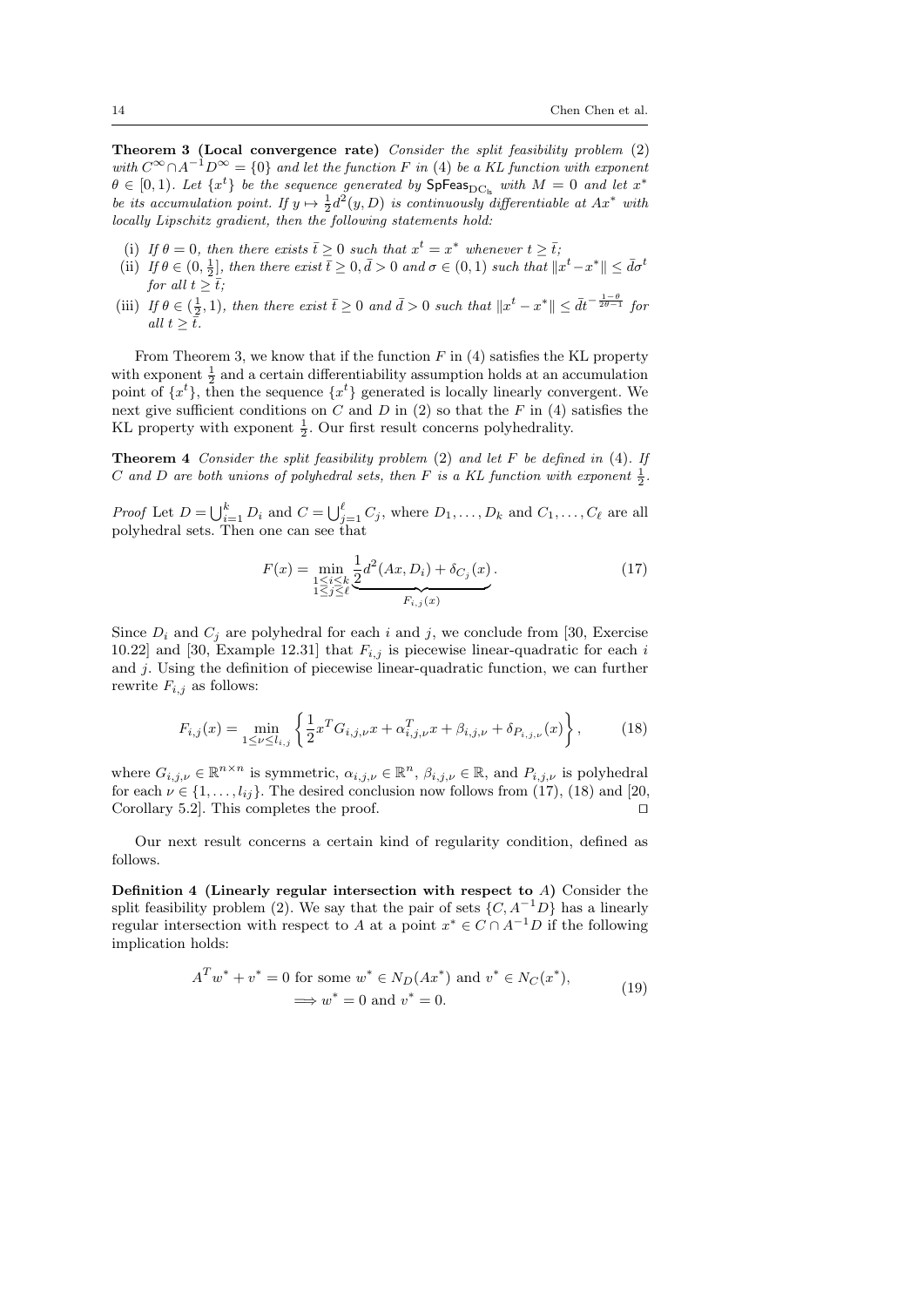The concept of linearly regular intersection defined above for split feasibility problems is a generalization of the corresponding property for classical feasibility problems. Recall from [19, Section 2] that the pair of nonempty closed sets  $\{C_1, C_2\}$ has linearly regular intersection at a point  $x^* \in C_1 \cap C_2$  if the following implication holds:

$$
v_1 + v_2 = 0
$$
 for some  $v_1 \in N_{C_1}(x^*)$  and  $v_2 \in N_{C_2}(x^*)$ ,  
\n $\implies v_1 = v_2 = 0.$ 

It was proved in [19, Theorem 5.16] that if  $\{C_1, C_2\}$  has linearly regular intersection at an  $x^* \in C_1 \cap C_2$  and at least one of these two sets is super-regular at  $x^*$ (see [19, Definition 4.3]), then the sequence generated by the alternating projection algorithm for finding a point in  $C_1 \cap C_2$  is locally linear convergent as long as the algorithm was initialized sufficiently close to  $x^*$ . Here, we will show in Theorem 5 below that (19) has a similar implication on split feasibility problem (2): under (19), the function F defined in (4) has the KL property with exponent  $\frac{1}{2}$  at the point  $x^* \in C \cap A^{-1}D$ .

We start with an auxiliary lemma.

**Lemma 3** Consider the split feasibility problem (2). Let  $x^* \in C \cap A^{-1}D$  and suppose that the pair of sets  $\{C, A^{-1}D\}$  has a linearly regular intersection with respect to A at  $x^*$ , i.e., (19) holds. Then the following statements hold:

(i) There exist  $\gamma_1 > 0$  and  $\epsilon_1 > 0$  such that

$$
||AT(Ax - \eta)|| \ge \gamma_1 ||Ax - \eta|| \tag{20}
$$

whenever  $x \in B(x^*, \epsilon_1)$  and  $\eta \in \text{Proj}_D(Ax)$ .

(ii) There exist  $\gamma_2 \in [0,1)$  and  $\epsilon_2 > 0$  such that

$$
v^T A^T (Ax - \eta) \ge -\gamma_2 \|A^T (Ax - \eta)\| \|v\| \tag{21}
$$

whenever  $x \in B(x^*, \epsilon_2) \cap C$ ,  $\eta \in \text{Proj}_D(Ax)$  and  $v \in N_C(x)$ .

Proof We first prove (i). Suppose to the contrary that (i) does not hold. Then there exist  $\{x^t\}$  and  $\{\eta^t\}$  satisfying  $x^t \to x^*$ ,  $\eta^t \in \text{Proj}_D(Ax^t)$  and

$$
||AT(Axt - \etat)|| < \frac{1}{t} ||Axt - \etat||
$$
\n(22)

for all  $t \geq 1$ . In particular, we have  $Ax^{t} - \eta^{t} \neq 0$  for all  $t \geq 1$ . Moreover, by passing to a subsequence if necessary, we may assume without loss of generality that

$$
\frac{Ax^t - \eta^t}{\|Ax^t - \eta^t\|} \to q^*
$$
\n(23)

for some  $q^*$  with  $||q^*|| = 1$ .

Now, since  $\eta^t \in \text{Proj}_D(Ax^t)$  and  $Ax^* \in D$ , we have for all  $t \ge 1$  that

$$
\|\eta^t - Ax^t\| \le \|Ax^t - Ax^*\|.
$$

This together with  $x^t \to x^*$  implies that  $\eta^t \to Ax^*$ . In addition, the relation  $\eta^t \in \text{Proj}_D(Ax^t)$  together with (1) implies that for all  $t \ge 1$ ,

$$
Ax^{t} - \eta^{t} \in N_D(\eta^{t}).
$$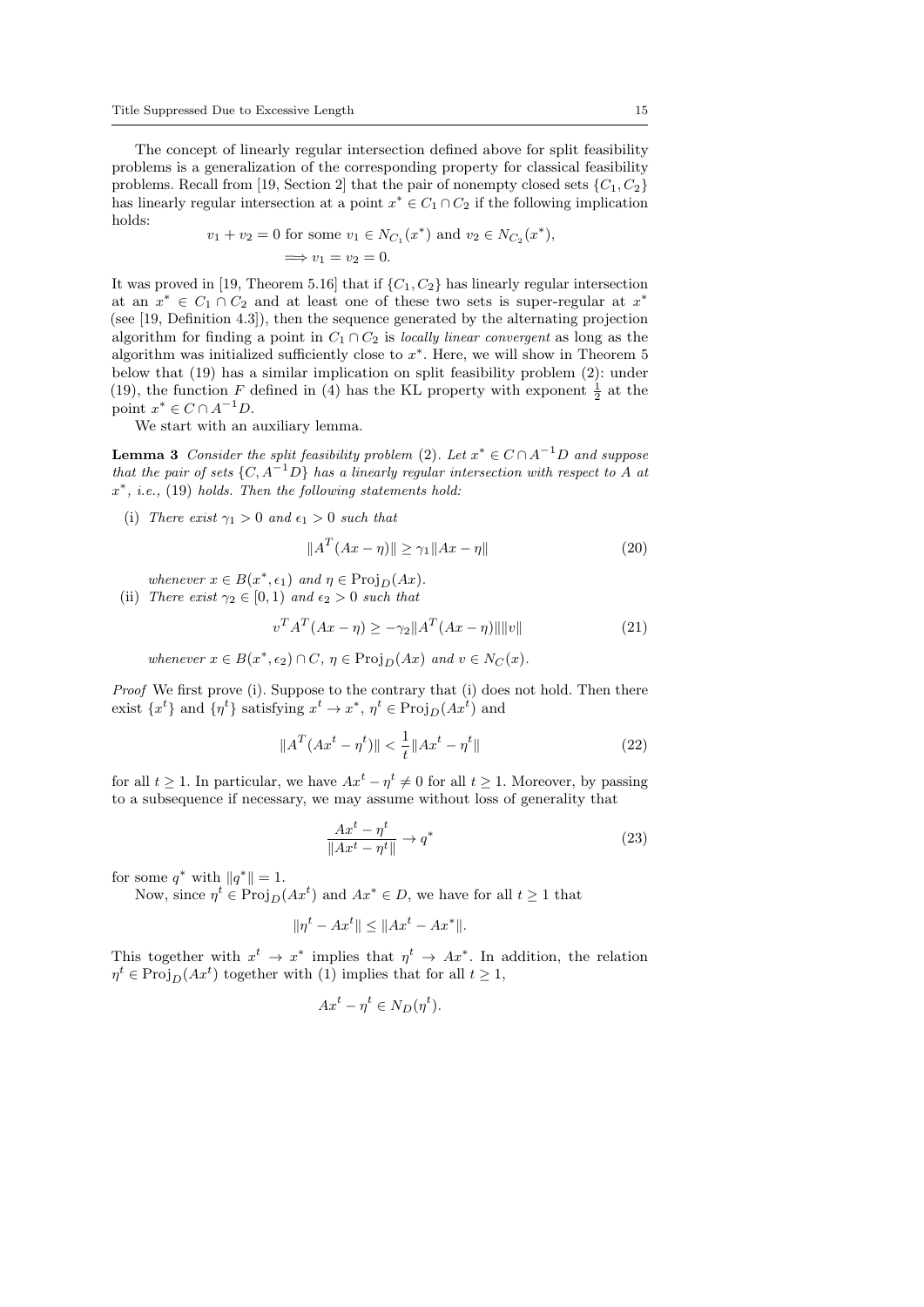Combining this with (23), the fact that  $\eta^t \to Ax^*$  and the closedness of the normal cone mapping yields  $q^* \in N_D(Ax^*)$ . Next, divide both sides of (22) by  $||Ax^t - \eta^t||$ and pass to the limit, we obtain  $A^T q^* = 0$ . This together with  $q^* \in N_D(Ax^*)$  and (19) gives  $q^* = 0$ , which is a contradiction. This proves (i).

We now prove (ii). Suppose to the contrary that (ii) does not hold. Then there exist  $\{x^t\} \subseteq C$ ,  $\{\gamma_2^t\}$ ,  $\{\eta^t\}$  and  $\{v^t\}$  satisfying  $x^t \to x^*$ ,  $\gamma_2^t \uparrow 1$ ,  $\eta^t \in \text{Proj}_D(Ax^t)$ ,  $v^t \in N_C(x^t)$  and

$$
v^{t} A^{T} (Ax^{t} - \eta^{t}) < -\gamma_{2}^{t} \|A^{T} (Ax^{t} - \eta^{t})\| \|v^{t}\|
$$
\n(24)

for all  $t \geq 1$ . This implies in particular that  $A^T(Ax^t - \eta^t) \neq 0$  and  $v^t \neq 0$  for all  $t > 1$ . Also, observe from (i) that for all sufficiently large t, we have

$$
||A^T(Ax^t - \eta^t)|| \ge \gamma_1 ||Ax^t - \eta^t||.
$$

Thus, by passing to subsequences if necessary, we may assume without loss of generality that

$$
\frac{Ax^t - \eta^t}{\|A^T(Ax^t - \eta^t)\|} \to p^* \text{ and } \frac{v^t}{\|v^t\|} \to q^* \tag{25}
$$

for some  $p^*$  and  $q^*$  so that  $||A^T p^*|| = ||q^*|| = 1$ .

Next, observe from  $\eta^t \in \text{Proj}_D(Ax^t)$ ,  $x^t \to x^*$  and  $Ax^* \in D$  that

$$
\limsup_{t \to \infty} \|\eta^t - Ax^t\| \le \limsup_{t \to \infty} \|Ax^t - Ax^*\| = 0.
$$

Hence,  $\eta^t \to Ax^*$ . In addition, the relation  $\eta^t \in \text{Proj}_D(Ax^t)$  together with (1) shows that for all  $t > 1$ ,

$$
Ax^{t} - \eta^{t} \in N_D(\eta^{t}).
$$

This together with (25), the fact that  $\eta^t \to Ax^*$  and the closedness of the normal cone mapping gives  $p^* \in N_D(Ax^*)$ . Similarly, the relation  $v^t \in N_C(x^t)$ , (25), the fact that  $x^t \to x^*$  and the closedness of normal cone mapping imply  $q^* \in N_C(x^*)$ . Now, divide both sides of (24) by  $||A^T(Ax^t - \eta^t)|| ||v^t||$  and pass to the limit, we see that  $(A^T p^*)^T q^* \leq -1$ . Hence

$$
||A^T p^* + q^*||^2 = ||A^T p^*||^2 + ||q^*||^2 + 2(A^T p^*)^T q^* = 2 + 2(A^T p^*)^T q^* \le 0,
$$

where the second equality holds because of (25). The above display shows that  $A^T p^* + q^* = 0$ . This together with  $p^* \in N_D(Ax^*)$ ,  $q^* \in N_C(x^*)$  and (19) gives  $A^T p^* = q^* = 0$ , which is a contradiction. This completes the proof.

We are now ready to show that under  $(19)$ , the function F defined in  $(4)$  has the alleged KL property.

Theorem 5 (KL exponent under linear regularity) Consider the split feasibility problem (2). Let  $x^* \in C \cap A^{-1}D$  and suppose that the pair of sets  $\{C, A^{-1}D\}$  has a linearly regular intersection with respect to A at  $x^*$ , i.e., (19) holds. Then the function F defined in (4) has the KL property with exponent  $\frac{1}{2}$  at  $x^*$ .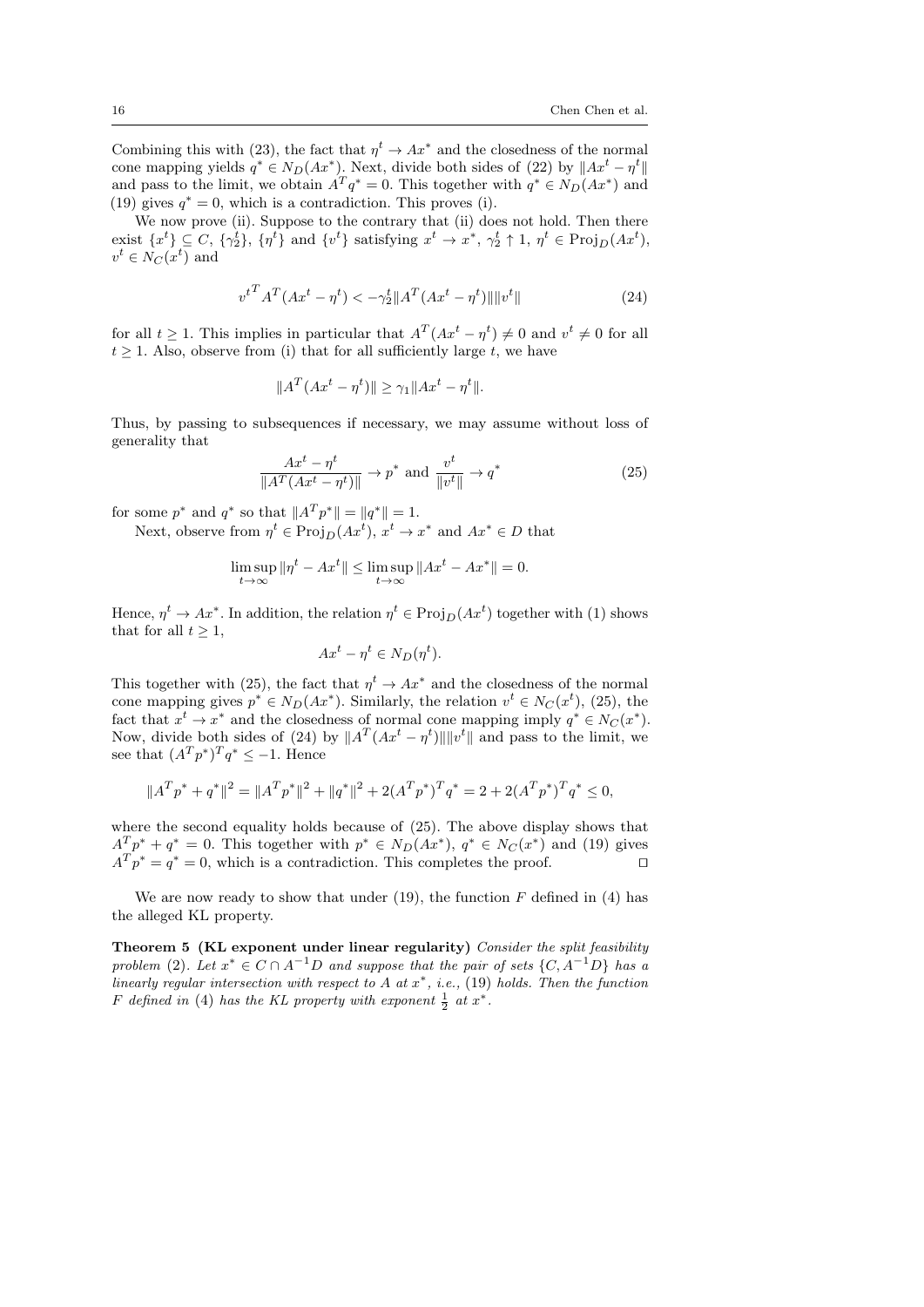*Proof* Let  $\epsilon = \min\{\epsilon_1, \epsilon_2\}$ , where  $\epsilon_1$  and  $\epsilon_2$  are as in Lemma 3(i) and (ii) respectively. When  $x \in B(x^*, \epsilon) \cap C$ ,  $\eta \in \text{Proj}_D(Ax)$  and  $v \in N_C(x)$ , we have

$$
||AT(Ax - \eta) + v||2 = ||AT(Ax - \eta)||2 + ||v||2 + 2vTAT(Ax - \eta)
$$
  
\n
$$
\ge ||AT(Ax - \eta)||2 + ||v||2 - 2\gamma_2||AT(Ax - \eta)||||v||
$$
 (26)  
\n
$$
\ge (1 - \gamma_2)(||AT(Ax - \eta)||2 + ||v||2),
$$

where the first inequality follows from Lemma 3(ii). Thus, whenever  $x \in B(x^*, \epsilon) \cap C$ , we have

$$
d(0, \partial F(x)) \stackrel{\text{(a)}}{\geq} \inf_{\eta \in \text{Proj}_D(Ax), v \in N_C(x)} \sqrt{\|A^T(Ax - \eta) + v\|^2}
$$
  
\n
$$
\stackrel{\text{(b)}}{\geq} \sqrt{1 - \gamma_2} \inf_{\eta \in \text{Proj}_D(Ax), v \in N_C(x)} \sqrt{\|A^T(Ax - \eta)\|^2 + \|v\|^2}
$$
  
\n
$$
\geq \sqrt{1 - \gamma_2} \inf_{\eta \in \text{Proj}_D(Ax)} \|A^T(Ax - \eta)\| \stackrel{\text{(c)}}{\geq} \gamma_1 \sqrt{1 - \gamma_2} \inf_{\eta \in \text{Proj}_D(Ax)} \|Ax - \eta\|
$$
  
\n
$$
= \gamma_1 \sqrt{2(1 - \gamma_2)} (F(x) - F(x^*))^{\frac{1}{2}},
$$

where (a) follows from Proposition 1, (b) follows from  $(26)$  and (c) follows from Lemma 3(i). This completes the proof.  $\Box$ 

# 6 Factorizing completely positive matrices

In this section, we consider the problem of factorizing completely positive matrices. Recall that a symmetric matrix  $G \in \mathbb{R}^{n \times n}$  is completely positive if there exists a  $B \in \mathbb{R}^{n \times r}_+$  for some  $r \geq 1$  such that  $G = BB^T$ . It is known that determining whether a given matrix is completely positive is NP-hard; see, for example,  $[14]$ and references therein.

Given a completely positive matrix  $G$ , the factorization problem aims at finding a  $B \in \mathbb{R}^{n \times r}_+$  for some  $r \geq 1$  so that  $G = BB^T$ . In [17], this factorization problem was reformulated as a feasibility problem. Precisely, given a completely positive matrix  $G \in \mathbb{R}^{n \times n}$ , the authors in [17] started with an initial factorization  $G = BB^T$ for some  $B \in \mathbb{R}^{n \times r}$ ; here, B may not be entrywise nonnegative and  $r \geq n$ . They then rewrite the factorization as  $G = (BQ)(BQ)^T$  for some orthogonal matrix  $Q \in \mathbb{R}^{r \times r}$ . If r is chosen to be at least as large as the completely positive rank of  $G$  (see [17, Definition 2.2]), then the completely positive matrix factorization problem is equivalent to finding an orthogonal matrix Q so that BQ is entrywise nonnegative, i.e.,

Find 
$$
Q \in \mathbb{R}^{r \times r}
$$
 s.t.  $Q \in \mathcal{P}$  and  $Q \in C$ , 
$$
(27)
$$

where C is the set of  $r \times r$  orthogonal matrices, and  $\mathcal{P} := \{Q \in \mathbb{R}^{r \times r} : BQ \in \mathbb{R}^{n \times r}\}.$ We would like to point out that the completely positive rank of  $G$  is generally hard to compute (see [7]) and we refer the readers to [9, Theorem 4.1] for upper bounds of completely positive rank. These upper bounds are in the order of  $n^2$  for large n. Instead of using these bounds as  $r$ , in our experiments, as a heuristic, we choose  $r$ in the order of  $n$  and we will specify our choices later.

In [17], the authors considered two algorithms for solving (27):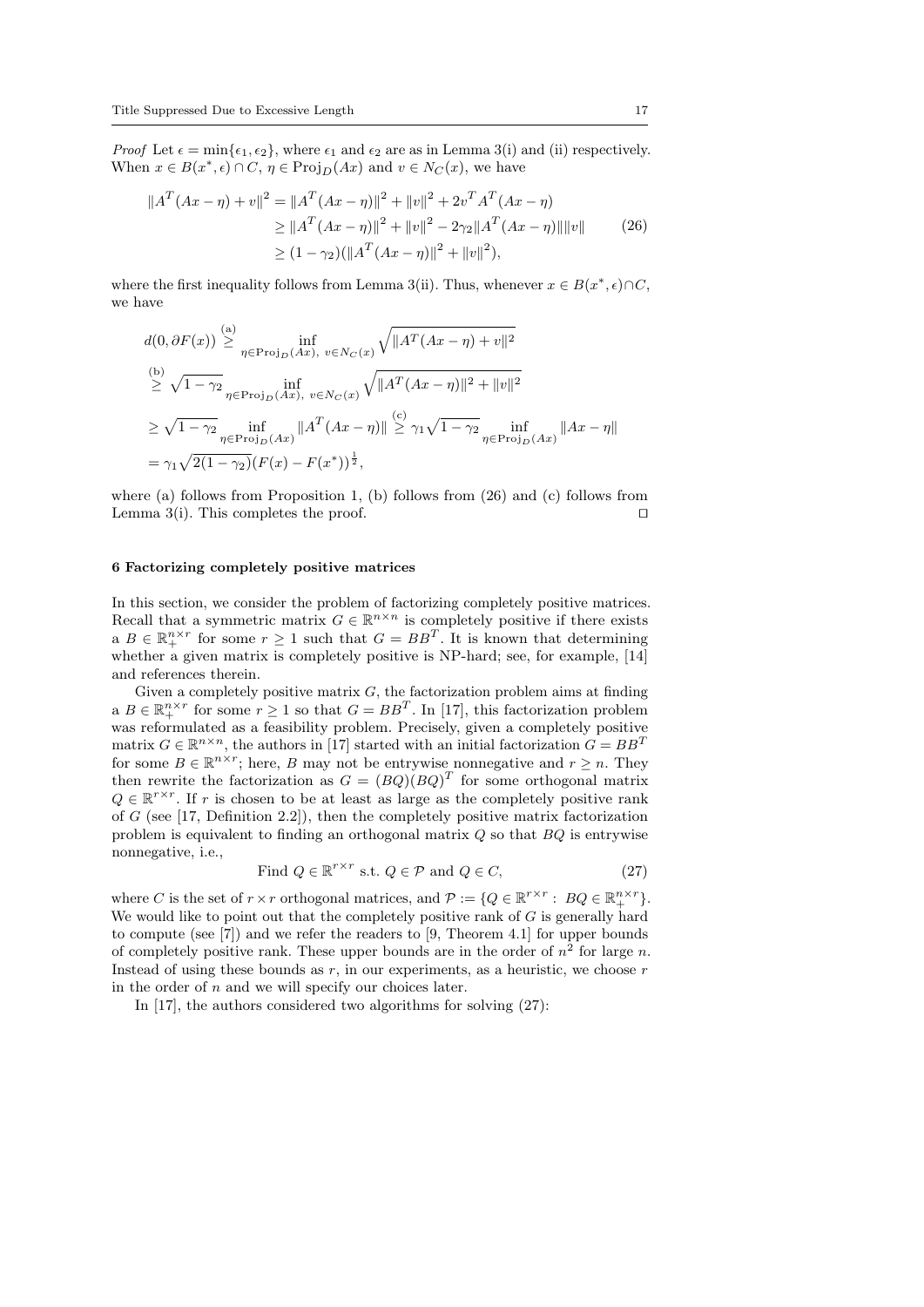- 1. the classical alternating projection method, which can be inefficient because Proj $_{\mathcal{P}}$  is in general difficult to compute;
- 2. the modified alternating projection algorithm (see [17, Algorithm 2]), which only requires computing projections onto C and the nonnegative orthant  $\mathbb{R}^{n \times r}_+$ , as well as multiplications by B and its Moore-Penrose inverse  $B^{\dagger}$ . This algorithm is described in Algorithm 3 below.

It was discussed in [17, Section 5] that the modified alternating projection algorithm is more efficient empirically than the classical alternating projection algorithm for solving (27).

Algorithm 3 The modified alternating projection algorithm in [17]

**Step 0.** Choose  $r \ge n$  and  $B \in \mathbb{R}^{n \times r}$  so that  $G = BB^T$ . Then select a  $Q^0 \in C$ . Set  $t = 0$ . **Step 1.** Compute  $W^t = \text{Proj}_{\mathbb{R}^{n \times r}_+}(BQ^t)$  and find

 $Q^{t+1} \in \text{Proj}_C[B^{\dagger}W^t + (I - B^{\dagger}B)Q^t].$ 

Step 2. If a termination criterion is not met, set  $t = t + 1$ . Go to Step 1.

Here, we consider an alternative approach for solving (27). Indeed, one can observe immediately that (27) can be reformulated as the following split feasibility problem:

Find 
$$
Q \in \mathbb{R}^{r \times r}
$$
 s.t.  $BQ \in D$  and  $Q \in C$ , 
$$
(28)
$$

where  $D = \mathbb{R}^{n \times r}_+$  and C is the set of  $r \times r$  orthogonal matrices. Note that the projections onto  $C$  and  $D$  have closed form solutions; see, for example, [17, Lemma 4.1] for the closed form formula of  $\text{Proj}_C$ . Moreover, we have  $C^{\infty} = \{0\}$  because the set of  $r \times r$  orthogonal matrices is bounded. Thus, we can apply  $\mathsf{SpFeas}_{\mathrm{DC}_{\mathrm{ls}}}$  to solving (28), and any accumulation point of the sequence generated is a stationary point of the split feasibility problem (28) according to Theorem 1.<sup>2</sup>

#### 6.1 Numerical experiments for completely positive matrix factorization

In this section, we compare  $SpFeas_{DC_5}$  and the modified alternating projection algorithm (i.e., Algorithm 3) for solving (28) (or equivalently, (27)). All codes are written in Matlab, and the experiments are performed in Matlab 2019b on a 64-bit PC with an Intel(R) Core(TM) i7-6700 CPU (3.40GHz) and 32GB of RAM.

We first discuss the implementation details of the algorithms. In  $SpFeas_{DC_k}$ , we set  $M = 4$ ,  $\tau = 2$ ,  $c = 10^{-4}$ ,  $L_{\text{max}} = 10^{8}$  and  $L_{\text{min}} = 10^{-8}$ . Moreover, we set  $L_0^0 = 1$ , and when  $t \geq 1$ :

$$
L_t^0 = \begin{cases} \min\{\max\{\frac{\text{tr}([Y^t]^T S^t)}{\|S^t\|_F^2}, L_{\min}\}, L_{\max}\} & \text{if } \text{tr}([Y^t]^T S^t) \ge 10^{-16} \\ \min\{\max\{\frac{\bar{L}_{t-1}}{1.1}, L_{\min}\}, L_{\max}\} & \text{otherwise.} \end{cases}
$$

<sup>&</sup>lt;sup>2</sup> We note that in this case D is convex and hence  $Q \mapsto \frac{1}{2}d^2(BQ, D)$  is smooth. Our algorithm  $SpFeas<sub>DC<sub>k</sub></sub>$  reduces to the standard gradient projection algorithm with nonmonotone linesearch.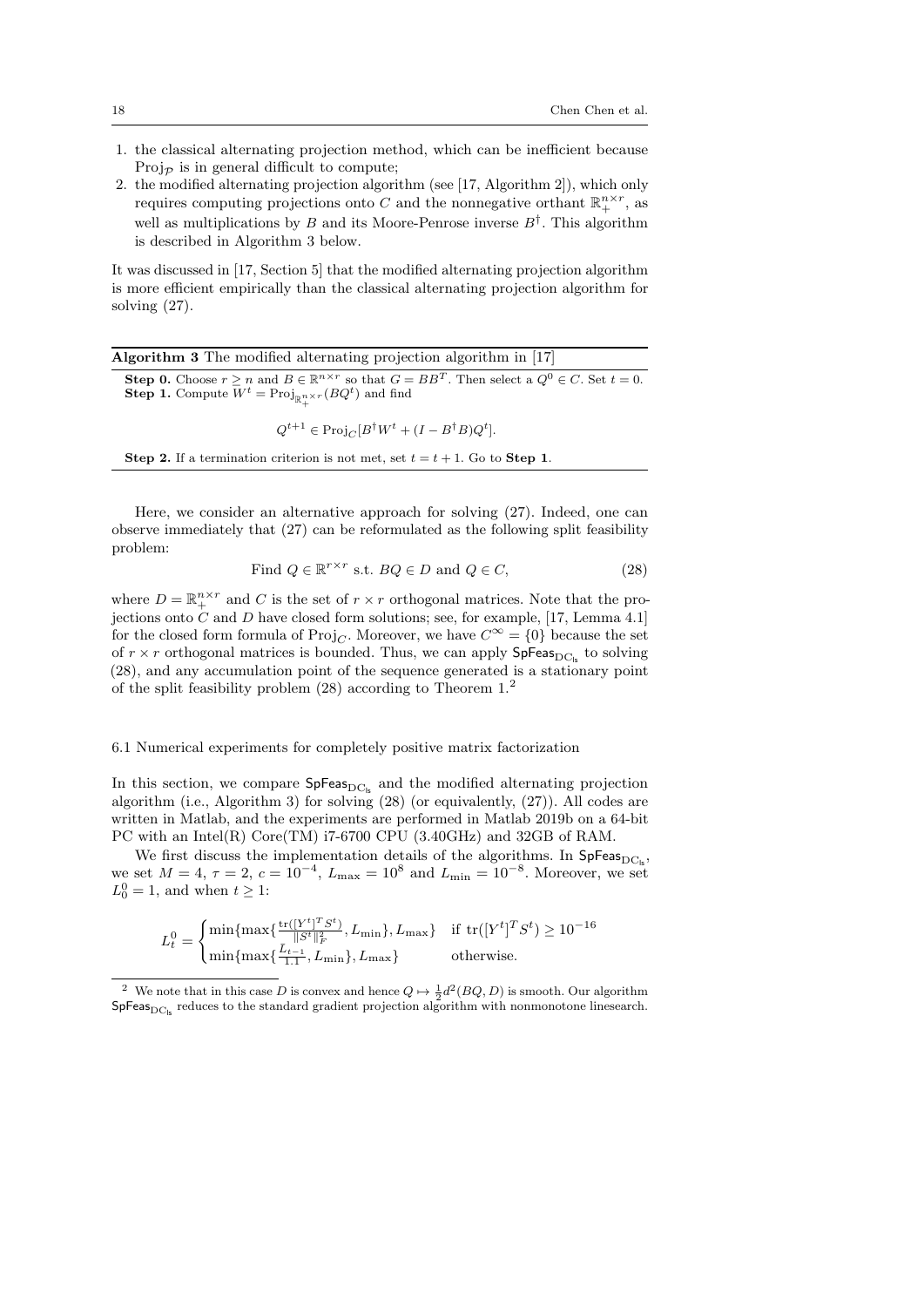where  $S^t = Q^t - Q^{t-1}$  and  $Y^t = B^T [BQ^t - \eta^t] - B^T [BQ^{t-1} - \eta^{t-1}]$ , with  $\eta^t \in$ Proj<sub>D</sub>( $BQ<sup>t</sup>$ ) chosen in Step 1a) of SpFeas<sub>DC<sub>ls</sub>. We terminate it when iter > 5000 or</sub>  $\min\{BQ^t\}_{ij} \ge -10^{-16}$  or  $\bar{L}_t > 10^{10}$ . On the other hand, for the modified alternating projection algorithm (i.e., Algorithm 3), we terminate it when iter > 5000 or  $\min\{BQ^t\}_{ij} \ge -10^{-15}$ . We will describe their initializations later.

Both algorithms require a choice of  $r \geq n$  and an initial factorization  $G = BB^T$ . In our experiments below, we follow the approach in [17, Section 3] to generate the B. Specifically, given a completely positive matrix  $G \in \mathbb{R}^{n \times n}$ , we compute the Cholesky decomposition of G such that  $G = LL^T$  for some lower triangular matrix L, if successful, and set  $\bar{B}=L$ . On the other hand, if the Cholesky decomposition fails, we compute the eigenvalue decomposition of G such that  $G = U \Sigma_G U^T$  for some orthogonal matrix  $U$  and diagonal matrix  $\Sigma_G$ , and set  $\bar{B} = U \Sigma_G^{\frac{1}{2}} U^T$ . Then we define  $B$  as follows:

$$
B := \left[\bar{\mathbf{b}}_1, \dots, \bar{\mathbf{b}}_{j-1}, \frac{1}{\sqrt{m}} \bar{\mathbf{b}}_j, \bar{\mathbf{b}}_{j+1}, \dots, \bar{\mathbf{b}}_n, \underbrace{\frac{1}{\sqrt{m}} \bar{\mathbf{b}}_j, \dots, \frac{1}{\sqrt{m}} \bar{\mathbf{b}}_j}_{m-1 \text{ columns}}\right],
$$
 (29)

where  $\bar{\mathbf{b}}_j$  is the column of  $\bar{B}$  with the least number of negative entries, and  $m = r - n + 1.$ 

We perform two experiments comparing  $SpFeas_{DCL}$  and Algorithm 3. In our first experiment, we consider randomly generated completely positive matrices as in [17, Section 7.8]. We generate a random  $n \times n$  completely positive matrix G using the following MATLAB code:

# $G_0 = abs(randn(n,2*n)); G = G_0*G_0';$

We set  $(n, r) = (n, 1.5n) = (10i, 15i)$  for  $i = 1, 2, 3, 4, 10, 20, 30, 40$  in Table 1 and 2, and set  $(n, r) = (n, 3n + 1) = (10i, 30i + 1)$  for  $i = 1, 2, 3, 4, 10, 20$  in Table 3. For each  $i$ , we randomly generate 50 completely positive matrices  $G$  as described above. We generate  $B$  as in (29) and consider two possible ways of initializing the algorithms:

- (a) We initialize both algorithms at  $Q^0 = I$  for solving the corresponding (28).
- (b) We initialize both algorithms at the same random initial point, where we first generate an  $r \times r$  matrix  $\tilde{Q}$  with i.i.d. standard Gaussian entries and then pick any  $Q^0 \in \text{Proj}_C(\widetilde{Q})$ .

We first present the computational results with  $Q^0 = I$  in Table 1, where we report the largest and smallest function values  $(\frac{1}{2}d^2(BQ^t, D))$  at termination, the average number of iterations among successful instances (iters) and the average number of iterations among failed instances (iter<sub>f</sub>).<sup>3</sup> We also report the average CPU time (in seconds) among successful instances (CPUs) and the average CPU time among failed instances  $(CPU_f)$ . The success rate is also listed. We can see from Table 1 that SpFeas<sub>DC</sub><sub>s</sub> significantly outperforms Algorithm 3, with SpFeas<sub>DC<sub>s</sub></sub> being able to solve all instances and being much faster.

<sup>&</sup>lt;sup>3</sup> We say that the instance is solved by the algorithm successfully if the algorithm is terminated with the desired accuracy achieved, i.e,  $\min\{BQ^t\}_{ij} \ge -10^{-16}$  for  $\text{SpFeas}_{\text{DC}_k}$ , and  $\min\{BQ^t\}_{ij} \ge -10^{-15}$  for Algorithm 3.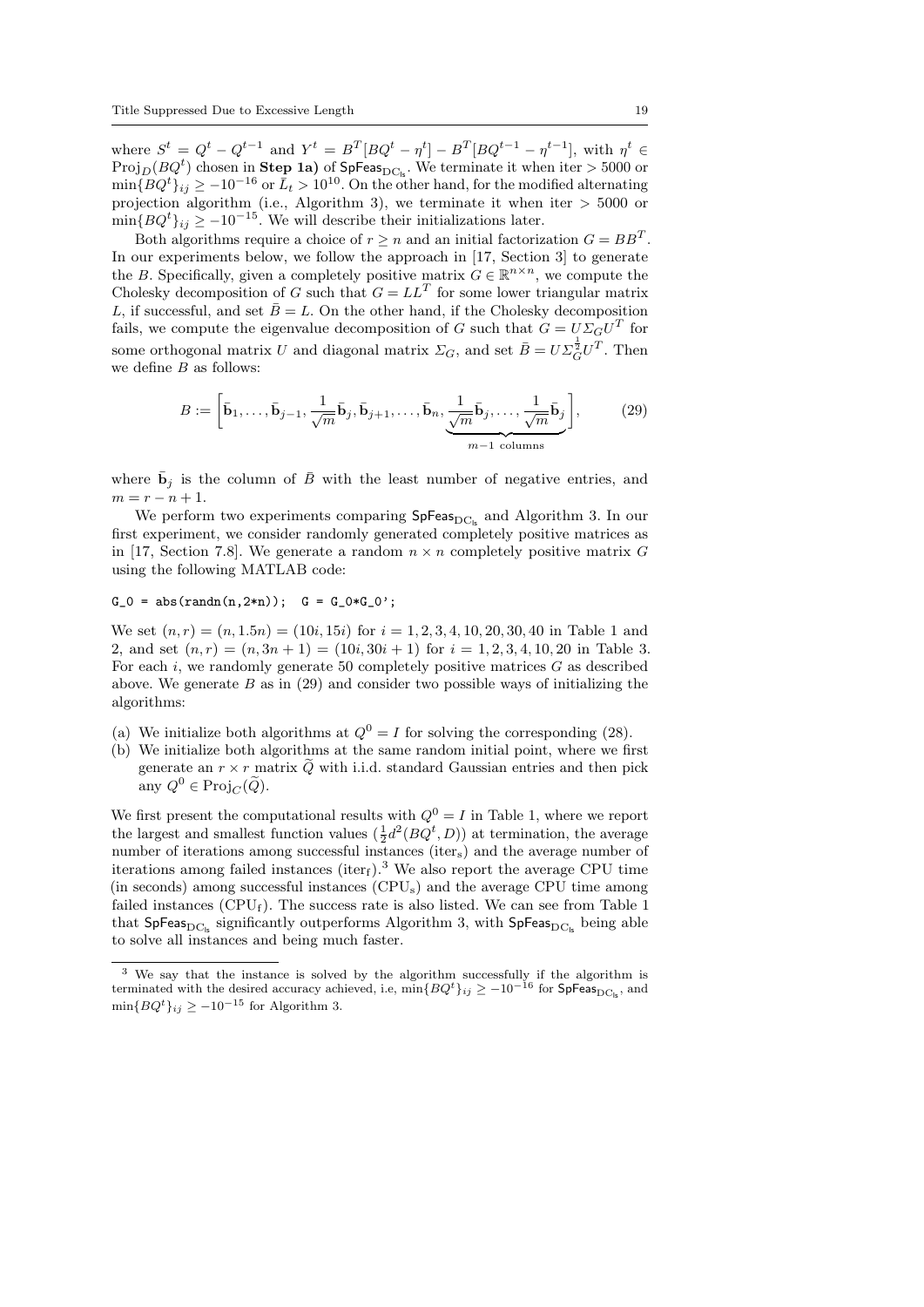|                  |                  | $\mathsf{SpFeas}_{\mathrm{DC}_{\mathrm{ls}}}$ |                                       |               |                   |          |                           |                             |  |
|------------------|------------------|-----------------------------------------------|---------------------------------------|---------------|-------------------|----------|---------------------------|-----------------------------|--|
| $\boldsymbol{n}$ | $\boldsymbol{r}$ | $(\%)$<br>success                             | $\overline{\text{fval}}_{\text{max}}$ | $fval_{\min}$ | iter <sub>s</sub> | $iter_f$ | $\overline{\text{CPU}_s}$ | $\overline{\text{CPU}_{f}}$ |  |
| 10               | 15               | 100                                           | $2e-33$                               | $0e + 00$     | 5                 |          | 0.0010                    |                             |  |
| 20               | 30               | 100                                           | $0e + 00$                             | $0e + 00$     | 8                 |          | 0.0014                    |                             |  |
| 30               | 45               | 100                                           | $0e + 00$                             | $0e + 00$     | 10                |          | 0.0050                    |                             |  |
| 40               | 60               | 100                                           | $4e-33$                               | $0e + 00$     | 11                |          | 0.0077                    |                             |  |
| 100              | 150              | 100                                           | $0e + 00$                             | $0e + 00$     | 18                |          | 0.0622                    |                             |  |
| 200              | 300              | 100                                           | 3e-33                                 | $0e + 00$     | 190               |          | 2.2804                    |                             |  |
| 300              | 450              | 100                                           | 5e-33                                 | $0e + 00$     | 486               |          | 14.0715                   |                             |  |
| 400              | 600              | 100                                           | $1e-34$                               | $0e + 00$     | 731               |          | 43.5873                   |                             |  |
|                  |                  |                                               | Algorithm 3                           |               |                   |          |                           |                             |  |
|                  |                  |                                               |                                       |               |                   |          |                           |                             |  |
| $\,n$            | $\boldsymbol{r}$ | $(\%)$<br>success                             | $\overline{\text{fval}}_{\text{max}}$ | $fval_{\min}$ | iter <sub>s</sub> | $iter_f$ | $CPU_s$                   | CPU <sub>f</sub>            |  |
| 10               | 15               | $\Omega$                                      | $1e+00$                               | $9e-03$       |                   | 5001     |                           | 0.1195                      |  |
| 20               | 30               | $\Omega$                                      | $4e + 00$                             | $1e-01$       |                   | 5001     |                           | 0.5320                      |  |
| 30               | 45               | $\Omega$                                      | $6e+00$                               | $2e-01$       |                   | 5001     |                           | 1.6316                      |  |
| 40               | 60               | $\theta$                                      | $6e+00$                               | $6e-01$       |                   | 5001     |                           | 2.3411                      |  |
| 100              | 150              | $\Omega$                                      | $1e + 01$                             | $2e+00$       |                   | 5001     |                           | 13.9835                     |  |
| 200              | 300              | $\overline{0}$                                | $3e+01$                               | $1e + 01$     |                   | 5001     |                           | 57.6484                     |  |
| 300              | 450              | $\overline{0}$                                | $3e + 02$                             | $4e + 01$     |                   | 5001     |                           | 147.4416                    |  |

Table 1 Comparing  $SpFeas_{DCL}$  and Algorithm 3 on factorizing random completely positive matrices when  $Q^0 = I$ .

Then, in Table 2 and Table 3, we present the computational results with random initial points, and set  $r = 1.5n$  and  $r = 3n + 1$  respectively.<sup>4</sup> Here, for each random instance, we run the algorithms on the same set of random initial points, where we use at most 100 initial points when  $n \leq 50$ , and at most 10 initial points otherwise, $5$  and declare a success once the random instance is solved by the algorithm successfully.<sup>3</sup> We report the largest and smallest function values  $(\frac{1}{2}d^2(BQ^{\dagger}, D))$  at termination, the average total number of iterations among successful instances (iter<sub>s</sub>) and failed instances (iter<sub>f</sub>), the average total CPU time (in seconds) among successful instances  $(CPU_s)$  and failed instances  $(CPU_f)$ , and the success rate. We also report the average number of random initial points used among instances that are successfully solved (InitNos). We can see from Table 2 and Table 3 that  $SpFeas_{DC_k}$  significantly outperforms Algorithm 3, with  $SpFeas_{DC_k}$ being able to solve all instances using only *one* random initial point, and being much faster. Moreover, by comparing these two tables, we can see that  $SpFeas_{DCL}$ performs similarly for the two choices of  $r$ , while the performance of Algorithm  $\overline{3}$ is sensitive to the choice of r.

Next, as in [17, Section 7.6], we perform a second experiment to study the performance of the algorithms in factorizing completely positive matrices that are close to the boundary of the completely positive cone. Specifically, as in [17,

<sup>&</sup>lt;sup>4</sup> We do not present results with  $(n, 3n + 1) = (10i, 30i + 1)$  for  $i = 30, 40$  because they take too much CPU time.

<sup>5</sup> This choice follows the one used in [17, Table 2].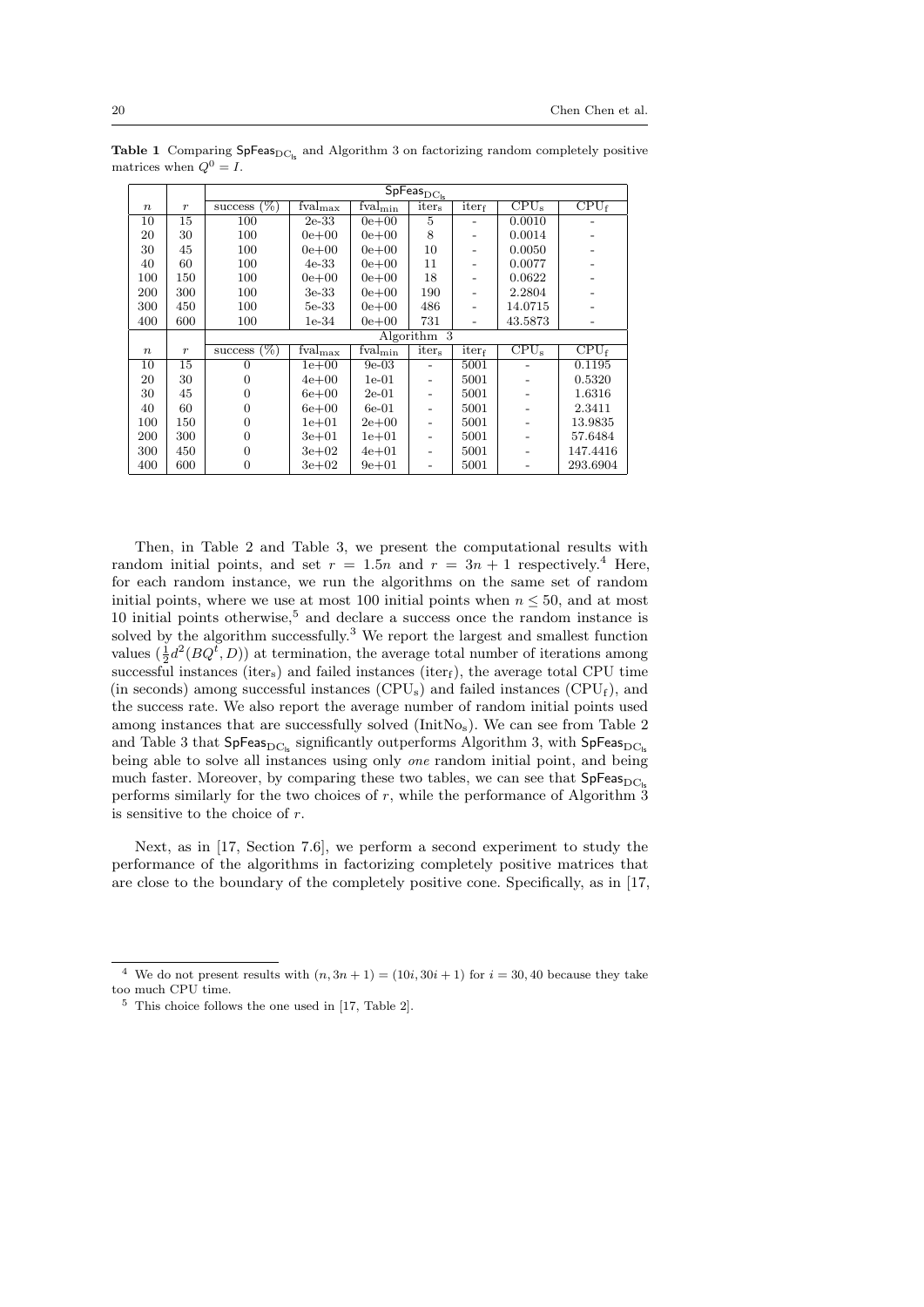|                  |                  | $\overline{\mathsf{SpFeas}}_{\mathrm{D}\underline{\mathrm{C}}_\mathsf{ls}}$ |                                       |                            |                          |          |                           |                             |                |
|------------------|------------------|-----------------------------------------------------------------------------|---------------------------------------|----------------------------|--------------------------|----------|---------------------------|-----------------------------|----------------|
| $\boldsymbol{n}$ | $\boldsymbol{r}$ | $(\%)$<br>success                                                           | $fval_{\text{max}}$                   | fval <sub>min</sub>        | iter <sub>s</sub>        | $iter_f$ | CPU <sub>s</sub>          | $\overline{\text{CPU}_{f}}$ | <b>InitNos</b> |
| 10               | 15               | 100                                                                         | $0e + 00$                             | $0e + 00$                  | 14                       |          | 0.0013                    |                             | 1.0            |
| 20               | 30               | 100                                                                         | $0e + 00$                             | $0e + 00$                  | 18                       |          | 0.0026                    |                             | 1.0            |
| 30               | 45               | 100                                                                         | $0e + 00$                             | $0e + 00$                  | 25                       |          | 0.0114                    |                             | 1.0            |
| 40               | 60               | 100                                                                         | $0e + 00$                             | $0e + 00$                  | 37                       |          | 0.0212                    |                             | 1.0            |
| 100              | 150              | 100                                                                         | $0e + 00$                             | $0e + 00$                  | 112                      |          | 0.3440                    |                             | 1.0            |
| 200              | 300              | 100                                                                         | $4e-33$                               | $0e + 00$                  | 243                      |          | 3.0006                    |                             | 1.0            |
| 300              | 450              | 100                                                                         | $4e-33$                               | $0e + 00$                  | 463                      |          | 14.7035                   |                             | 1.0            |
| 400              | 600              | 100                                                                         | 3e-33                                 | $0e + 00$                  | 711                      | -        | 44.6827                   | $\overline{\phantom{0}}$    | $1.0\,$        |
|                  |                  |                                                                             |                                       |                            | Algorithm 3              |          |                           |                             |                |
| $\boldsymbol{n}$ | $\boldsymbol{r}$ | $(\%)$<br>success                                                           | $\overline{\text{fval}}_{\text{max}}$ | $\text{Fval}_{\text{min}}$ | iter <sub>s</sub>        | iterf    | $\overline{\text{CPU}_s}$ | $\overline{CPU_f}$          | <b>InitNos</b> |
| 10               | 15               | 100                                                                         | $2e-30$                               | $2e-33$                    | 5232                     |          | 0.1474                    |                             | 1.9            |
| 20               | 30               | 100                                                                         | $3e-30$                               | $9e-32$                    | 4468                     |          | 0.4483                    |                             | 1.5            |
| 30               | 45               | 100                                                                         | $2e-30$                               | $2e-33$                    | 5496                     |          | 2.0830                    | $\overline{\phantom{a}}$    | 1.7            |
| 40               | 60               | 100                                                                         | $2e-30$                               | $2e-32$                    | 7497                     |          | 3.4731                    |                             | 1.9            |
| 100              | 150              | $\overline{2}$                                                              | $2e-06$                               | $1e-31$                    | 44693                    | 50010    | 99.1045                   | 117.2377                    | 9.0            |
| 200              | 300              | $\overline{0}$                                                              | $4e-05$                               | $2e-28$                    |                          | 50010    |                           | 546.9136                    |                |
| 300              | 450              | 0                                                                           | $2e-07$                               | $2e-28$                    | $\overline{\phantom{0}}$ | 50010    |                           | 1413.3341                   |                |
| 400              | 600              | 0                                                                           | 7e-04                                 | 1e-27                      | $\overline{a}$           | 50010    |                           | 2809.6050                   |                |

**Table 2** Comparing SpFeas<sub>DCls</sub> and Algorithm 3 on factorizing random completely positive matrices with  $r = 1.5n$  and random initializations.

**Table 3** Comparing SpFeas<sub>DC<sub>ls</sub> and Algorithm 3 on factorizing random completely positive matrices with  $r = 3n + 1$  and random initializations.</sub>

|                  |                  | $\overline{\mathsf{SpFe}}$ as $_{\mathrm{DC}_{\mathsf{ls}}}$ |                                       |               |                          |             |                             |                  |                     |  |
|------------------|------------------|--------------------------------------------------------------|---------------------------------------|---------------|--------------------------|-------------|-----------------------------|------------------|---------------------|--|
| $\boldsymbol{n}$ | $\boldsymbol{r}$ | success $(\%)$                                               | $fval_{\text{max}}$                   | $fval_{\min}$ | iter <sub>s</sub>        | $iter_f$    | $CPU_s$                     | CPU <sub>f</sub> | InitNo <sub>s</sub> |  |
| 10               | 31               | 100                                                          | $4e-35$                               | $0e + 00$     | 13                       |             | 0.0030                      |                  | 1.0                 |  |
| 20               | 61               | 100                                                          | $0e + 00$                             | $0e + 00$     | 14                       |             | 0.0070                      |                  | 1.0                 |  |
| 30               | 91               | 100                                                          | $0e + 00$                             | $0e + 00$     | 16                       |             | 0.0168                      |                  | 1.0                 |  |
| 40               | 121              | 100                                                          | $0e + 00$                             | $0e + 00$     | 19                       |             | 0.0303                      |                  | 1.0                 |  |
| 100              | 301              | 100                                                          | $1e-35$                               | $0e + 00$     | 93                       |             | 1.0123                      |                  | 1.0                 |  |
| 200              | 601              | 100                                                          | 5e-33                                 | $0e + 00$     | 209                      |             | 11.0123                     |                  | 1.0                 |  |
|                  |                  |                                                              |                                       |               |                          | Algorithm 3 |                             |                  |                     |  |
| $\boldsymbol{n}$ | $\boldsymbol{r}$ | success $(\%)$                                               | $\overline{\text{fval}}_{\text{max}}$ | $fval_{\min}$ | iter <sub>s</sub>        | $iter_f$    | $\overline{\text{CPU}}_{s}$ | CPU <sub>f</sub> | InitNo.             |  |
| 10               | 31               | 100                                                          | $4e-30$                               | $3e-31$       | 1237                     |             | 0.1126                      |                  | 1.1                 |  |
| 20               | 61               | 100                                                          | 3e-30                                 | $2e-32$       | 753                      |             | 0.2883                      |                  | 1.0                 |  |
| 30               | 91               | 100                                                          | $4e-30$                               | $2e-31$       | 2065                     |             | 1.6742                      |                  | 1.0                 |  |
| 40               | 121              | 100                                                          | $5e-30$                               | $2e-31$       | 4739                     |             | 6.0358                      |                  | 1.4                 |  |
| 100              | 301              | $\Omega$                                                     | $3e-27$                               | $2e-29$       | $\overline{\phantom{0}}$ | 50010       |                             | 458.5531         |                     |  |
| 200              | 601              | 0                                                            | $6e-27$                               | $2e-28$       | $\overline{\phantom{a}}$ | 50010       |                             | 2300.6188        |                     |  |

Example 7.3], we consider

$$
G := \begin{bmatrix} 8 & 5 & 1 & 1 & 5 \\ 5 & 8 & 5 & 1 & 1 \\ 1 & 5 & 8 & 5 & 1 \\ 1 & 1 & 5 & 8 & 5 \\ 5 & 1 & 1 & 5 & 8 \end{bmatrix}, \ P := \begin{bmatrix} 2 & 1 & 1 & 1 & 1 \\ 1 & 2 & 1 & 1 & 1 \\ 1 & 1 & 2 & 1 & 1 \\ 1 & 1 & 1 & 2 & 1 \\ 1 & 1 & 1 & 1 & 2 \end{bmatrix},
$$

and define

$$
G_{\lambda} = \lambda G + (1 - \lambda)P. \tag{30}
$$

We apply the two algorithms to factorizing  $G_{\lambda}$  with different values of  $\lambda$ . Moreover, for the two algorithms, we consider random initializations: we first generate an  $r \times r$ matrix  $\tilde{Q}$  with i.i.d. standard Gaussian entries and then pick any  $Q^0 \in \text{Proj}_{C}(\tilde{Q})$ .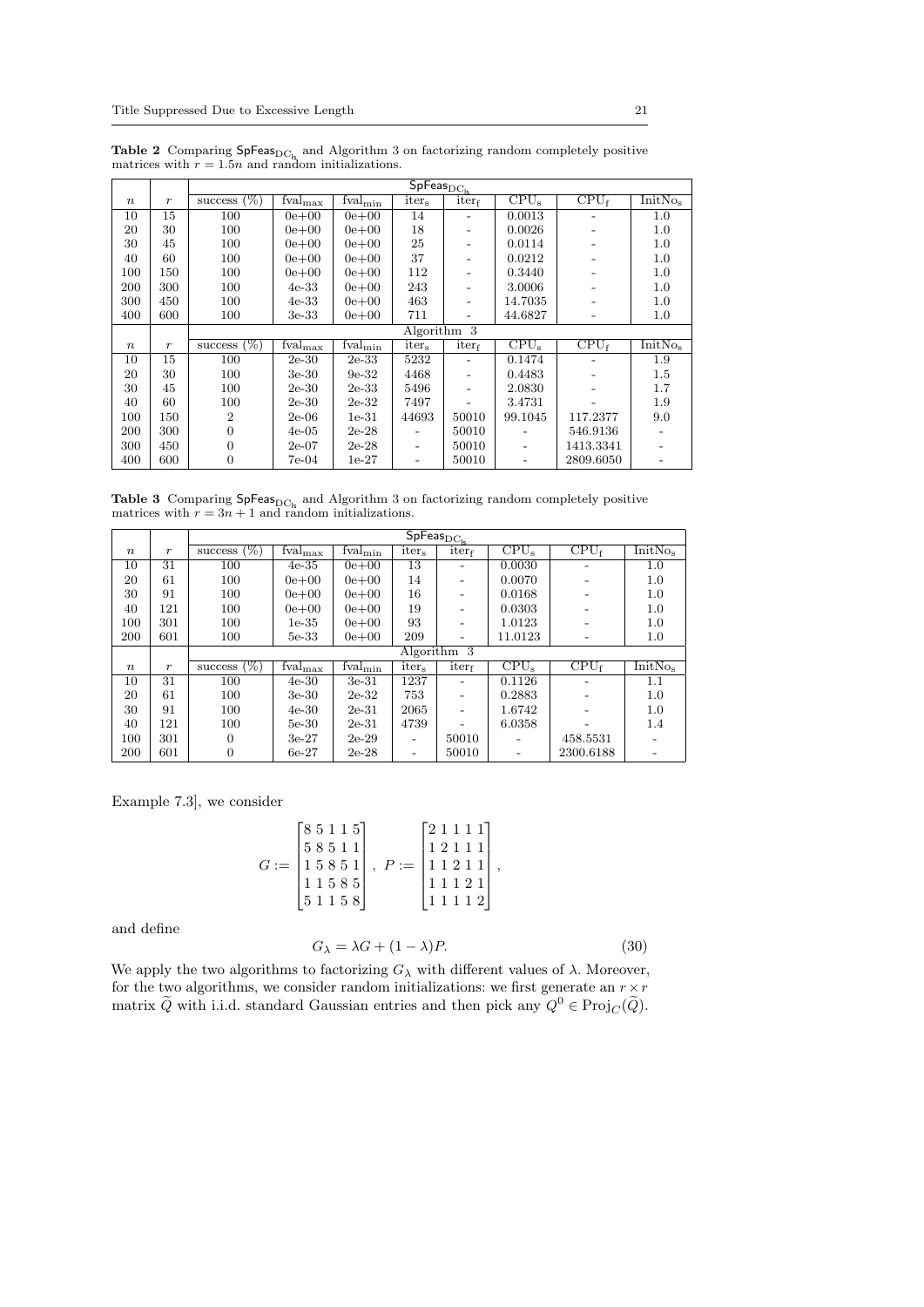In our experiments below, we consider  $\lambda$  as listed in Table 4 and set  $r = 12$ : This choice of r was also used in [17, Section 7.6]. For each  $\lambda$ , we consider 100 random initializations as described above, and apply the two algorithms to factorizing  $G_{\lambda}$ from these initial points. Our computational results are presented in Table 4, where we report the largest and smallest function values  $(\frac{1}{2}d^2(BQ^t, D))$  at termination, the average number of iterations among successful instances (iter<sub>s</sub>) and the average number of iterations among failed instances (iter<sub>f</sub>).<sup>6</sup> We also report the average CPU time (in seconds) among successful instances (CPUs) as well as the average CPU time among failed instances (CPU<sub>f</sub>). We can see from Table 4 that  $SpFeas_{DC}$ again significantly outperforms Algorithm 3. Moreover, the success rates for both algorithms decrease when  $\lambda$  increases.

|           |                  | $\overline{\mathsf{SpFeas}}_{\mathrm{DC}_{\mathrm{ls}}}$ |                                          |                                       |                   |                |                                    |                  |  |  |
|-----------|------------------|----------------------------------------------------------|------------------------------------------|---------------------------------------|-------------------|----------------|------------------------------------|------------------|--|--|
| λ         | $\boldsymbol{r}$ | $(\%)$<br>success                                        | $\overline{\text{f}}$ val <sub>max</sub> | $\overline{\text{fval}}_{\text{min}}$ | iter <sub>s</sub> | iterf          | $\overline{\text{CPU}_s}$          | $CPU_f$          |  |  |
| 0.00      | 12               | 100                                                      | $0e + 00$                                | $0e + 00$                             | 8                 | $\overline{a}$ | 0.0011                             |                  |  |  |
| 0.20      | 12               | 100                                                      | $0e + 00$                                | $0e + 00$                             | 27                |                | 0.0011                             |                  |  |  |
| 0.40      | 12               | 100                                                      | $0e + 00$                                | $0e + 00$                             | 87                |                | 0.0031                             |                  |  |  |
| 0.60      | 12               | 100                                                      | $0e + 00$                                | $0e + 00$                             | 333               |                | 0.0116                             |                  |  |  |
| 0.80      | 12               | 99                                                       | $3e-21$                                  | $0e + 00$                             | 1229              | 5001           | 0.0399                             | 0.1510           |  |  |
| 0.90      | 12               | 82                                                       | $2e-17$                                  | $0e + 00$                             | 2547              | 5001           | 0.0786                             | 0.1529           |  |  |
| 0.95      | 12               | 29                                                       | $7e-13$                                  | $0e + 00$                             | 2897              | 5001           | 0.0907                             | 0.1611           |  |  |
| 0.96      | 12               | 9                                                        | $4e-11$                                  | $0e + 00$                             | 2994              | 5001           | 0.0951                             | 0.1656           |  |  |
| 0.97      | 12               | $\overline{4}$                                           | 7e-12                                    | $0e + 00$                             | 2892              | 5001           | 0.0911                             | 0.1709           |  |  |
| 0.98      | 12               | 5                                                        | $2e-10$                                  | $0e + 00$                             | 3356              | 5001           | 0.1057                             | 0.1814           |  |  |
| 0.99      | 12               | 1                                                        | 8e-07                                    | $0e + 00$                             | 3421              | 5001           | 0.1243                             | 0.2047           |  |  |
|           |                  |                                                          |                                          |                                       | Algorithm 3       |                |                                    |                  |  |  |
|           |                  |                                                          |                                          |                                       |                   |                |                                    |                  |  |  |
| $\lambda$ | $\boldsymbol{r}$ | (%)<br>success                                           | $\text{fval}_{\text{max}}$               | $\overline{\text{fval}_{\min}}$       | iter <sub>s</sub> | $iter_f$       | $\overline{\text{CPU}}_{\text{s}}$ | CPU <sub>f</sub> |  |  |
| 0.00      | 12               | 99                                                       | $5e-17$                                  | $2e-31$                               | 155               | 5001           | 0.0047                             | 0.1158           |  |  |
| 0.20      | 12               | 91                                                       | $2e-10$                                  | $2e-32$                               | 476               | 5001           | 0.0114                             | 0.0955           |  |  |
| 0.40      | 12               | 77                                                       | $5e-02$                                  | $2e-31$                               | 703               | 5001           | 0.0161                             | 0.0937           |  |  |
| 0.60      | 12               | 45                                                       | $2e-01$                                  | $3e-32$                               | 871               | 5001           | 0.0198                             | 0.0877           |  |  |
| 0.80      | 12               | 36                                                       | $4e-01$                                  | $7e-32$                               | 1240              | 5001           | 0.0268                             | 0.0889           |  |  |
| 0.90      | 12               | 16                                                       | $5e-01$                                  | $4e-31$                               | 2899              | 5001           | 0.0558                             | 0.0893           |  |  |
| 0.95      | 12               | 26                                                       | $6e-01$                                  | $4e-31$                               | 3106              | 5001           | 0.0590                             | 0.0879           |  |  |
| 0.96      | 12               | 31                                                       | $6e-01$                                  | $2e-31$                               | 2842              | 5001           | 0.0547                             | 0.0895           |  |  |
| 0.97      | 12               | 36                                                       | $6e-01$                                  | $2e-31$                               | 2980              | 5001           | 0.0577                             | 0.0870           |  |  |
| 0.98      | 12               | 0                                                        | $7e-01$                                  | 8e-17                                 |                   | 5001           |                                    | 0.0921           |  |  |

**Table 4** Comparing  $\mathsf{SpFeas}_{\mathrm{DC}_\mathsf{lc}}$  and Algorithm 3 on factorizing  $G_\lambda$  in (30).

#### 7 Sparse matrix factorization

Given a matrix  $G$ , the sparse matrix factorization problem consists in factorizing  $G$ (approximately) as the product of several sparse matrices. This problem is closely related to deep learning, sparse encoding and dictionary learning; see [26] and references therein. In this section, we consider a special instance of the sparse

<sup>6</sup> As in the previous experiment, we say that the instance is solved by the algorithm successfully if the algorithm is terminated with the desired accuracy achieved, i.e,  $\min\{BQ^t\}_{ij} \ge$  $-10^{-16}$  for SpFeas<sub>DC<sub>ls</sub></sub>, and min{ $BQ<sup>t</sup>$ }<sub>*ij*</sub> ≥ −10<sup>-15</sup> for Algorithm 3.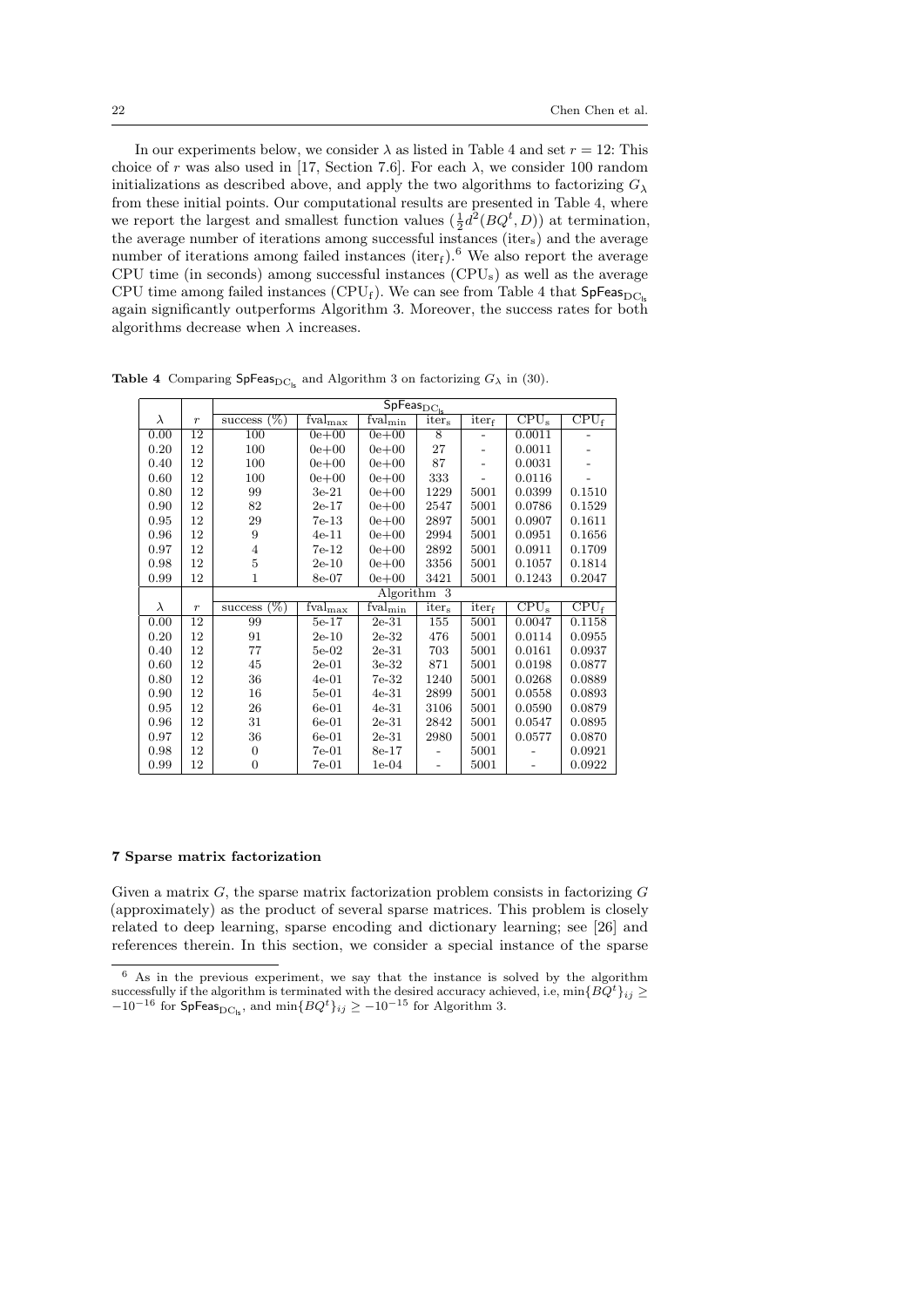matrix factorization problem. Specifically, given a positive semidefinite matrix  $G \in \mathbb{R}^{n \times n}$ , we would like to find a *sparse* matrix  $P \in \mathbb{R}^{n \times n}$  so that  $G = PP^{T}$ . In addition, we require the *columns* of  $P$  to be uniformly sparse: this ensures the cost of the multiplication  $\mathbf{p}_j^T x$  remains more or less the same for each j, where  $\mathbf{p}_j$  is the jth column of  $P$  and  $x$  is an  $n$ -dimensional vector. More precisely, our problem is described as follows:

Find 
$$
P \in \mathbb{R}^{n \times n}
$$
 s.t.  $\max_{j=1,\dots,n} \|\mathbf{p}_j\|_0 \leq s$  and  $G = PP^T$ , 
$$
(31)
$$

where  $G \in \mathbb{R}^{n \times n}$  is a given positive semidefinite matrix, and  $||v||_0$  is the number of nonzero entries of the vector  $v$ .

To solve (31), we mimic the approach described in Section 6 and reformulate it as a split feasibility problem. In detail, starting with an initial factorization  $G = BB^T$ for some  $B \in \mathbb{R}^{n \times n}$ , one can see that (31) can be equivalently reformulated as the following split feasibility problem:

Find 
$$
Q \in \mathbb{R}^{n \times n}
$$
 s.t.  $BQ \in D$  and  $Q \in C$ , 
$$
(32)
$$

where C is the set of  $n \times n$  orthogonal matrices and  $D = \{U \in \mathbb{R}^{n \times n} : ||\mathbf{u}_j||_0 \leq$ s for each  $i = 1, ..., n$ , with  $u_j$  being the jth column of  $U \in \mathbb{R}^{n \times n}$ . It is easy to see that if  $Q^*$  is a solution of (32), then  $BQ^*$  solves (31).

Note that the projections onto  $C$  and  $D$  have closed form solutions; see [17, Lemma 4.1] and [24, Proposition 3.1] for the closed form formula of  $\text{Proj}_{C}$  and Proj<sub>D</sub>, respectively. In addition, the boundedness of C implies that  $C^{\infty} = \{0\}$ . Therefore, we can employ  $SpFeas_{DC_k}$  and  $SpFeas_{DC}$  to solve (32) according to the discussions in Section 3, and it follows from Theorem 1 and Corollary 1 that any accumulation point of the sequence generated is a stationary point of the split feasibility problem (32).

#### 7.1 Numerical experiments for sparse matrix factorization

In this section, we perform numerical experiments to compare the performances of SpFeas<sub>DC</sub>, and SpFeas<sub>DC</sub> on solving (32). All codes are written in Matlab, and the experiments are performed in Matlab 2019b on a 64-bit PC with an Intel(R) Core(TM) i7-6700 CPU (3.40GHz) and 32GB of RAM.

We first discuss the implementation details of the algorithms. In  $SpFeas_{DC_k}$ , we set  $M = 4$ ,  $\tau = 2$ ,  $c = 10^{-4}$ ,  $L_{\text{max}} = 10^{8}$ ,  $L_{\text{min}} = 10^{-8}$ . Moreover, we set  $\overline{L_0^0} = 1$ , and when  $t > 1$ :

$$
L_t^0 = \begin{cases} \min\{\max\{\frac{\text{tr}([Y^t]^T S^t)}{\|S^t\|_F^2}, L_{\min}\}, L_{\max}\} & \text{if } \text{tr}([Y^t]^T S^t) \ge 10^{-12} \\ \min\{\max\{\frac{\bar{L}_{t-1}}{2.5}, L_{\min}\}, L_{\max}\} & \text{otherwise.} \end{cases}
$$

where  $S^t = Q^t - Q^{t-1}$  and  $Y^t = B^T [BQ^t - \eta^t] - B^T [BQ^{t-1} - \eta^{t-1}]$ , with  $\eta^t \in$  $\mathrm{Proj}_D(BQ^t)$  chosen in  $\mathbf{Step\; 1a})$  of  $\mathsf{SpFeas}_{\mathrm{DC}_\mathrm{ls}}.$  On the other hand, for  $\mathsf{SpFeas}_{\mathrm{DC}},$ we set  $L = \lambda_{\text{max}}(B^T B) + 10^{-4}$ . We initialize both algorithms at the identity matrix. We terminate  $\text{SpFeas}_{\text{DC}_\text{ls}}$  when  $d(BQ^t, D) < 10^{-9}$ , or iter > 10000, or  $L_t > 10^{10}$ , while SpFeas<sub>DC</sub> is terminated when  $d(BQ^t, D) < 10^{-9}$  or iter > 10000.

We compare the above algorithms on randomly generated positive semidefinite matrices that admit uniformly sparse factorizations. We first generate a random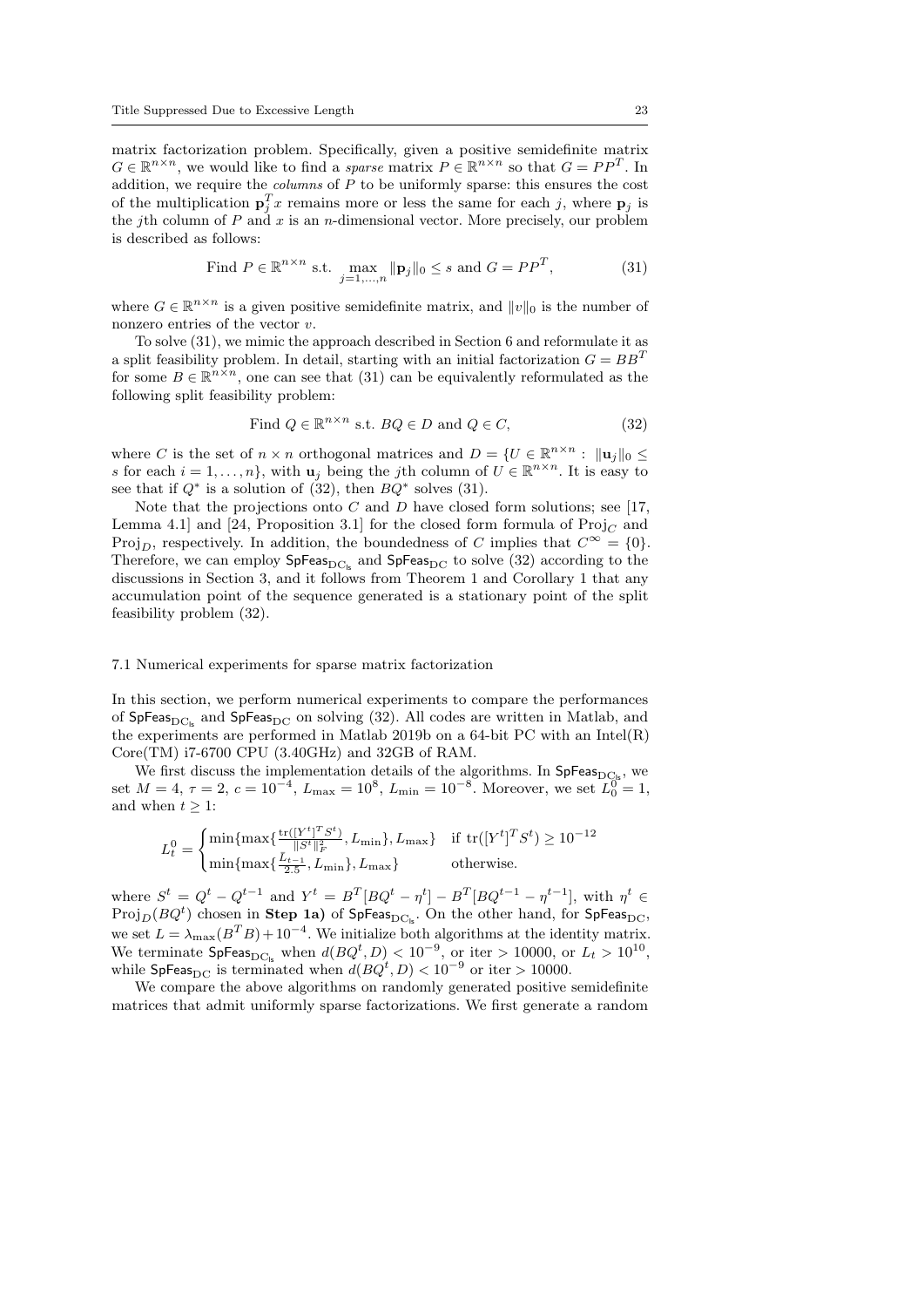matrix  $P_0 \in \mathbb{R}^{n \times n}$  with i.i.d. standard Gaussian entries. We then project  $P_0$  onto D to obtain  $\tilde{P}_0$  and form a positive semidefinite matrix G by  $G = \tilde{P}_0 \tilde{P}_0^T$ . We then use the above algorithms to solve the corresponding (32) with  $B := G^{\frac{1}{2}}$ .

In our experiment below, we set  $(n, r) = (100i, 0.1j)$  for  $i = 1, 2, 3, 4$  and  $j = 6, 7, 8, 9$  and set  $s = nr$ . For each i and j, we generate 20 random instances as described above. We present the computational results in Table 5, where we report the value  $d(BQ^t, D)$  at termination, the number of iterations (iter), and the CPU time in seconds (CPU), averaged over the 20 random instances. One can see that  $SpFeas_{DC_k}$  notably outperforms  $SpFeas_{DC}$  in terms of both CPU times and the terminating function values. Moreover, both algorithms become faster when  $s$ increases.

|                  |                  | $\overline{\mathsf{SpF}}$ eas $_{\mathrm{DC}_{\underline{\mathsf{ls}}}}$ |      |         | $\overline{\mathsf{SpFeas}}_{\mathrm{DC}}$ |       |          |
|------------------|------------------|--------------------------------------------------------------------------|------|---------|--------------------------------------------|-------|----------|
| $\boldsymbol{n}$ | $\boldsymbol{r}$ | $\overline{d}(BQ^t, D)$                                                  | iter | CPU     | $BQ^t, D$<br>d(                            | iter  | CPU      |
| 100              | 0.6              | $1e-09$                                                                  | 4014 | 14.7    | $3e-04$                                    | 10001 | 17.8     |
| 100              | 0.7              | $1e-09$                                                                  | 774  | 2.7     | 1e-09                                      | 7270  | 12.5     |
| 100              | 0.8              | $9e-10$                                                                  | 245  | 0.8     | 1e-09                                      | 2940  | 5.0      |
| 100              | 0.9              | 7e-10                                                                    | 141  | 0.4     | 1e-09                                      | 1381  | 2.4      |
| 200              | 0.6              | $1e-09$                                                                  | 3800 | 54.0    | $3e-04$                                    | 10001 | 70.1     |
| 200              | 0.7              | $1e-09$                                                                  | 761  | 10.4    | 1e-09                                      | 7526  | 50.7     |
| 200              | 0.8              | $9e-10$                                                                  | 241  | 3.0     | $1e-09$                                    | 3122  | $21.0\,$ |
| 200              | 0.9              | 7e-10                                                                    | 146  | $1.8\,$ | $1e-09$                                    | 1477  | 9.9      |
| 300              | 0.6              | $1e-09$                                                                  | 4067 | 136.4   | $4e-04$                                    | 10001 | 155.2    |
| 300              | 0.7              | $1e-09$                                                                  | 734  | 22.8    | $1e-09$                                    | 7636  | 116.6    |
| 300              | 0.8              | $9e-10$                                                                  | 274  | 8.2     | $1e-09$                                    | 3168  | 48.6     |
| 300              | 0.9              | 7e-10                                                                    | 149  | 4.1     | $1e-09$                                    | 1509  | 22.2     |
| 400              | 0.6              | $1e-09$                                                                  | 3736 | 231.8   | $6e-04$                                    | 10001 | 295.9    |
| 400              | 0.7              | $1e-09$                                                                  | 626  | 37.1    | $1e-09$                                    | 7711  | 222.5    |
| 400              | 0.8              | $9e-10$                                                                  | 246  | 13.8    | $1e-09$                                    | 3201  | 92.4     |
| 400              | 0.9              | 7e-10                                                                    | 145  | 7.7     | 1e-09                                      | 1528  | 43.9     |

Table 5 Comparing SpFeas<sub>DCls</sub> and SpFeas<sub>DC</sub> on solving (32) with  $s = nr$ .

#### 8 An outlier detection problem

In this section, we look at an outlier detection problem. Specifically, we consider the problem of finding an s-sparse solution of a linear system  $Ax = b$  where some of the  $b_i$ 's are wrongly recorded. This class of problem arises in applications such as compressed sensing, where signals may be contaminated by the so-called electromyographic noise, resulting in extreme measurements [27].

Here, we approach this problem by considering the following split feasibility problem, which assumes prior knowledge of  $s$  and the number of incorrect  $b_i$ 's:

Find 
$$
x \in \mathbb{R}^n
$$
 s.t.  $x \in C$ ,  $Ax \in D$ ,  $(33)$ 

where  $A \in \mathbb{R}^{m \times n}$ ,  $b \in \mathbb{R}^m$ ,  $C = \{x \in \mathbb{R}^n : ||x||_0 \le s, ||x||_{\infty} \le 10^8 \}$ , and  $D = \{y \in$  $\mathbb{R}^m: ||y||_0 \leq r$  + b, with r being an upper estimate of the number of incorrect  $b_i$ 's (outliers).

Note that the projections onto  $C$  and  $D$  have closed form solutions; see, for example, [24, Proposition 3.1]. Moreover, since C is bounded, we have  $C^{\infty} = \{0\}$ .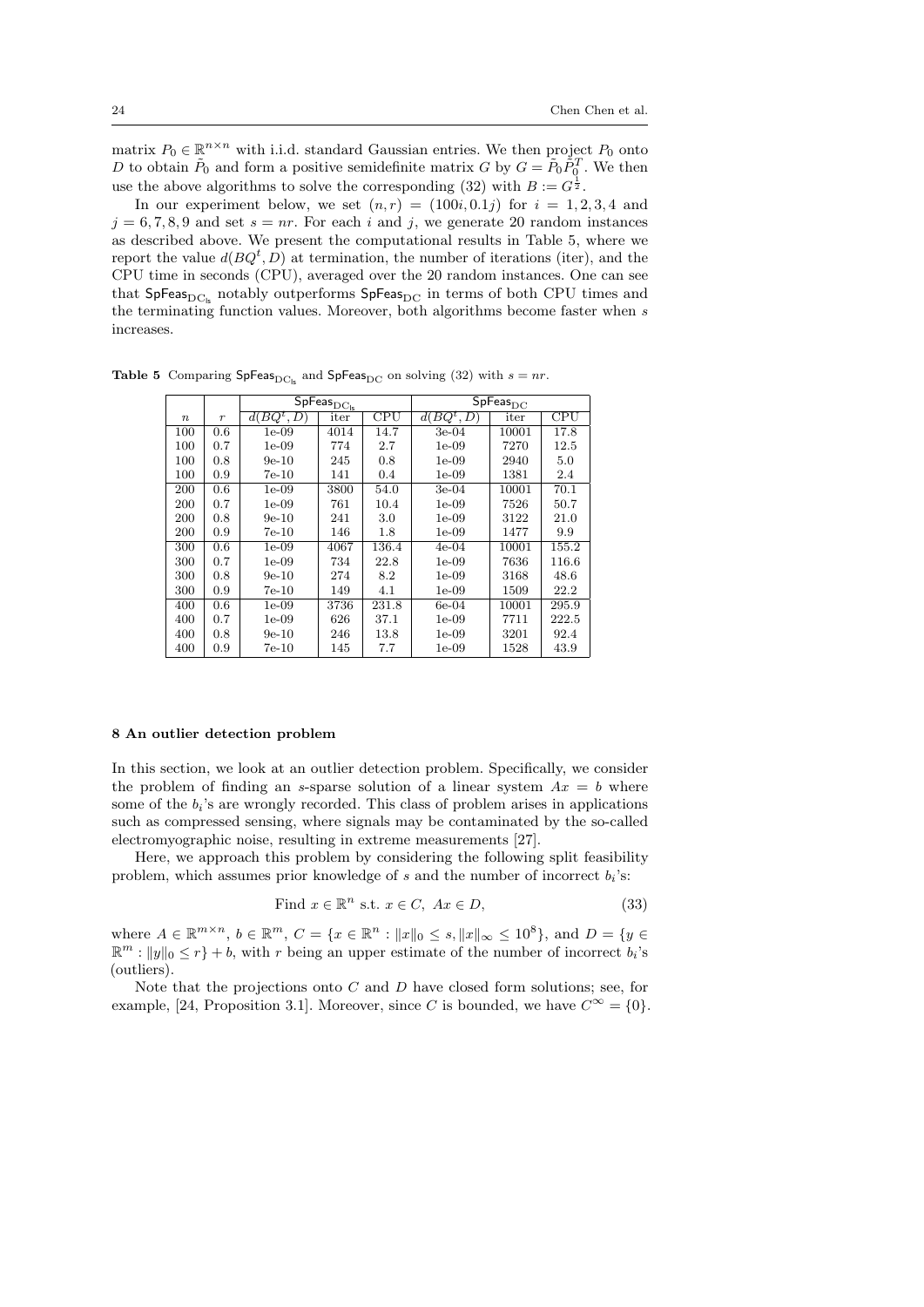Thus, we can apply  $SpFeas_{DC_k}$  and  $SpFeas_{DC}$  to solving (33) according to the discussions in Section 3. Moreover, any accumulation point of the sequence generated is a stationary point of the split feasibility problem (33).

#### 8.1 Numerical experiments for outlier detection

In this section, we perform numerical experiments to study the behavior of  $SpFeas_{DC_{ls}}$  and  $SpFeas_{DC}$  on the outlier detection problem (33). All codes are written in Matlab, and the experiments are performed in Matlab 2019b on a 64-bit PC with an Intel(R) Core(TM) i7-6700 CPU (3.40GHz) and 32GB of RAM.

We first discuss the implementation details of the algorithms. In  $SpFeas_{DC_{\alpha}}$ , we set  $M = 4$ ,  $\tau = 2$ ,  $c = 10^{-4}$ ,  $L_{\text{max}} = 10^8$  and  $L_{\text{min}} = 10^{-8}$ . We also set  $L_0^0 = 1$ , and when  $t \geq 1$ ,

$$
L_t^0 = \begin{cases} \min\{\max\{\frac{s^{t\,T}y^t}{\|s^t\|^2}, L_{\min}\}, L_{\max}\} & \text{if } s^{t\,T}y^t \ge 10^{-12} \\ \min\{\max\{\frac{L_{t-1}}{2}, L_{\min}\}, L_{\max}\} & \text{otherwise.} \end{cases}
$$

where  $s^t = x^t - x^{t-1}$ ,  $y^t = A^T [Ax^t - \eta^t] - A^T [Ax^{t-1} - \eta^{t-1}]$ , with  $\eta^t$  defined in **Step 1a)** of the algorithm. We initialize  $\text{SpFeas}_{DC_{ls}}$  at  $x^0 = 0$  and terminate it when

$$
\frac{\sqrt{\left(\sqrt{\lambda_{\max}(A^T A)}\|A(x^t - x^{t-1})\| + \bar{L}_{t-1}\|x^t - x^{t-1}\|\right)^2 + \|x^t - x^{t-1}\|^2}}{\max\{1, \|x^t\|\}} < 10^{-8};
$$

following the discussions in [21, Section 6], this guarantees  $d(0, \partial \mathcal{Z}(x^t, \eta^{t-1}))$  <  $10^{-8} \text{max}\{1, \|x^t\|\},\$  where  $\mathcal{E}(x,\eta) := h(x) + P(x) - \eta^T x + g^*(\eta),\$  with h, P and g given in (5), and  $g^*$  is the convex conjugate of  $g^{\tilde{7}}$  On the other hand, for SpFeas<sub>DC</sub>, we set  $L = \lambda_{\text{max}}(A^T A) + 10^{-4}$ . We initialize this algorithm at  $x^0 = 0$  and terminate it when

$$
\frac{\sqrt{\left(\sqrt{\lambda_{\max}(A^T A)}\|A(x^t - x^{t-1})\| + L\|x^t - x^{t-1}\|\right)^2 + \|x^t - x^{t-1}\|^2}}{\max\{1, \|x^t\|\}} < 10^{-8},
$$

or when the number of iterations reaches 3000.

We compare the above algorithms on randomly generated instances. We first generate an  $m \times n$  matrix A with i.i.d. standard Gaussian entries, and normalize it to have unit column norms. We next generate an s-sparse vector  $w \in \mathbb{R}^n$  with i.i.d. standard Gaussian entries at uniformly randomly chosen positions. We then set

$$
b_i = \begin{cases} (Aw)_i \\ (Aw)_i + 10 \cdot \text{sign}(\bar{n}_{i-m+r}) & i = m-r+1, \dots, m. \end{cases}
$$

where  $\bar{n} \in \mathbb{R}^r$  has i.i.d. standard Gaussian entries.

In our experiment below, we set  $(n, m, s, r)$  as listed in Table 6. For each quadruple  $(n, m, s, r)$ , we generate 20 random instances as described above. Our

<sup>7</sup> As discussed in [21, Section 6], this termination criterion is motivated by the fact that (8) holds if and only if  $0 \in \partial \Xi(\bar{x}, \bar{\eta})$  for some  $\bar{\eta}$ .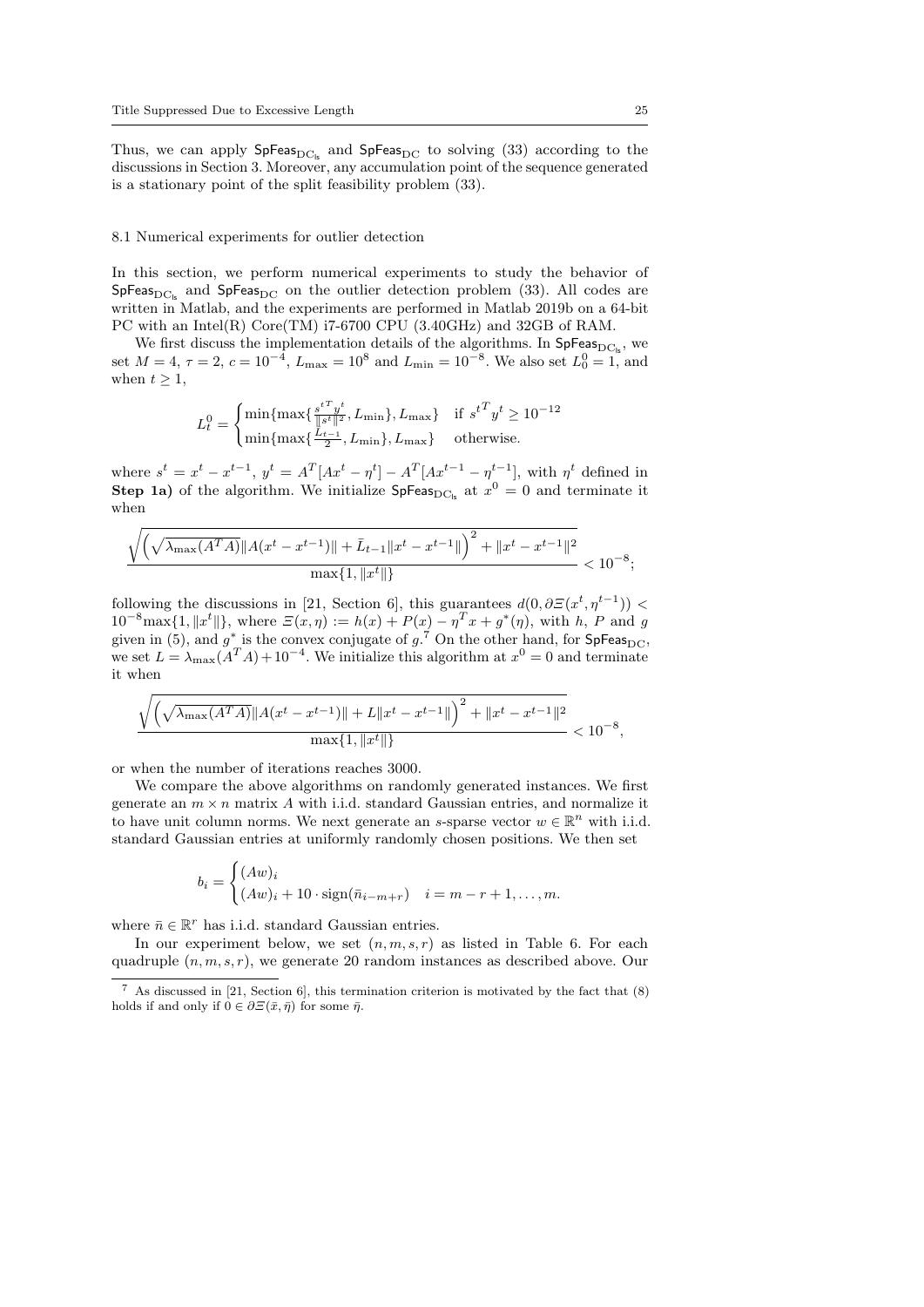computational results are presented in Table 6, where we report the value  $d(Ax^t, D)$ at termination, the number of iterations (iter), and the CPU time in seconds (CPU), averaged over the 20 random instances. One can observe that  $SpFeas_{DCL}$ significantly outperforms  $SpFeas_{DC}$  in terms of both CPU times and the terminating function values.

|             |      |      |                  | $\overline{\mathsf{SpFeas}}_{\mathrm{DC}_{\mathrm{ls}}}$ |      |      |              | $SpFeas_{DC}$ |       |
|-------------|------|------|------------------|----------------------------------------------------------|------|------|--------------|---------------|-------|
| $n_{\rm c}$ | m    | S    | $\boldsymbol{r}$ | $d(Ax^t, D)$                                             | iter | CPU  | $d(Ax^t, D)$ | iter          | CPU   |
| 10000       | 2000 | 500  | 100              | $2e-08$                                                  | 94   | 1.3  | $2e-01$      | 1876          | 24.9  |
| 12000       | 2400 | 600  | 120              | $3e-08$                                                  | 103  | 2.3  | 7e-04        | 1894          | 38.3  |
| 14000       | 2800 | 700  | 140              | $2e-08$                                                  | 97   | 2.8  | $2e-01$      | 1799          | 49.0  |
| 16000       | 3200 | 800  | 160              | $3e-08$                                                  | 104  | 4.0  | $5e-07$      | 1866          | 65.4  |
| 18000       | 3600 | 900  | 180              | $4e-08$                                                  | 107  | 5.4  | $5e-07$      | 1896          | 85.7  |
| 20000       | 4000 | 1000 | 200              | $3e-08$                                                  | 100  | 5.9  | $6e-04$      | 1937          | 106.1 |
| 22000       | 4400 | 1100 | 220              | $4e-08$                                                  | 93   | 6.3  | $5e-07$      | 1847          | 122.4 |
| 24000       | 4800 | 1200 | 240              | $2e-08$                                                  | 93   | 7.5  | $6e-07$      | 1845          | 145.0 |
| 26000       | 5200 | 1300 | 260              | $4e-08$                                                  | 92   | 8.8  | $6e-07$      | 1863          | 172.5 |
| 28000       | 5600 | 1400 | 280              | $5e-08$                                                  | 96   | 10.7 | $6e-07$      | 1941          | 208.7 |
| 30000       | 6000 | 1500 | 300              | $4e-08$                                                  | 91   | 11.5 | $6e-07$      | 1828          | 223.2 |

Table 6 Comparing  $SpFeas_{DC}$  and  $SpFeas_{DC}$  on solving (33).

#### 9 Conclusion and future work

In this paper, we considered the split feasibility problem, which is to find an element in the intersection of a closed set  $C$  and the linear preimage of another closed set D. We reformulated this problem as an optimization problem with a DC objective, and applied the nonmonotone proximal gradient algorithm with majorization in [22, Appendix A] for solving it. We established global convergence and studied local convergence rate of the sequence generated by our algorithm, under mild assumptions. Our numerical experiments demonstrate that our algorithm performs well on solving split feasibility problems that arise from completely positive matrix factorization, sparse matrix factorization and outlier detection.

There are several avenues for future research. For instance, as suggested by one of the referees, a possible future research direction is to extend our approach in Section 7 to find sparse matrix factorization for rectangular matrices. In this case, the matrix to be factorized is not necessarily symmetric, and hence, one cannot apply [17, Lemma 2.5] to reformulate this factorization problem into a split feasibility problem involving the set of orthogonal matrices, as in Section 7. However, note that one can prove the following analogue of [17, Lemma 2.5]:

**Lemma 4** If X,  $\tilde{X} \in \mathbb{R}^{m \times r}$  and Y,  $\tilde{Y} \in \mathbb{R}^{r \times n}$  are matrices of full rank and satisfy  $XY = \tilde{X}\tilde{Y}$ , then there exists an invertible matrix  $Q \in \mathbb{R}^{r \times r}$  so that

$$
X = \tilde{X}Q \text{ and } Y = Q^{-1}\tilde{Y}.
$$

Thus, if a matrix  $G \in \mathbb{R}^{m \times n}$  can be factorized as the product of two full-rank matrices  $A \in \mathbb{R}^{m \times r}$  and  $B \in \mathbb{R}^{r \times n}$ , other possible factorizations of G into full-rank matrices of the same sizes can be obtained by multiplying A from the right by an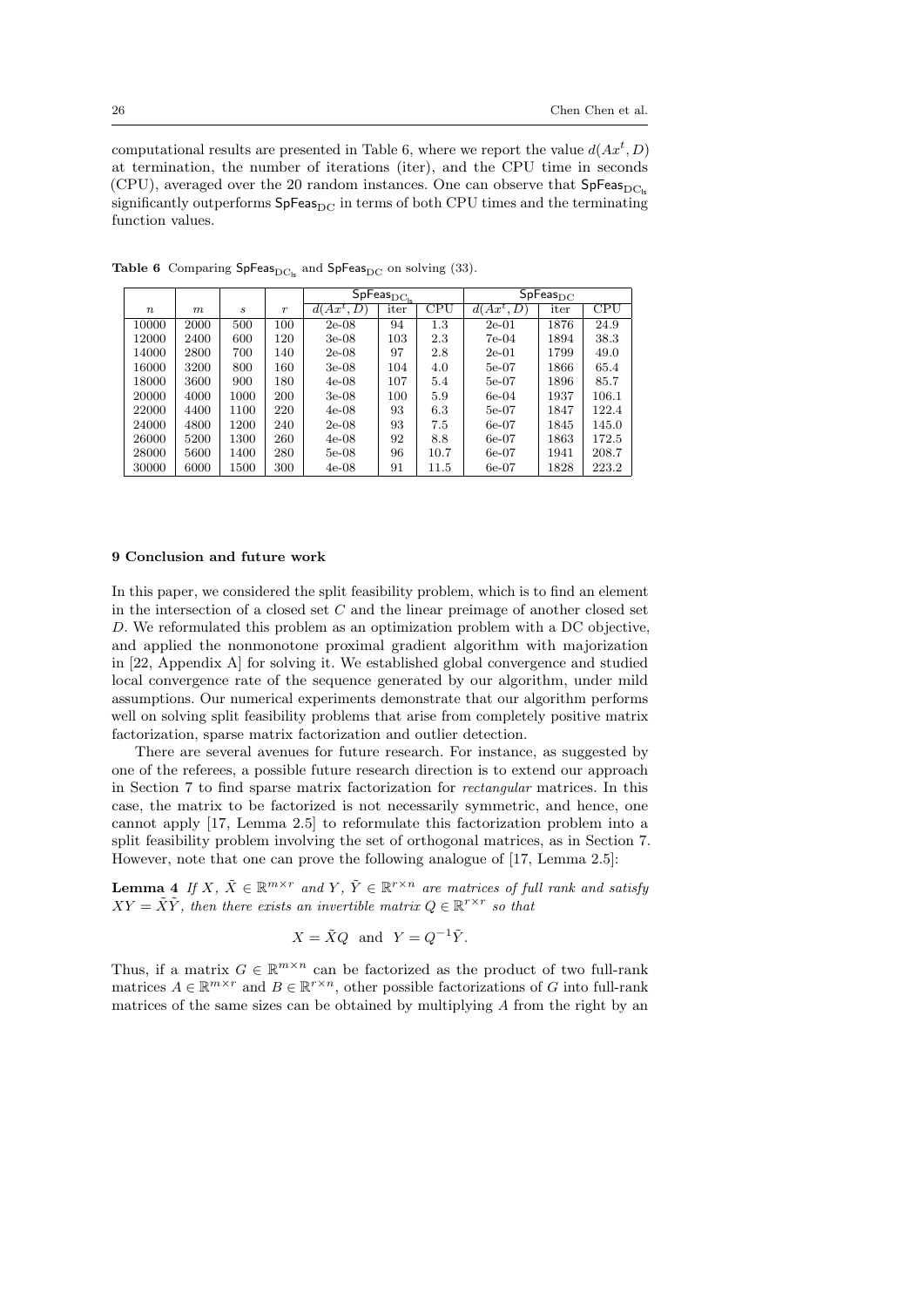invertible matrix Q, and multiplying B from the left by  $Q^{-1}$ . Now, given an initial factorization AB of G with  $A \in \mathbb{R}^{m \times r}$  and  $B \in \mathbb{R}^{r \times n}$  having full rank, we can reformulate the sparse factorization problem on  $G$  as the following split feasibility problem:

Find 
$$
Q, P \in \mathbb{R}^{r \times r}
$$
 s.t.  $(AQ, PB) \in D := D_s^m \times D_s^n$  and  $(Q, P) \in C$ ,  $(34)$ 

where  $C := \{ (Q, P) : QP = I \},\$ 

$$
D_s^m := \left\{ U \in \mathbb{R}^{m \times r} : ||u_i||_0 \le s \text{ for each } i = 1, \dots, r \right\},
$$
  

$$
D_s^n := \left\{ V \in \mathbb{R}^{r \times n} : ||v_j||_0 \le s \text{ for each } j = 1, \dots, r \right\},
$$

with  $u_i, v_j$  being the *i*th column and the *j*th row of U and V, respectively. One difficulty in using this formulation is that the projection onto the set C may not be easy to compute. Finding efficient ways to project onto  $C$  is an interesting future research question.

#### A Proof of Theorem 2

*Proof* The boundedness of  $\{x^t\}$  follows from Theorem 1(i). We now prove convergence of the whole sequence. By assumption,  $x^*$  is an accumulation point of  $\{x^t\}$  so that the function

$$
\kappa(u):=\frac{1}{2}d^2(u,D)
$$

is continuously differentiable at  $Ax^*$  with locally Lipschitz gradient. Then we have from [30, Example 8.53], [25, Theorem 1.110(ii)] and the chain rule that

$$
\nabla(\kappa \circ A)(x^*) = A^T(Ax^* - \text{Proj}_D(Ax^*)).
$$

Using this and the fact that  $x^*$  is a stationary point of the split feasibility problem (2) (see Theorem 1(ii)), we deduce further that

$$
0 \in AT(Ax* - ProjD(Ax*)) + NC(x*)
$$
  
=  $\nabla(\kappa \circ A)(x^*) + NC(x^*) = \partial F(x^*),$ 

where the last equality follows from [30, Exercise 8.8(c)]. In particular, it holds that  $x^* \in \text{dom}\partial F$ . Since F is a KL function and  $x^* \in \text{dom}\partial F$ , there exist  $\epsilon > 0$  and a continuous concave function  $\psi$  as in Definition 1 so that

$$
\psi'(F(x) - F(x^*)) \cdot d(0, \partial F(x)) \ge 1 \tag{35}
$$

whenever  $||x - x^*|| \le \epsilon$  and  $F(x^*) < F(x) < F(x^*) + \epsilon$ . Moreover, by shrinking  $\epsilon$  if necessary, we may assume without loss of generality that  $\nabla \kappa$  is globally Lipschitz in  $\{Ax : x \in B(x^*, \epsilon)\}\$ with Lipschitz modulus  $\tau$ .

Next, observe from (7) with  $M = 0$  that  $\{F(x^t)\}\$ is nonincreasing. Since F is also nonnegative, we deduce that the limit  $\lim_{t\to\infty} F(x^t)$  exists. In addition, notice that F is continuous in its closed domain and  $x^*$  is an accumulation point of  $\{x^t\}$ . Thus, we conclude that  $\lim_{t \to \infty} F(x^t) = F(x^*).$ 

Now, if  $F(x^{t_0}) = F(x^*)$  for some  $t_0 \ge 0$ , then we see from (7) with  $M = 0$  and  $\lim_{t \to \infty} F(x^t) =$  $F(x^*)$  that  $x^{t+1} = x^t$  for all  $t \ge t_0$ , which implies that the sequence  $\{x^t\}$  converges (finitely). Thus, from now on, we focus on the case that  $F(x^t) > F(x^*)$  for all  $t \geq 0$ .

In this case, note from Lemma 2 that there exists  $N_0 > 1$  so that  $||x^t - x^{t-1}|| \leq \frac{\epsilon}{2}$ whenever  $t \geq N_0$ . Also, using Lemma 2, the definition of accumulation point and the fact that  $\lim_{t\to\infty} F(x^t) = F(x^*)$ , there exists  $N_1 \ge N_0$  so that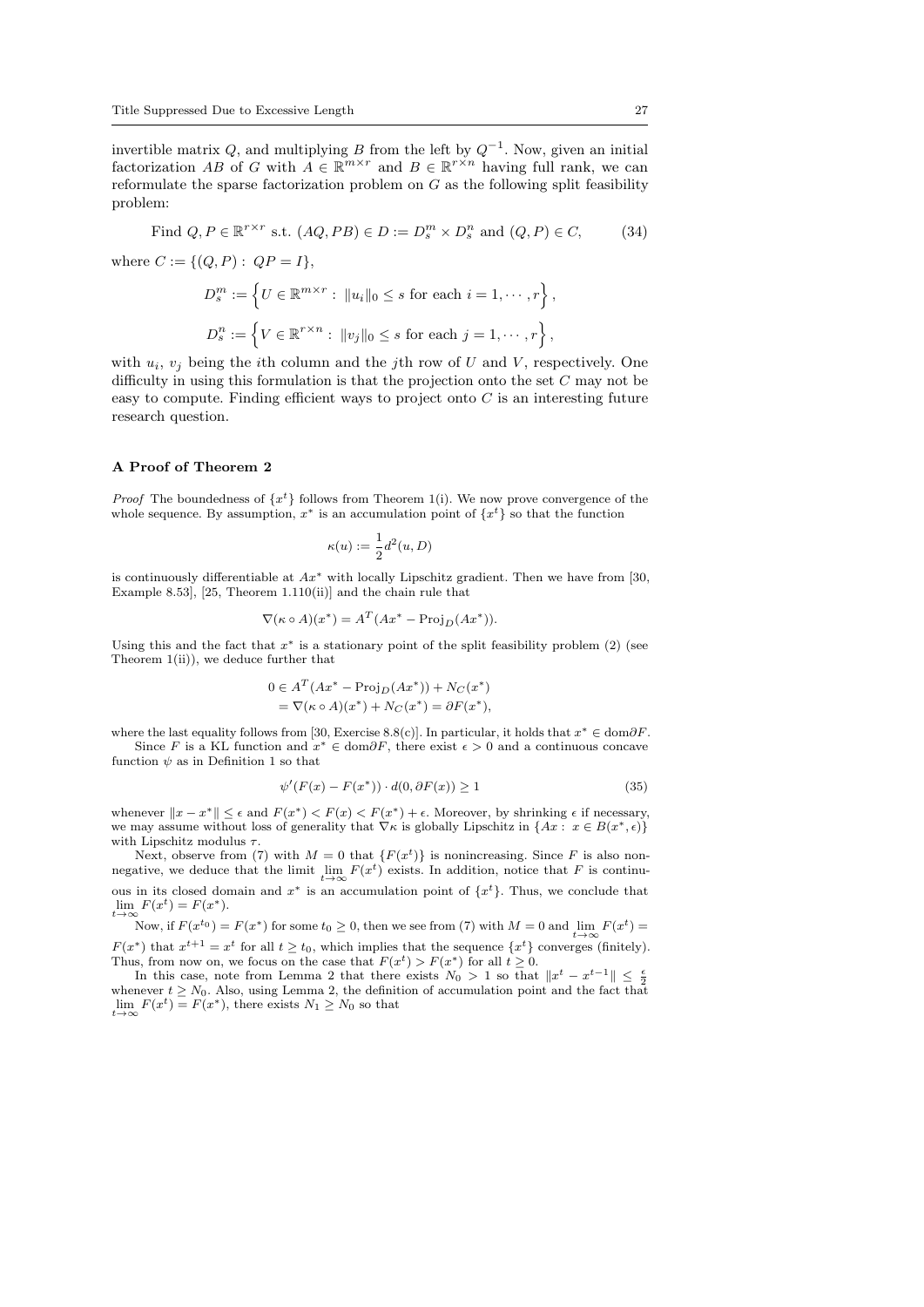- (i)  $||x^{N_1} x^*|| \leq \frac{\epsilon}{2}$  and  $F(x^*) < F(x^{N_1}) < F(x^*) + \epsilon$ .
- (ii)  $||x^{N_1} x^*|| + ||x^{N_1} x^{N_1-1}|| + C_1 \psi(F(x^{N_1}) F(x^*)) \le \frac{\epsilon}{2},$

where  $C_1 := \frac{2(\tau \lambda_{\max}(A^T A)+\beta)}{c}$ , c is as in (7),  $\tau$  is the Lipschitz continuity modulus of  $\nabla \kappa$  on where  $C_1$  :  $\overline{C}$  is as  $C_1$ ,  $\overline{C}$  is as  $C_2$  is the Explorection of  $\{Ax : x \in B(x^*, \epsilon)\}, \beta = \sup_t \overline{L}_t$  with  $\overline{L}_t$  defined in **Step 2** of SpFeas<sub>DC<sub>ls</sub>, and  $\beta$  is finite according to Lemma 2.</sub>

We claim that if  $t \geq N_1$  and  $||x^t - x^*|| \leq \epsilon/2$ , then

$$
2\|x^{t+1} - x^t\| \le \|x^t - x^{t-1}\| + C_1 \left[ \psi(F(x^t) - F(x^*)) - \psi(F(x^{t+1}) - F(x^*)) \right]. \tag{36}
$$

To this end, note that since  $x^t \in B(x^*, \epsilon/2)$  and  $t \geq N_1 \geq N_0$ , we have  $||x^t - x^{t-1}|| \leq \frac{\epsilon}{2}$  and hence  $||x^{t-1} - x^*|| \leq \epsilon$ . Thus,  $\kappa$  is continuously differentiable at  $Ax^{t-1}$  and  $Ax^t$ . Moreover, we see from [30, Example 8.53] and [25, Theorem 1.110(ii)] (see also (10)) that  $\nabla(\kappa \circ A)(x^{t-1}) = A^T(Ax^{t-1} - \text{Proj}_D(Ax^{t-1}))$ . Using this and the definition of  $x^t$ , we deduce that

$$
x^t \in \mathrm{Proj}_C\left(x^{t-1} - \frac{\nabla (\kappa \circ A)(x^{t-1})}{\bar{L}_{t-1}}\right)
$$

Thus, according to (1),

$$
v^{t} := \bar{L}_{t-1}(x^{t-1} - x^{t}) - \nabla(\kappa \circ A)(x^{t-1}) \in N_{C}(x^{t}).
$$

Moreover, using the definition of  $v^t$ , we have

$$
||v^t + \nabla(\kappa \circ A)(x^t)|| \le ||\nabla(\kappa \circ A)(x^t) - \nabla(\kappa \circ A)(x^{t-1})|| + \bar{L}_{t-1}||x^t - x^{t-1}||
$$
  
 
$$
\le (\tau \lambda_{\max}(A^T A) + \beta) ||x^t - x^{t-1}||,
$$
 (37)

.

where the second inequality holds because  $\beta = \sup_t \overline{L}_t$  and  $\nabla \kappa$  is globally Lipschitz in  $\{Ax : x \in$  $B(x^*, \epsilon)$ } with Lipschitz modulus  $\tau$ . Since  $v^t + \nabla(\kappa \circ A)(x^t) \in N_C(x^t) + \nabla(\kappa \circ A)(x^t) = \partial F(x^t)$ , we obtain from (37) that

$$
d(0, \partial F(x^t)) \le \left(\tau \lambda_{\max}(A^T A) + \beta\right) ||x^t - x^{t-1}||.
$$

Making use of this, the concavity of  $\psi$  and (7) with  $M = 0$ , we see further that

$$
\begin{aligned} &\left(\tau\lambda_{\max}(A^T A)+\beta\right)\|x^t-x^{t-1}\|\cdot\left[\psi(F(x^t)-F(x^*))-\psi(F(x^{t+1})-F(x^*))\right] \\ &\geq d(0,\partial F(x^t))\cdot\left[\psi(F(x^t)-F(x^*))-\psi(F(x^{t+1})-F(x^*))\right] \\ &\geq d(0,\partial F(x^t))\cdot\psi'(F(x^t)-F(x^*))\cdot\left[F(x^t)-F(x^{t+1})\right] \\ &\geq \frac{c}{2}\|x^{t+1}-x^t\|^2, \end{aligned}
$$

where the last inequality follows from (7) with  $M = 0$ , (35), and the facts that  $||x^t - x^*|| \le \epsilon/2$ and that  $F(x^*) < F(x^t) \leq F(x^{N_1}) < F(x^*) + \epsilon$  (since  $t \geq N_1$ ). Dividing both sides of the above inequality by  $\frac{2}{2}$ , taking square root, using the relation  $\sqrt{ab} \leq \frac{a+b}{2}$  for any nonnegative above inequality by  $\frac{2}{2}$ , taking square root, using the relation  $\sqrt{ab} \leq \frac{a+b}{2}$ numbers a and b and invoking the definition of  $C_1$ , we obtain further that

$$
||x^{t+1} - x^t|| \le \sqrt{||x^t - x^{t-1}|| \cdot C_1 [\psi(F(x^t) - F(x^*)) - \psi(F(x^{t+1}) - F(x^*))]}
$$
  

$$
\le \frac{1}{2} (||x^t - x^{t-1}|| + C_1 [\psi(F(x^t) - F(x^*)) - \psi(F(x^{t+1}) - F(x^*))]),
$$

from which (36) follows immediately.

Next, we show by induction that  $x^t \in B(x^*, \epsilon/2)$  whenever  $t \geq N_1$ . The case  $t = N_1$  follows from construction. Suppose that  $x^t \in B(x^*, \epsilon/2)$  whenever  $t = N_1, \ldots, N_1 + k - 1$  for some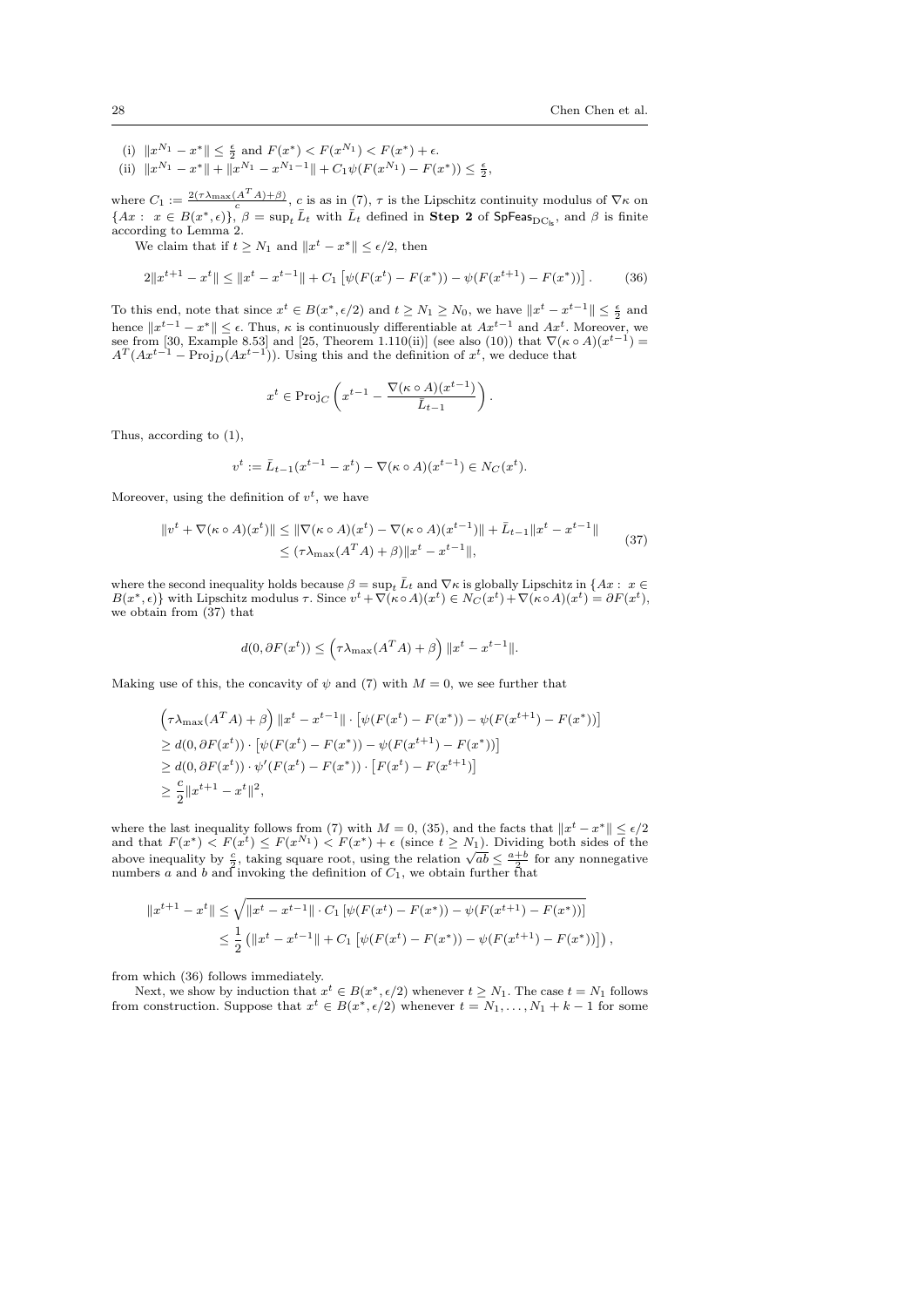$k \geq 1$ . Then

$$
||x^{N_1+k} - x^*|| \le ||x^{N_1} - x^*|| + \sum_{t=N_1}^{N_1+k-1} ||x^{t+1} - x^t||
$$
  
\n
$$
\le ||x^{N_1} - x^*||
$$
  
\n
$$
+ \sum_{t=N_1}^{N_1+k-1} (||x^t - x^{t-1}|| - ||x^{t+1} - x^t|| + C_1 [\psi(F(x^t) - F(x^*)) - \psi(F(x^{t+1}) - F(x^*))])
$$
  
\n
$$
\le ||x^{N_1} - x^*|| + ||x^{N_1} - x^{N_1-1}|| + C_1 \psi(F(x^{N_1}) - F(x^*)) \le \frac{\epsilon}{2},
$$

where (a) follows from the induction hypothesis and (36), and (b) follows from the definition of  $N_1$ . Thus,  $x^t \in B(x^*, \epsilon/2)$  whenever  $t \geq N_1$  by induction.

Since  $x^t \in B(x^*, \epsilon/2)$  whenever  $t \geq N_1$ , we can sum both sides of (36) from  $N_1$  to  $\infty$  and obtain

$$
\sum_{t=N_1}^{\infty} \|x^{t+1} - x^t\|
$$
\n
$$
\leq \sum_{t=N_1}^{\infty} \left( \|x^t - x^{t-1}\| - \|x^{t+1} - x^t\| + C_1 \left[ \psi(F(x^t) - F(x^*)) - \psi(F(x^{t+1}) - F(x^*)) \right] \right)
$$
\n
$$
\leq \|x^{N_1} - x^{N_1 - 1}\| + C_1 \psi(F(x^{N_1}) - F(x^*)) < \infty.
$$

Thus, the sequence  $\{x^t\}$  is Cauchy and is hence convergent.

# References

- 1. P. A. Absil and J. Malick. Projection-like retractions on matrix manifolds. SIAM Journal on Optimization, 22:135–158, 2012.
- 2. E. Asplund. Differentiability of the metric projection in finite-dimensional Euclidean space. Proceedings of the American Mathematical Society, 38:218–219, 1973.
- 3. H. Attouch and J. Bolte. On the convergence of the proximal algorithm for nonsmooth functions involving analytic features. Mathematical Programming, 116:5–16, 2009.
- 4. H. Attouch, J. Bolte, P. Redont, and A. Soubeyran. Proximal alternating minimization and projection methods for nonconvex problems: An approach based on the Kurdyka- Lojasiewicz inequality. Mathematics of Operations Research, 35:438–457, 2010.
- 5. H. Attouch, J. Bolte, and B. F. Svaiter. Convergence of descent methods for semi-algebraic and tame problems: proximal algorithms, forward-backward splitting, and regularized Gauss-Seidel methods. Mathematical Programming, 137:91–129, 2013.
- 6. A. Auslender and M. Teboulle. Asymptotic Cones and Functions in Optimization and Variational Inequalities. Springer, 2003.
- 7. A. Berman, M. Dür, and N. Shaked-Monderer. Open problems in the theory of completely positive and copositive matrices. Electronic Journal of Linear Algebra, 29:46–58, 2015.
- 8. J. Bolte, A. Daniilidis, and A. Lewis. The Lojasiewicz inequality for nonsmooth subanalytic functions with applications to subgradient dynamical systems. SIAM Journal on Optimization, 17:1205–1223, 2007.
- 9. I. M. Bomze, P. J. C. Dickinson, G. Still. The structure of completely positive matrices according to their CP-rank and CP-plus-rank. Linear Algebra and its Applications, 482:191– 206, 2015.
- 10. C. Byrne. Iterative oblique projection onto convex sets and the split feasibility problem. Inverse Problems, 18:441–453, 2002.
- 11. Y. Censor and T. Elfving. A multiprojection algorithm using Bregman projections in a product space. Numerical Algorithms, 8:221–239, 1994.
- 12. Y. Censor, T. Elfving, N. Kopf, and T. Bortfeld. The multiple-sets split feasibility problem and its applications for inverse problems. Inverse Problems, 21:2071–2084, 2005.